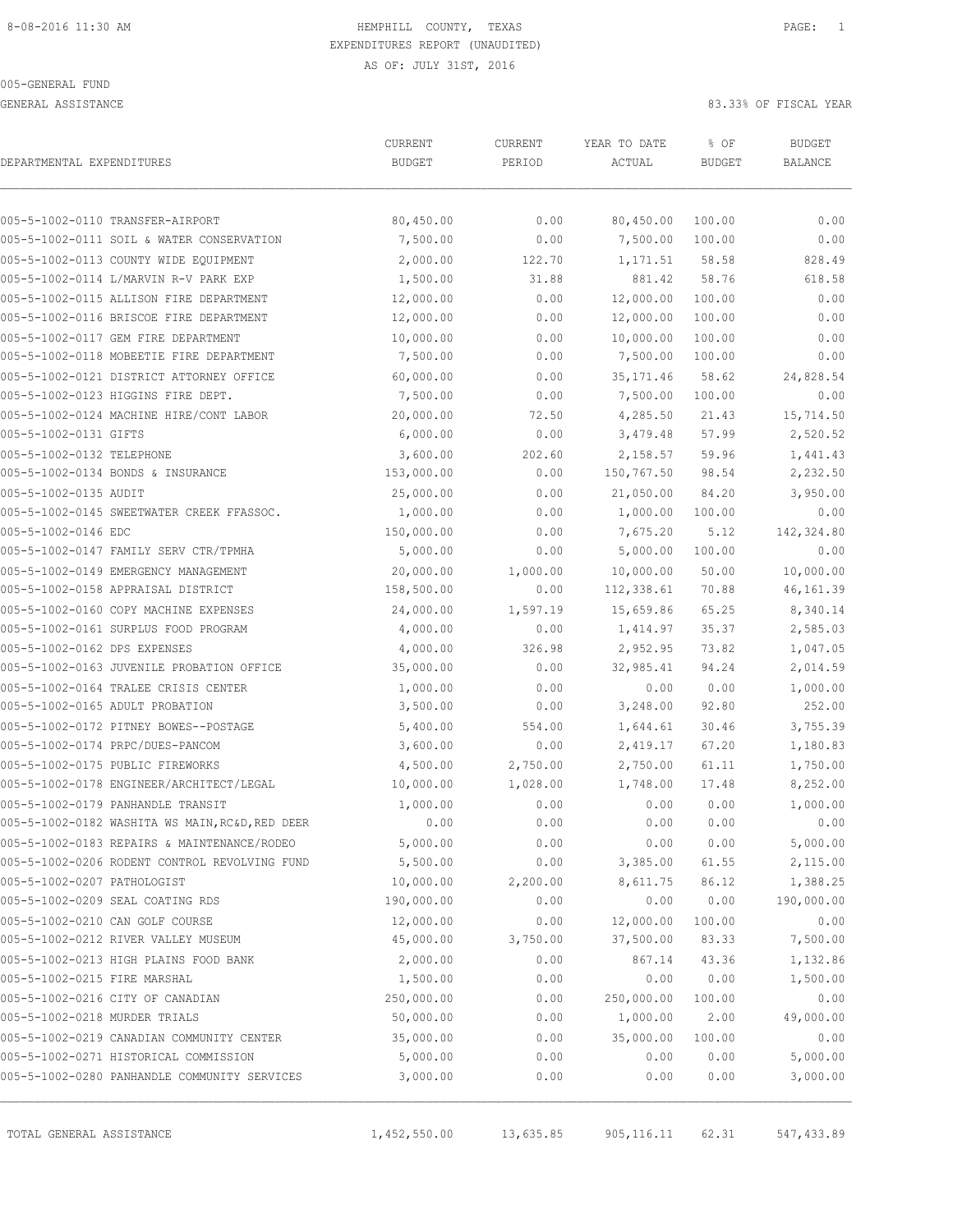COUNTY & DISTRICT CLERK 83.33% OF FISCAL YEAR

|                                               | CURRENT       | CURRENT   | YEAR TO DATE | % OF          | BUDGET         |  |
|-----------------------------------------------|---------------|-----------|--------------|---------------|----------------|--|
| DEPARTMENTAL EXPENDITURES                     | <b>BUDGET</b> | PERIOD    | ACTUAL       | <b>BUDGET</b> | <b>BALANCE</b> |  |
|                                               |               |           |              |               |                |  |
| 005-5-1510-0090 CO & DISTRICT CLK             | 57,165.00     | 4,751.26  | 47,662.60    | 83.38         | 9,502.40       |  |
| 005-5-1510-0094 DEPUTY CLERK-GANDARA          | 37,080.00     | 3,077.50  | 30,925.00    | 83.40         | 6, 155.00      |  |
| 005-5-1510-0095 DEPUTY CLERK-WITT             | 37,080.00     | 3,077.50  | 30,925.00    | 83.40         | 6, 155.00      |  |
| 005-5-1510-0096 LONGEVITY                     | 500.00        | 40.00     | 340.00       | 68.00         | 160.00         |  |
| 005-5-1510-0097 CHIEF DEPUTY CLERK-GUERRERO   | 39,140.00     | 2,950.38  | 32, 344.26   | 82.64         | 6,795.74       |  |
| 005-5-1510-0098 PART TIME                     | 10,000.00     | 0.00      | 6,586.90     | 65.87         | 3,413.10       |  |
| 005-5-1510-0101 SOCIAL SECURITY/MEDICARE      | 13,900.00     | 947.49    | 10,300.50    | 74.10         | 3,599.50       |  |
| 005-5-1510-0102 RETIREMENT                    | 34,000.00     | 2,779.33  | 28, 439.41   | 83.65         | 5,560.59       |  |
| 005-5-1510-0103 GROUP TERM LIFE               | 600.00        | 44.46     | 472.22       | 78.70         | 127.78         |  |
| 005-5-1510-0104 GROUP INSURANCE               | 30,000.00     | 2,531.40  | 26, 222.81   | 87.41         | 3,777.19       |  |
| 005-5-1510-0105 UNEMPLOYMENT INSURANCE        | 1,000.00      | 29.74     | 91.79        | 9.18          | 908.21         |  |
| 005-5-1510-0106 WORKERS' COMPENSATION         | 2,400.00      | 0.00      | 1,801.20     | 75.05         | 598.80         |  |
| 005-5-1510-0109 POSTAGE                       | 2,300.00      | 6.85      | 2,785.00     | $121.09$ (    | 485.00         |  |
| 005-5-1510-0112 TRAVEL                        | 11,000.00     | 98.31     | 3,775.91     | 34.33         | 7,224.09       |  |
| 005-5-1510-0119 DUES & SUBSCRIPTIONS          | 200.00        | 0.00      | 175.00       | 87.50         | 25.00          |  |
| 005-5-1510-0132 TELEPHONE                     | 3,800.00      | 324.65    | 2,988.55     | 78.65         | 811.45         |  |
| 005-5-1510-0142 SOFTWARE SUPPORT              | 26,500.00     | 1,625.00  | 17,056.98    | 64.37         | 9,443.02       |  |
| 005-5-1510-0183 OFFICE EOUIP. REPAIRS & MAIN. | 4,000.00      | 0.00      | 474.99       | 11.87         | 3,525.01       |  |
| 005-5-1510-0188 OFFICE SUPPLIES               | 11,000.00     | 447.33    | 4,272.97     | 38.85         | 6,727.03       |  |
| 005-5-1510-0189 INVENTORY                     | 5,000.00      | 0.00      | 0.00         | 0.00          | 5,000.00       |  |
| 005-5-1510-0510 CAPITAL OUTLAY                | 6,000.00      | 0.00      | 0.00         | 0.00          | 6,000.00       |  |
|                                               |               |           |              |               |                |  |
| TOTAL COUNTY & DISTRICT CLERK                 | 332,665.00    | 22,731.20 | 247,641.09   | 74.44         | 85,023.91      |  |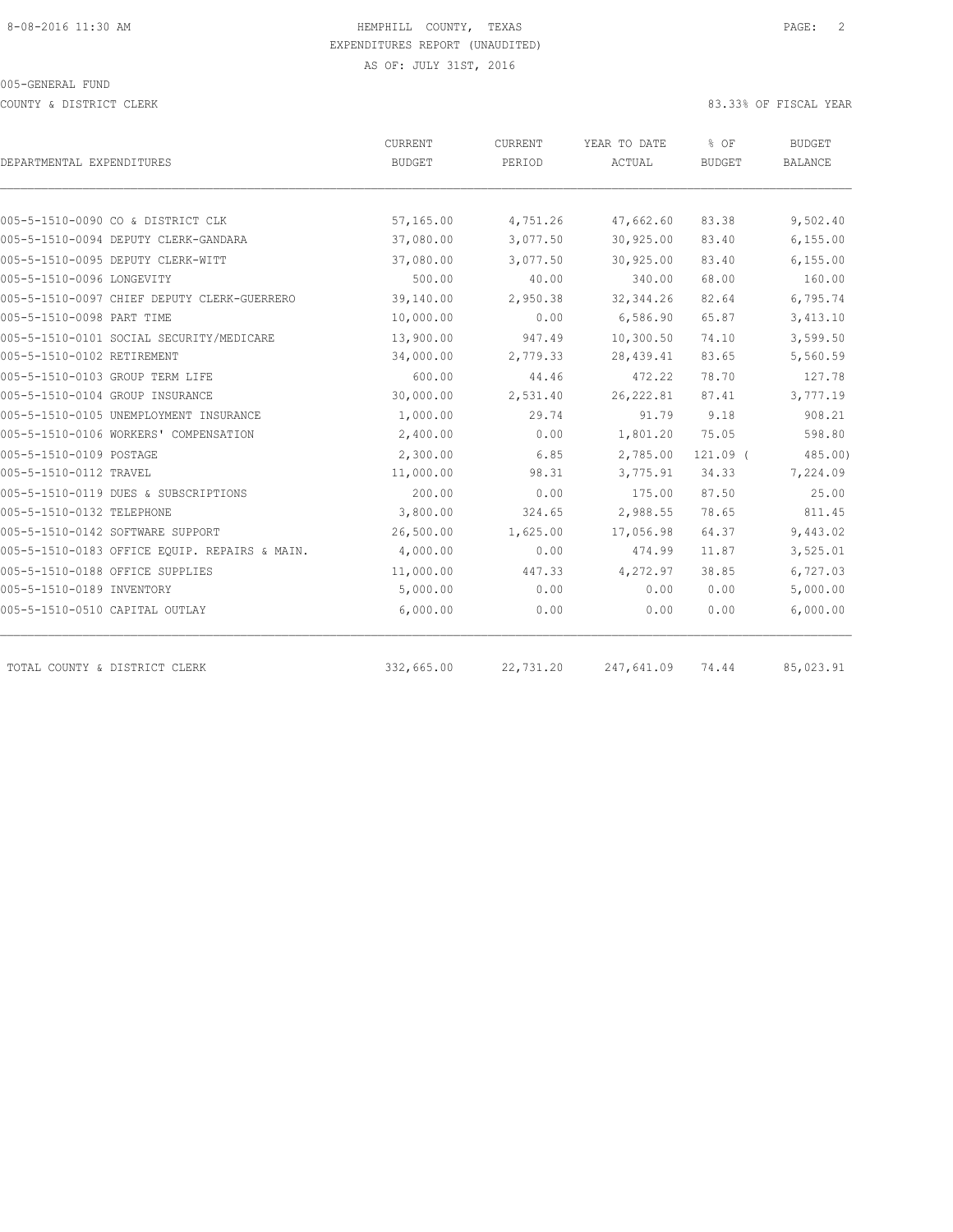COUNTY EXTENSION SERVICE 83.33% OF FISCAL YEAR

| DEPARTMENTAL EXPENDITURES                     | CURRENT<br><b>BUDGET</b> | <b>CURRENT</b><br>PERIOD | YEAR TO DATE<br>ACTUAL | % OF<br><b>BUDGET</b> | <b>BUDGET</b><br><b>BALANCE</b> |
|-----------------------------------------------|--------------------------|--------------------------|------------------------|-----------------------|---------------------------------|
|                                               |                          |                          |                        |                       |                                 |
| 005-5-1520-0091 CEA-AG/A. HOLLOWAY            | 39,758.00                | 3,300.66                 | 33, 156.60             | 83.40                 | 6,601.40                        |
| 005-5-1520-0092 CEA-FCS/T. HOLLOWAY           | 39,758.00                | 3,300.66                 | 33,156.60              | 83.40                 | 6,601.40                        |
| 005-5-1520-0096 LONGEVITY                     | 550.00                   | 30.00                    | 375.00                 | 68.18                 | 175.00                          |
| 005-5-1520-0097 CEA SECRETARY-EWING           | 39,140.00                | 1,545.00                 | 29, 371.21             | 75.04                 | 9,768.79                        |
| 005-5-1520-0098 PART-TIME SECRETARY           | 2,500.00                 | 844.63                   | 3,599.88               | 144.00 (              | 1,099.88                        |
| 005-5-1520-0101 SOCIAL SECURITY/MEDICARE      | 9,300.00                 | 694.69                   | 7,537.03               | 81.04                 | 1,762.97                        |
| 005-5-1520-0102 RETIREMENT                    | 7,900.00                 | 309.00                   | 5,894.30               | 74.61                 | 2,005.70                        |
| 005-5-1520-0103 GROUP TERM LIFE               | 150.00                   | 4.94                     | 98.27                  | 65.51                 | 51.73                           |
| 005-5-1520-0104 GROUP INSURANCE               | 7,500.00                 | 0.00                     | 5,084.40               | 67.79                 | 2,415.60                        |
| 005-5-1520-0105 UNEMPLOYMENT INSURANCE        | 350.00                   | 30.64                    | 90.77                  | 25.93                 | 259.23                          |
| 005-5-1520-0106 WORKERS' COMPENSATION         | 1,700.00                 | 0.00                     | 1,351.20               | 79.48                 | 348.80                          |
| 005-5-1520-0109 POSTAGE                       | 1,000.00                 | 0.00                     | 1,602.27               | $160.23$ (            | 602.27                          |
| 005-5-1520-0112 TRAVEL/AG- A. HOLLOWAY        | 8,500.00                 | 92.65                    | 6,386.61               | 75.14                 | 2,113.39                        |
| 005-5-1520-0114 TRAVEL/FCS-T. HOLLOWAY        | 4,000.00                 | 870.05                   | 1,786.33               | 44.66                 | 2,213.67                        |
| 005-5-1520-0119 DUES & SUBSCRIPTIONS          | 1,400.00                 | 0.00                     | 1,682.37               | $120.17$ (            | 282.37)                         |
| 005-5-1520-0122 FUEL & OIL                    | 4,500.00                 | 457.16                   | 2,633.32               | 58.52                 | 1,866.68                        |
| 005-5-1520-0132 TELEPHONE                     | 2,750.00                 | 408.39                   | 2,931.11               | $106.59$ (            | 181.11)                         |
| 005-5-1520-0137 VEHICLE REPAIRS & MAINTENANCE | 2,000.00                 | 241.42                   | 2,099.01               | $104.95$ (            | 99.01)                          |
| 005-5-1520-0142 IT TECH SUPPORT               | 2,000.00                 | 115.59                   | 1,335.51               | 66.78                 | 664.49                          |
| 005-5-1520-0183 OFFICE EQUIP.REPAIRS & MAIN.  | 750.00                   | 0.00                     | 0.00                   | 0.00                  | 750.00                          |
| 005-5-1520-0188 OFFICE SUPPLIES               | 3,000.00                 | 0.00                     | 1,286.41               | 42.88                 | 1,713.59                        |
| 005-5-1520-0189 INVENTORY/EQUIPMENT           | 3,000.00                 | 0.00                     | 1,881.49               | 62.72                 | 1,118.51                        |
| 005-5-1520-0201 COMPUTER SUPPLIES & MAINT.    | 500.00                   | 0.00                     | 0.00                   | 0.00                  | 500.00                          |
| 005-5-1520-0202 STOCK SHOW                    | 1,500.00                 | 0.00                     | 1,500.00               | 100.00                | 0.00                            |
| 005-5-1520-0203 4-H FUND                      | 1,500.00                 | 0.00                     | 1,500.00               | 100.00                | 0.00                            |
| 005-5-1520-0204 TRAVEL-SECRETARY              | 1,000.00                 | 0.00                     | 25.05                  | 2.51                  | 974.95                          |
| 005-5-1520-0205 4-H FARM PROJECTS & MAINT.    | 2,500.00                 | 0.00                     | 3,106.29               | $124.25$ (            | 606.29                          |
| 005-5-1520-0510 CAPITAL OUTLAY                | 15,000.00                | 0.00                     | 0.00                   | 0.00                  | 15,000.00                       |
| TOTAL COUNTY EXTENSION SERVICE                | 203,506.00               | 12,245.48                | 149,471.03             | 73.45                 | 54,034.97                       |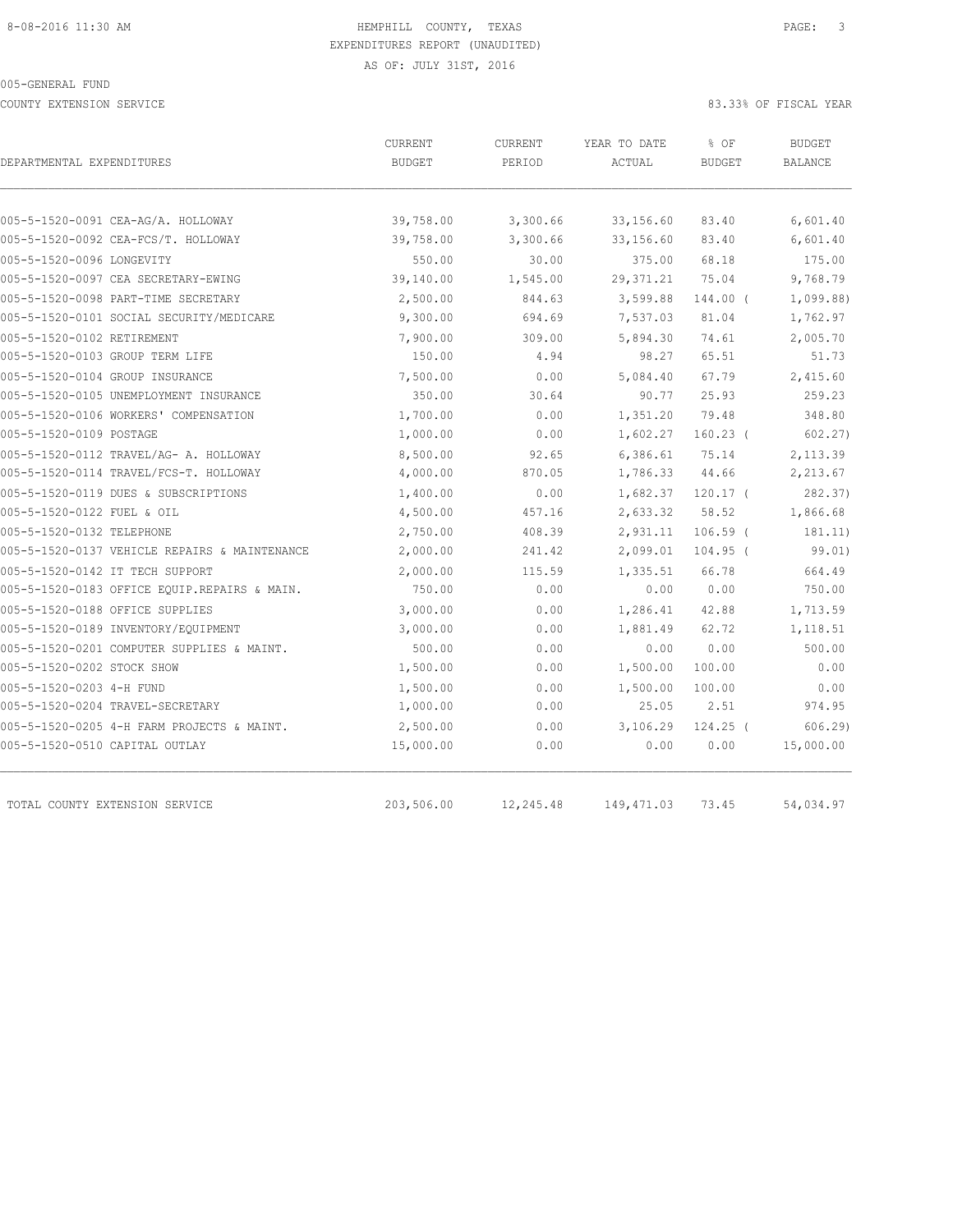COUNTY TREASURER **EXECUTE:** 83.33% OF FISCAL YEAR

| DEPARTMENTAL EXPENDITURES                  | <b>CURRENT</b><br><b>BUDGET</b> | CURRENT<br>PERIOD | YEAR TO DATE<br>ACTUAL | % OF<br><b>BUDGET</b> | <b>BUDGET</b><br><b>BALANCE</b> |
|--------------------------------------------|---------------------------------|-------------------|------------------------|-----------------------|---------------------------------|
|                                            |                                 |                   |                        |                       |                                 |
| 005-5-1530-0090 COUNTY TREASURER           | 57,165.00                       | 4,751.02          | 47,660.20              | 83.37                 | 9,504.80                        |
| 005-5-1530-0095 CHIEF DEP TREASURER-REED   | 39,140.00                       | 3,249.32          | 32,643.20              | 83.40                 | 6,496.80                        |
| 005-5-1530-0096 LONGEVITY                  | 850.00                          | 70.00             | 700.00                 | 82.35                 | 150.00                          |
| 005-5-1530-0098 DEPUTY TREASURER/PART-TIME | 2,500.00                        | 0.00              | 136.00                 | 5.44                  | 2,364.00                        |
| 005-5-1530-0101 SOCIAL SECURITY/MEDICARE   | 9,300.00                        | 597.18            | 6,007.98               | 64.60                 | 3,292.02                        |
| 005-5-1530-0102 RETIREMENT                 | 20,000.00                       | 1,614.06          | 16,200.60              | 81.00                 | 3,799.40                        |
| 005-5-1530-0103 GROUP TERM LIFE            | 400.00                          | 25.82             | 268.94                 | 67.24                 | 131.06                          |
| 005-5-1530-0104 GROUP INSURANCE            | 15,000.00                       | 1,285.16          | 12,835.76              | 85.57                 | 2,164.24                        |
| 005-5-1530-0105 UNEMPLOYMENT INSURANCE     | 300.00                          | 10.50             | 30.86                  | 10.29                 | 269.14                          |
| 005-5-1530-0106 WORKERS' COMPENSATION      | 1,500.00                        | 0.00              | 900.60                 | 60.04                 | 599.40                          |
| 005-5-1530-0109 POSTAGE                    | 2,000.00                        | 0.00              | 143.20                 | 7.16                  | 1,856.80                        |
| 005-5-1530-0112 TRAVEL                     | 4,000.00                        | 0.00              | 821.94                 | 20.55                 | 3,178.06                        |
| 005-5-1530-0119 DUES & SUBSCRIPTIONS       | 1,100.00                        | 0.00              | 778.00                 | 70.73                 | 322.00                          |
| 005-5-1530-0132 TELEPHONE                  | 1,800.00                        | 130.08            | 1,213.83               | 67.44                 | 586.17                          |
| 005-5-1530-0140 OFFICE EQUIPMENT REPAIR    | 2,500.00                        | 0.00              | 700.00                 | 28.00                 | 1,800.00                        |
| 005-5-1530-0142 MAINTENANCE CONTRACTS      | 17,000.00                       | 0.00              | 14,235.52              | 83.74                 | 2,764.48                        |
| 005-5-1530-0188 OFFICE SUPPLIES            | 3,000.00                        | 299.66            | 1,988.17               | 66.27                 | 1,011.83                        |
| 005-5-1530-0189 INVENTORY/EQUIPMENT        | 5,000.00                        | 0.00              | 502.84                 | 10.06                 | 4,497.16                        |
| TOTAL COUNTY TREASURER                     | 182,555.00                      | 12,032.80         | 137,767.64             | 75.47                 | 44,787.36                       |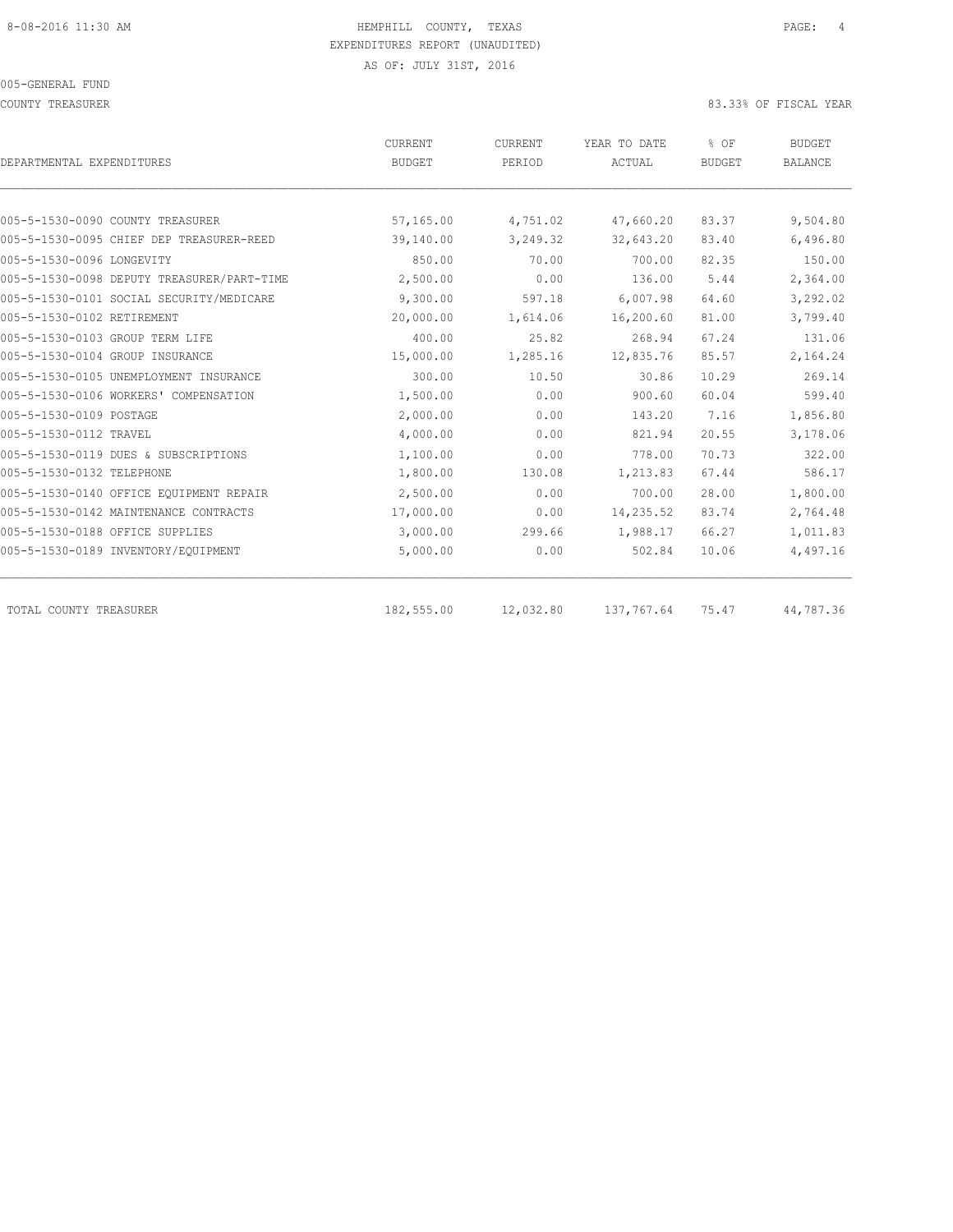COUNTY TAX COLLECTOR 83.33% OF FISCAL YEAR

| DEPARTMENTAL EXPENDITURES                | <b>CURRENT</b><br><b>BUDGET</b> | <b>CURRENT</b><br>PERIOD | YEAR TO DATE<br>ACTUAL | % OF<br><b>BUDGET</b> | <b>BUDGET</b><br><b>BALANCE</b> |
|------------------------------------------|---------------------------------|--------------------------|------------------------|-----------------------|---------------------------------|
| 005-5-1540-0090 COUNTY TAX COLLECTOR     | 57,165.00                       | 4,751.26                 | 47,662.60              | 83.38                 | 9,502.40                        |
| 005-5-1540-0094 PART TIME HELP           | 25,000.00                       | 0.00                     | 6,775.96               | 27.10                 | 18,224.04                       |
| 005-5-1540-0095 CHIEF DEPUTY TAC/JACKSON | 39,140.00                       | 3,249.16                 | 32,641.60              | 83.40                 | 6,498.40                        |
| 005-5-1540-0096 LONGEVITY                | 2,600.00                        | 200.00                   | 1,980.00               | 76.15                 | 620.00                          |
| 005-5-1540-0097 DEPUTY TAC/BENTLEY       | 37,080.00                       | 3,077.50                 | 30,925.00              | 83.40                 | 6, 155.00                       |
| 005-5-1540-0098 DEPUTY TAC/CLARK         | 37,080.00                       | 3,077.50                 | 31,977.60              | 86.24                 | 5,102.40                        |
| 005-5-1540-0101 SOCIAL SECURITY/MEDICARE | 14,000.00                       | 1,000.54                 | 10,855.94              | 77.54                 | 3,144.06                        |
| 005-5-1540-0102 RETIREMENT               | 38,700.00                       | 2,871.10                 | 30, 392.71             | 78.53                 | 8,307.29                        |
| 005-5-1540-0103 GROUP TERM LIFE          | 1,000.00                        | 45.92                    | 506.74                 | 50.67                 | 493.26                          |
| 005-5-1540-0104 GROUP INSURANCE          | 30,000.00                       | 2,570.32                 | 25,605.27              | 85.35                 | 4,394.73                        |
| 005-5-1540-0105 UNEMPLOYMENT INSURANCE   | 1,000.00                        | 1,591.87                 | 1,658.26               | $165.83$ (            | 658.26)                         |
| 005-5-1540-0106 WORKERS' COMPENSATION    | 2,400.00                        | 0.00                     | 1,801.20               | 75.05                 | 598.80                          |
| 005-5-1540-0109 POSTAGE                  | 10,000.00                       | 0.00                     | 1,505.55               | 15.06                 | 8,494.45                        |
| 005-5-1540-0112 TRAVEL                   | 5,000.00                        | 1,308.67                 | 3,172.52               | 63.45                 | 1,827.48                        |
| 005-5-1540-0119 DUES & SUBSCRIPTIONS     | 2,000.00                        | 552.78                   | 786.78                 | 39.34                 | 1,213.22                        |
| 005-5-1540-0132 TELEPHONE                | 4,000.00                        | 283.64                   | 2,509.82               | 62.75                 | 1,490.18                        |
| 005-5-1540-0134 BONDS & INSURANCE        | 400.00                          | 0.00                     | 0.00                   | 0.00                  | 400.00                          |
| 005-5-1540-0138 DATA PROCESSING          | 45,000.00                       | 0.00                     | 32,512.50              | 72.25                 | 12,487.50                       |
| 005-5-1540-0142 IT/MAINTENANCE CONTRACTS | 2,700.00                        | 10,475.00                | 10,675.00              | $395.37$ (            | 7,975.00                        |
| 005-5-1540-0148 ADVERTISING              | 1,500.00                        | 0.00                     | 0.00                   | 0.00                  | 1,500.00                        |
| 005-5-1540-0150 JUDGEMENTS               | 500.00                          | 0.00                     | 0.00                   | 0.00                  | 500.00                          |
| 005-5-1540-0181 CITATIONS & SUBPOENAS    | 1,500.00                        | 0.00                     | 50.00                  | 3.33                  | 1,450.00                        |
| 005-5-1540-0188 OFFICE SUPPLIES          | 9,000.00                        | 2.00                     | 2,369.92               | 26.33                 |                                 |
| 005-5-1540-0189 INVENTORY/EQUIPMENT      | 5,000.00                        | 0.00                     | 882.64                 | 17.65                 | 6,630.08<br>4,117.36            |
|                                          |                                 |                          |                        |                       |                                 |
| 005-5-1540-0510 CAPITAL OUTLAY           | 7,000.00                        | 0.00                     | 0.00                   | 0.00                  | 7,000.00                        |
| TOTAL COUNTY TAX COLLECTOR               | 378,765.00                      | 35,057.26                | 277, 247.61            | 73.20                 | 101,517.39                      |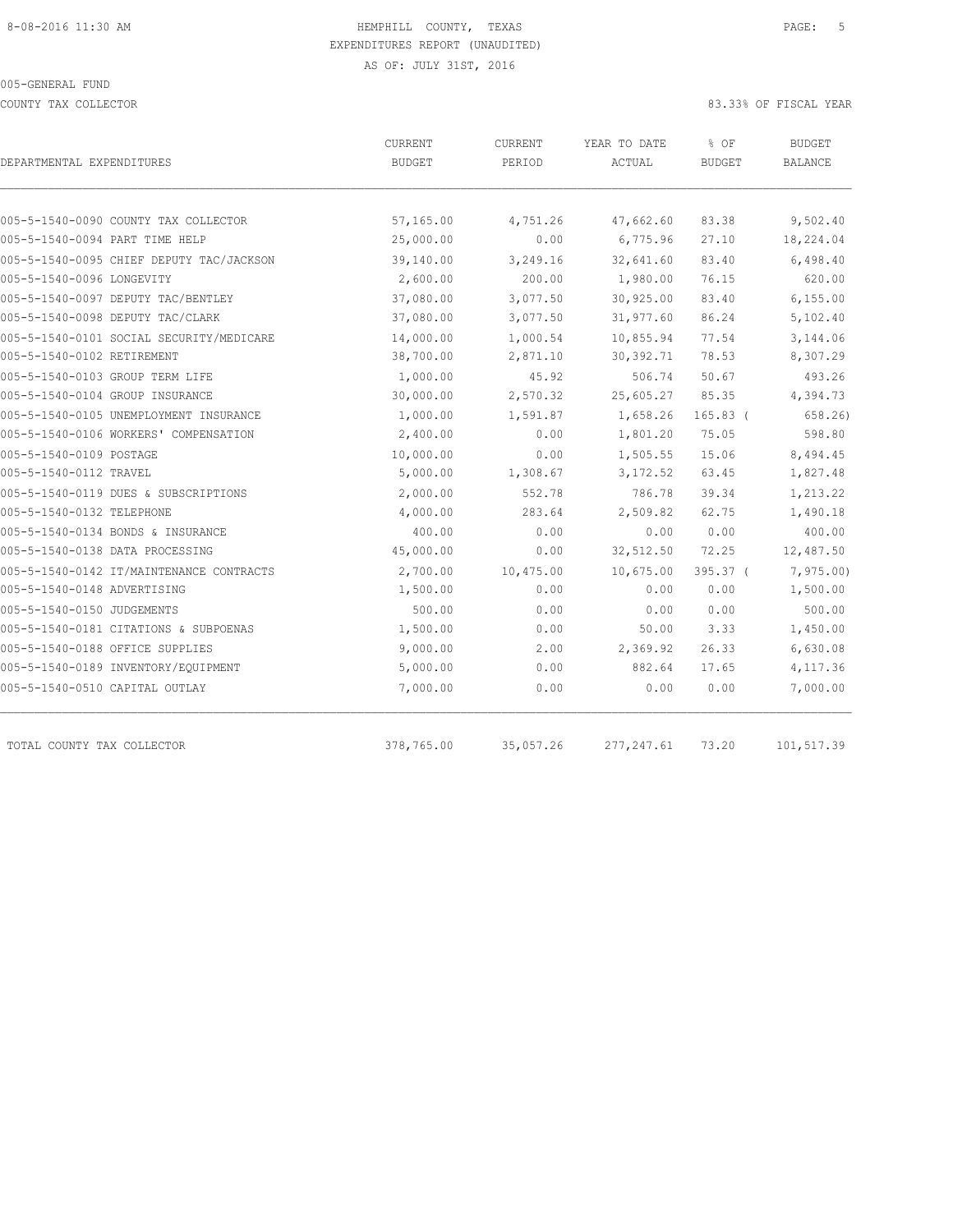JURY & ELECTION 83.33% OF FISCAL YEAR

| DEPARTMENTAL EXPENDITURES                         | <b>CURRENT</b><br><b>BUDGET</b> | CURRENT<br>PERIOD | YEAR TO DATE<br>ACTUAL | % OF<br><b>BUDGET</b> | <b>BUDGET</b><br><b>BALANCE</b> |
|---------------------------------------------------|---------------------------------|-------------------|------------------------|-----------------------|---------------------------------|
|                                                   |                                 |                   |                        |                       |                                 |
| 005-5-2400-0106 WORKERS' COMPENSATION             | 2,800.00                        | 0.00              | 20.74                  | 0.74                  | 2,779.26                        |
| 005-5-2400-0114 COUNTY COURT EXPENSES             | 3,000.00                        | 0.00              | 1,620.00               | 54.00                 | 1,380.00                        |
| 005-5-2400-0115 CO.CRT. CONT LAB-REPORTER         | 4,000.00                        | 0.00              | 234.36                 | 5.86                  | 3,765.64                        |
| 005-5-2400-0116 CO.CRT.CONT LAB-CRT APP ATTNY     | 8,000.00                        | 0.00              | 3,000.00               | 37.50                 | 5,000.00                        |
| 005-5-2400-0117 ELECTION EXPENSES                 | $41,000.00$ (                   | 1,652.92)         | 10,459.94              | 25.51                 | 30,540.06                       |
| 005-5-2400-0118 ELECTION JUDGES                   | 6,000.00                        | 0.00              | 1,759.40               | 29.32                 | 4,240.60                        |
| 005-5-2400-0124 CONTRACT LABOR - CRT<br>INTERPRET | 2,500.00                        | 0.00              | 1,545.00               | 61.80                 | 955.00                          |
| 005-5-2400-0131 OTHER EXPENSE                     | 500.00                          | 0.00              | 0.00                   | 0.00                  | 500.00                          |
| 005-5-2400-0150 GRAND JURORS                      | 3,000.00                        | 0.00              | 345.00                 | 11.50                 | 2,655.00                        |
| 005-5-2400-0151 PETIT JURORS                      | 3,500.00                        | 0.00              | 545.00                 | 15.57                 | 2,955.00                        |
| 005-5-2400-0152 JUSTICE COURT JURORS              | 600.00                          | 0.00              | 0.00                   | 0.00                  | 600.00                          |
| 005-5-2400-0196 CHILD PROT SER CRT APP ATTY       | 6,000.00                        | 480.00            | 11,990.40              | 199.84 (              | 5,990.40                        |
| 005-5-2400-0197 CHILD PROT SER CRT REPORTER       | 2,000.00                        | 0.00              | 462.50                 | 23.13                 | 1,537.50                        |
| TOTAL JURY & ELECTION                             | $82,900.00$ (                   | 1, 172.92)        | 31,982.34              | 38.58                 | 50,917.66                       |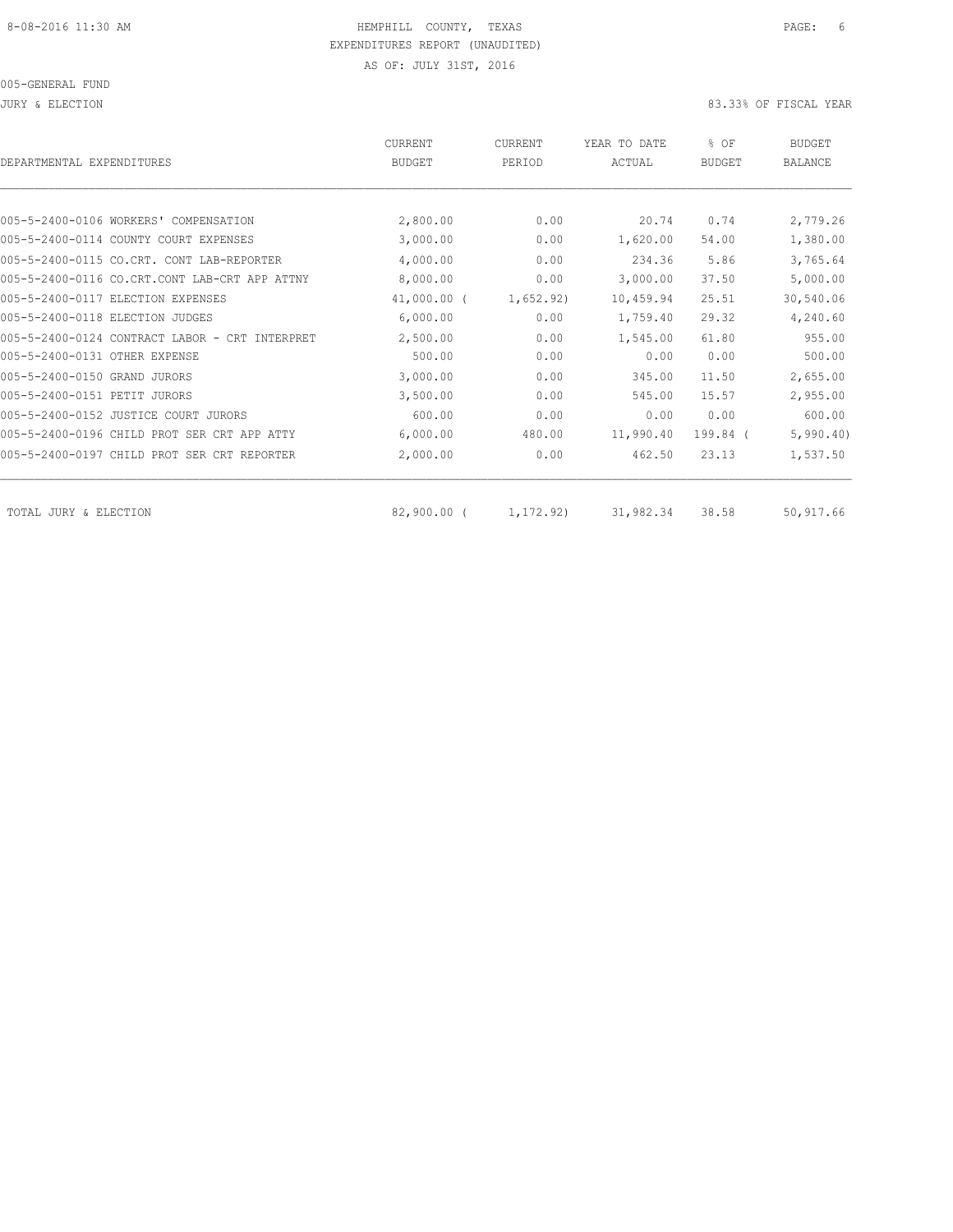DISTRICT COURT COURT COURT COURT COURT COURT COURT COURT COURT COURT COURT COURT COURT COURT COURT COURT COURT

| DEPARTMENTAL EXPENDITURES       |                                                | <b>CURRENT</b><br><b>BUDGET</b> | CURRENT<br>PERIOD | YEAR TO DATE<br>ACTUAL | % OF<br><b>BUDGET</b> | <b>BUDGET</b><br><b>BALANCE</b> |
|---------------------------------|------------------------------------------------|---------------------------------|-------------------|------------------------|-----------------------|---------------------------------|
|                                 |                                                |                                 |                   |                        |                       |                                 |
| 005-5-2410-0090 JUDGE-EMMERT    |                                                | 1,850.00                        | 154.17            | 1,541.70               | 83.34                 | 308.30                          |
|                                 | 005-5-2410-0095 COURT BAILIFF-HOLLAND          | 11,500.00                       | 949.84            | 9,498.40               | 82.59                 | 2,001.60                        |
|                                 | 005-5-2410-0096 LONGEVITY SPECIAL              | 550.00                          | 45.08             | 431.20                 | 78.40                 | 118.80                          |
|                                 | 005-5-2410-0097 COURT REPORTER-MCCLENDON       | 15,500.00                       | 1,225.68          | 12,256.80              | 79.08                 | 3,243.20                        |
|                                 | 005-5-2410-0098 COURT ADMINISTRATOR-BURCH      | 8,354.00                        | 696.16            | 6,961.60               | 83.33                 | 1,392.40                        |
|                                 | 005-5-2410-0101 SOCIAL SECURITY/MEDICARE       | 3,000.00                        | 234.96            | 2,348.20               | 78.27                 | 651.80                          |
| 005-5-2410-0102 RETIREMENT      |                                                | 7,600.00                        | 614.19            | 6,137.90               | 80.76                 | 1,462.10                        |
| 005-5-2410-0103 GROUP TERM LIFE |                                                | 150.00                          | 9.83              | 101.91                 | 67.94                 | 48.09                           |
| 005-5-2410-0104 GROUP INSURANCE |                                                | 7,000.00                        | 0.00              | 3,240.00               | 46.29                 | 3,760.00                        |
|                                 | 005-5-2410-0105 UNEMPLOYMENT INSURANCE         | 200.00                          | 8.75              | 26.23                  | 13.12                 | 173.77                          |
|                                 | 005-5-2410-0106 WORKERS' COMPENSATION          | 2,400.00                        | 0.00              | 1,801.20               | 75.05                 | 598.80                          |
|                                 | 005-5-2410-0116 DIST CRT-CONT LAB-CRT APP ATTN | 25,000.00                       | 1,400.00          | 12,008.20              | 48.03                 | 12,991.80                       |
| 005-5-2410-0124 CONTRACT LABOR  |                                                | 4,000.00                        | 0.00              | 0.00                   | 0.00                  | 4,000.00                        |
|                                 | 005-5-2410-0154 JUDICIAL DISTRICT ASSESSMENT   | 500.00                          | 0.00              | 0.00                   | 0.00                  | 500.00                          |
|                                 | 005-5-2410-0155 BUDGET REIMBURSEMENT           | 8,000.00                        | 0.00              | 3,326.51               | 41.58                 | 4,673.49                        |
|                                 | 005-5-2410-0219 STATEMENT OF FACTS             | 8,000.00                        | 0.00              | 0.00                   | 0.00                  | 8,000.00                        |
| TOTAL DISTRICT COURT            |                                                | 103,604.00                      | 5,338.66          | 59,679.85              | 57.60                 | 43, 924. 15                     |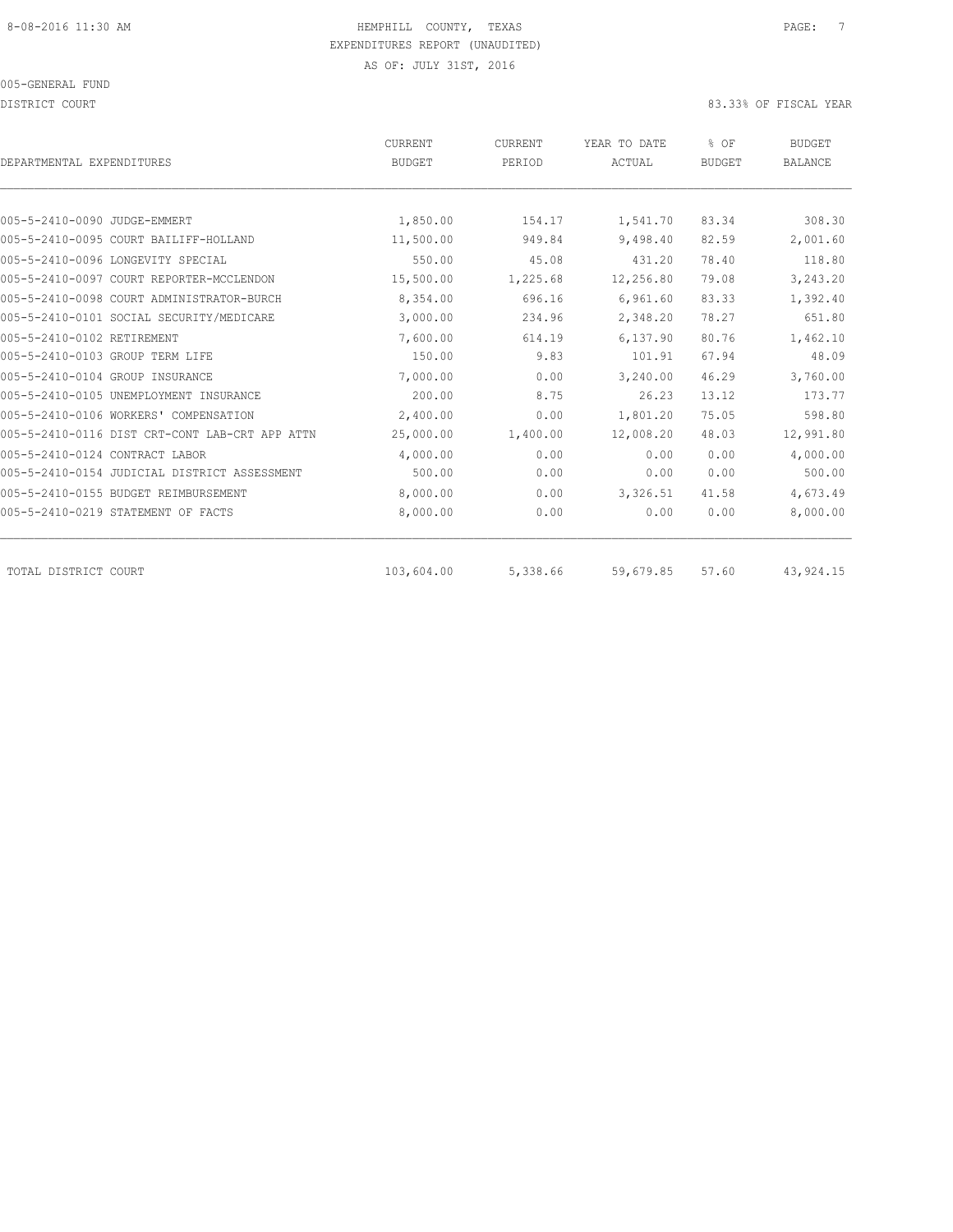COUNTY JUDGE 83.33% OF FISCAL YEAR

| DEPARTMENTAL EXPENDITURES                     | CURRENT<br><b>BUDGET</b> | <b>CURRENT</b><br>PERIOD | YEAR TO DATE<br>ACTUAL | % OF<br><b>BUDGET</b> | <b>BUDGET</b><br><b>BALANCE</b> |
|-----------------------------------------------|--------------------------|--------------------------|------------------------|-----------------------|---------------------------------|
|                                               |                          |                          |                        |                       |                                 |
| 005-5-2500-0082 OVERTIME                      | 3,000.00                 | 0.00                     | 0.00                   | 0.00                  | 3,000.00                        |
| 005-5-2500-0090 JUDGE SALARY                  | 59,534.00                | 4,948.66                 | 49,636.60              | 83.38                 | 9,897.40                        |
| 005-5-2500-0091 JUVENILE CRT JUDGE (1)        | 3,081.00                 | 256.76                   | 2,567.60               | 83.34                 | 513.40                          |
| 005-5-2500-0092 STATE/CO JUDGE SAL SUPPLEMENT | 25,200.00                | 2,100.00                 | 21,000.00              | 83.33                 | 4,200.00                        |
| 005-5-2500-0094 JANITOR/LONGORIA              | 38,000.00                | 3,154.16                 | 31,691.60              | 83.40                 | 6,308.40                        |
| 005-5-2500-0095 JANITOR/JOHNSON               | 41,200.00                | 3,420.84                 | 34, 358.40             | 83.39                 | 6,841.60                        |
| 005-5-2500-0096 LONGEVITY                     | 2,000.00                 | 160.00                   | 1,595.00               | 79.75                 | 405.00                          |
| 005-5-2500-0097 ADMINSTRATIVE ASST/BRUNSON    | 39,140.00                | 3,249.16                 | 32,641.60              | 83.40                 | 6,498.40                        |
| 005-5-2500-0098 PART-TIME SECRETARY           | 2,800.00                 | 187.50                   | 1,821.88               | 65.07                 | 978.12                          |
| 005-5-2500-0101 SOCIAL SECURITY/MEDICARE      | 16,500.00                | 1,313.79                 | 13, 135.71             | 79.61                 | 3,364.29                        |
| 005-5-2500-0102 RETIREMENT                    | 43,000.00                | 3,463.92                 | 34,859.45              | 81.07                 | 8,140.55                        |
| 005-5-2500-0103 GROUP TERM LIFE               | 600.00                   | 55.44                    | 579.07                 | 96.51                 | 20.93                           |
| 005-5-2500-0104 GROUP INSURANCE               | 22,500.00                | 1,926.32                 | 19,239.44              | 85.51                 | 3,260.56                        |
| 005-5-2500-0105 UNEMPLOYMENT INSURANCE        | 300.00                   | 31.15                    | 93.49                  | 31.16                 | 206.51                          |
| 005-5-2500-0106 WORKERS' COMPENSATION         | 2,300.00                 | 0.00                     | 1,836.60               | 79.85                 | 463.40                          |
| 005-5-2500-0109 POSTAGE                       | 600.00                   | 11.35                    | 335.36                 | 55.89                 | 264.64                          |
| 005-5-2500-0112 TRAVEL                        | 6,500.00                 | 0.00                     | 1,794.29               | 27.60                 | 4,705.71                        |
| 005-5-2500-0119 DUES & SUBSCRIPTIONS          | 5,000.00                 | 200.00                   | 3,315.10               | 66.30                 | 1,684.90                        |
| 005-5-2500-0122 FUEL & OIL                    | 200.00                   | 0.00                     | 0.00                   | 0.00                  | 200.00                          |
| 005-5-2500-0130 COMMUNICATION REPAIRS         | 500.00                   | 0.00                     | 0.00                   | 0.00                  | 500.00                          |
| 005-5-2500-0132 TELEPHONE                     | 3,000.00                 | 272.41                   | 2,455.85               | 81.86                 | 544.15                          |
| 005-5-2500-0139 TRAINING SEMINARS             | 2,500.00                 | 0.00                     | 0.00                   | 0.00                  | 2,500.00                        |
| 005-5-2500-0148 ADVERTISING                   | 5,000.00                 | 212.28                   | 2,036.50               | 40.73                 | 2,963.50                        |
| 005-5-2500-0183 OFFICE EQUIP-R&M              | 1,000.00                 | 0.00                     | 300.00                 | 30.00                 | 700.00                          |
| 005-5-2500-0188 OFFICE SUPPLIES               | 3,000.00                 | 106.70                   | 1,677.01               | 55.90                 | 1,322.99                        |
| 005-5-2500-0189 INVENTORY/EQUIPMENT           | 5,000.00                 | 0.00                     | 82.10                  | 1.64                  | 4,917.90                        |
| TOTAL COUNTY JUDGE                            | 331,455.00               | 25,070.44                | 257,052.65             | 77.55                 | 74,402.35                       |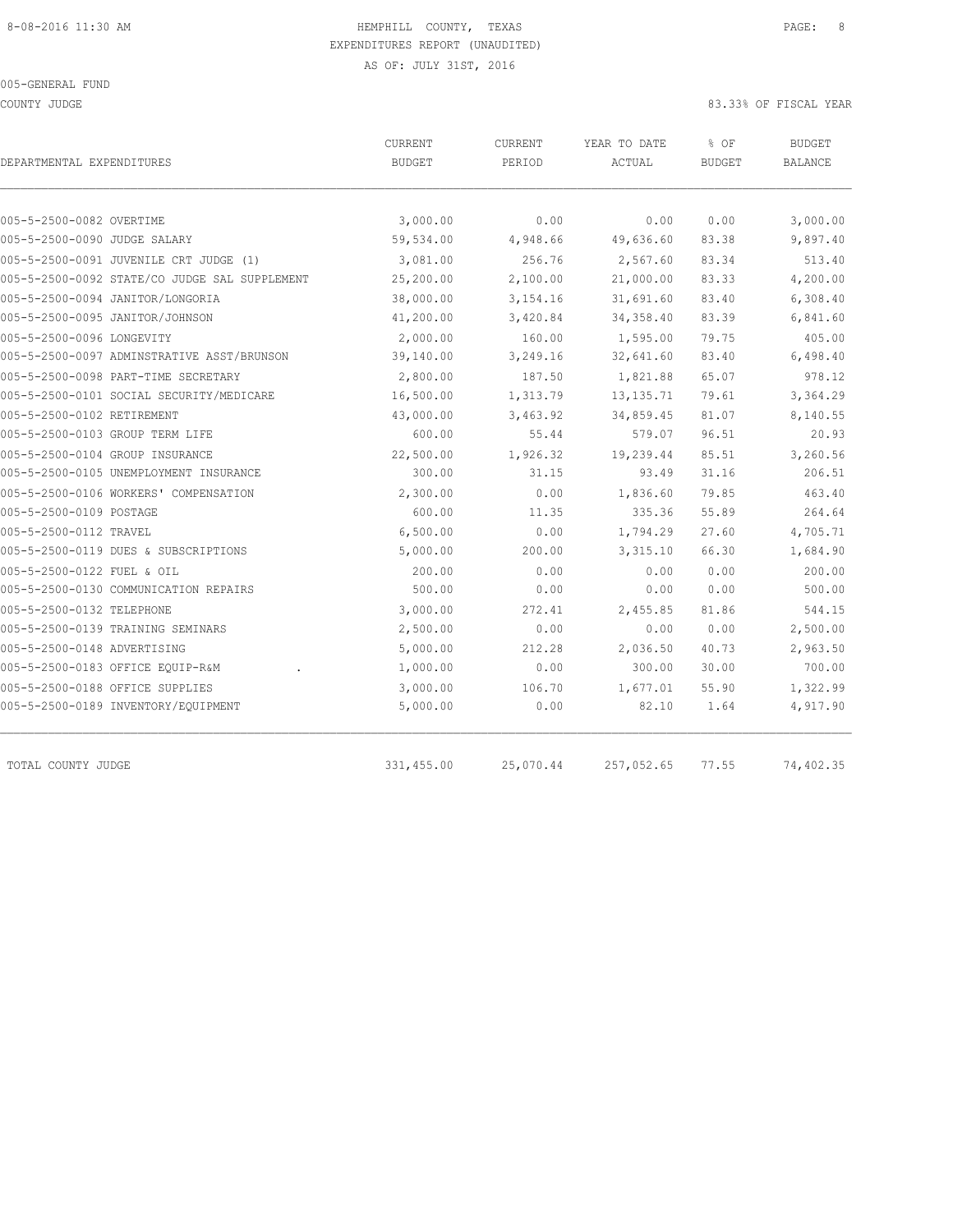#### 005-GENERAL FUND

JUVENILE PROBATION 83.33% OF FISCAL YEAR

| DEPARTMENTAL EXPENDITURES                     | CURRENT<br>BUDGET | CURRENT<br>PERIOD | YEAR TO DATE<br>ACTUAL | % OF<br><b>BUDGET</b> | <b>BUDGET</b><br>BALANCE |
|-----------------------------------------------|-------------------|-------------------|------------------------|-----------------------|--------------------------|
|                                               |                   |                   |                        |                       |                          |
| 005-5-2510-0090 STATE/CHIEF JUV PRO OFFICER   | 61,480.00         | 5,110.84          | 51,258.40              | 83.37                 | 10,221.60                |
| 005-5-2510-0096 JPO/LONGEVITY                 | 480.00            | 40.00             | 400.00                 | 83.33                 | 80.00                    |
| 005-5-2510-0101 JPO SOCIAL SEC/MEDICARE       | 4,770.00          | 396.34            | 3,974.88               | 83.33                 | 795.12                   |
| 005-5-2510-0102 JPO RETIREMENT                | 12,500.00         | 1,036.16          | 10,391.60              | 83.13                 | 2,108.40                 |
| 005-5-2510-0103 JPO GROUP TERM LIFE           | 230.00            | 16.58             | 172.58                 | 75.03                 | 57.42                    |
| 005-5-2510-0104 JPO GROUP INSURANCE           | 7,500.00          | 642.58            | 6,417.88               | 85.57                 | 1,082.12                 |
| 005-5-2510-0105 JPO/UNEMPLOYMENT              | 100.00            | 15.54             | 46.77                  | 46.77                 | 53.23                    |
| 005-5-2510-0106 JPO/WORKERS' COMP             | 580.00            | 0.00              | 0.00                   | 0.00                  | 580.00                   |
| 005-5-2510-0132 JUVENILE PROBATION CELL PHONE | 360.00            | 30.00             | 300.00                 | 83.33                 | 60.00                    |
|                                               |                   |                   |                        |                       |                          |
| TOTAL JUVENILE PROBATION                      | 88,000.00         | 7,288.04          | 72,962.11              | 82.91                 | 15,037.89                |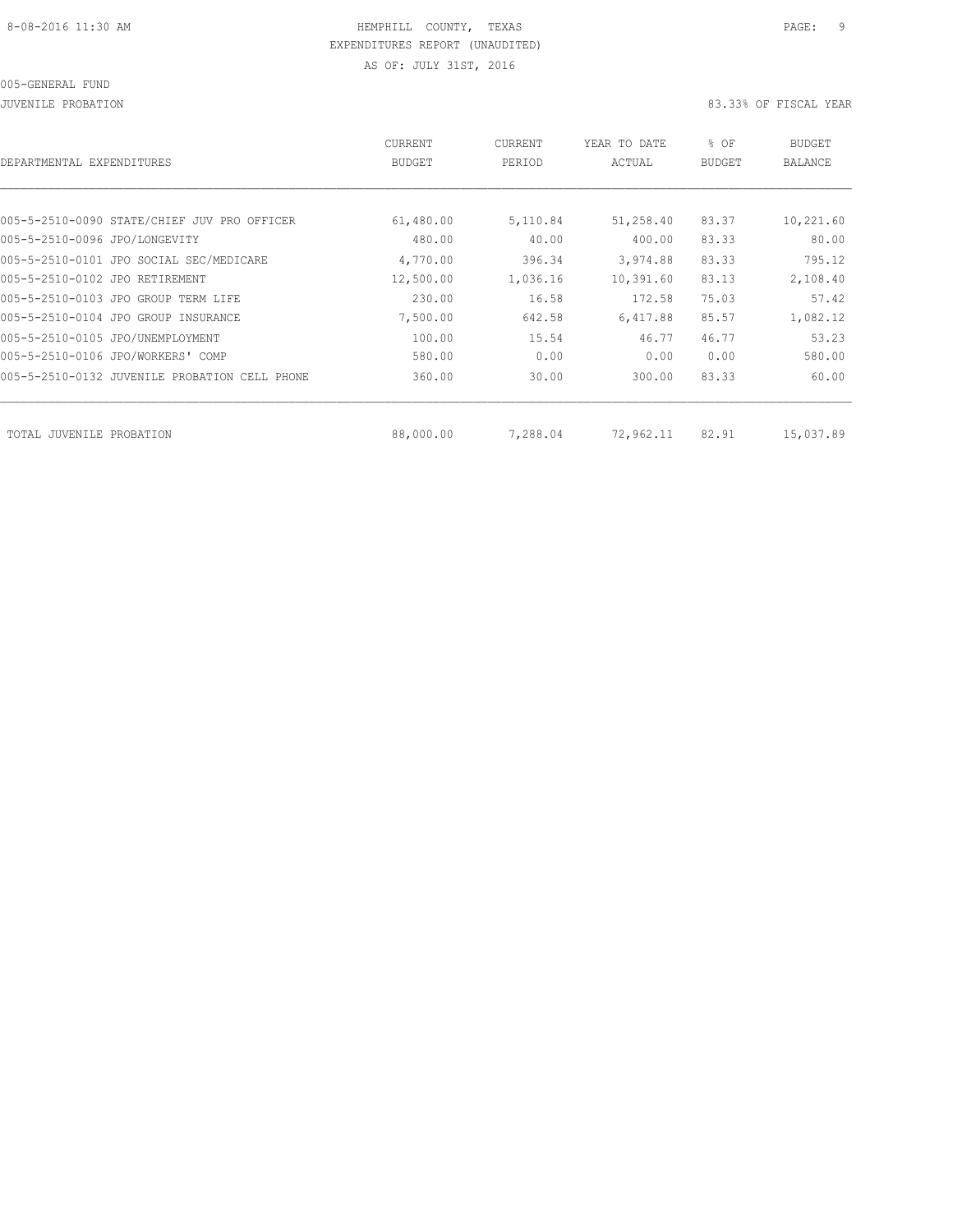LOCAL JUVENILE PROBATION 83.33% OF FISCAL YEAR

| DEPARTMENTAL EXPENDITURES                     | CURRENT<br><b>BUDGET</b> | CURRENT<br>PERIOD | YEAR TO DATE<br>ACTUAL | % OF<br><b>BUDGET</b> | <b>BUDGET</b><br>BALANCE |
|-----------------------------------------------|--------------------------|-------------------|------------------------|-----------------------|--------------------------|
|                                               |                          |                   |                        |                       |                          |
| 005-5-2520-0090 31ST DISTRICT JUV PRO OFFICER | 51,940.00                | 4,315.84          | 43,308.40              | 83.38                 | 8,631.60                 |
| 005-5-2520-0091 JPO FISCAL AGENTS             | 0.00                     | 0.00              | 0.00                   | 0.00                  | 0.00                     |
| 005-5-2520-0096 JPO LOCAL/LONGEVITY           | 250.00                   | 20.00             | 200.00                 | 80.00                 | 50.00                    |
| 005-5-2520-0101 LOCAL JPO SS/MEDICARE         | 4,050.00                 | 333.98            | 3,351.28               | 82.75                 | 698.72                   |
| 005-5-2520-0102 LOCAL JPO RETIREMENT          | 10,520.00                | 873.16            | 8,761.60               | 83.29                 | 1,758.40                 |
| 005-5-2520-0103 LOCAL JPO GROUP TERM LIFE     | 200.00                   | 13.98             | 145.56                 | 72.78                 | 54.44                    |
| 005-5-2520-0104 LOCAL JPO GROUP INSURANCE     | 7,500.00                 | 642.58            | 6,417.88               | 85.57                 | 1,082.12                 |
| 005-5-2520-0105 JPO LOCAL/UNEMPLOYMENT        | 100.00                   | 13.10             | 39.45                  | 39.45                 | 60.55                    |
| 005-5-2520-0106 JPO LOCAL/WORKERS' COMP       | 580.00                   | 0.00              | 153.50                 | 26.47                 | 426.50                   |
| 005-5-2520-0132 LOCAL JPO CELL PHONE          | 360.00                   | 30.00             | 300.00                 | 83.33                 | 60.00                    |
| TOTAL LOCAL JUVENILE PROBATION                | 75,500.00                | 6,242.64          | 62,677.67              | 83.02                 | 12,822.33                |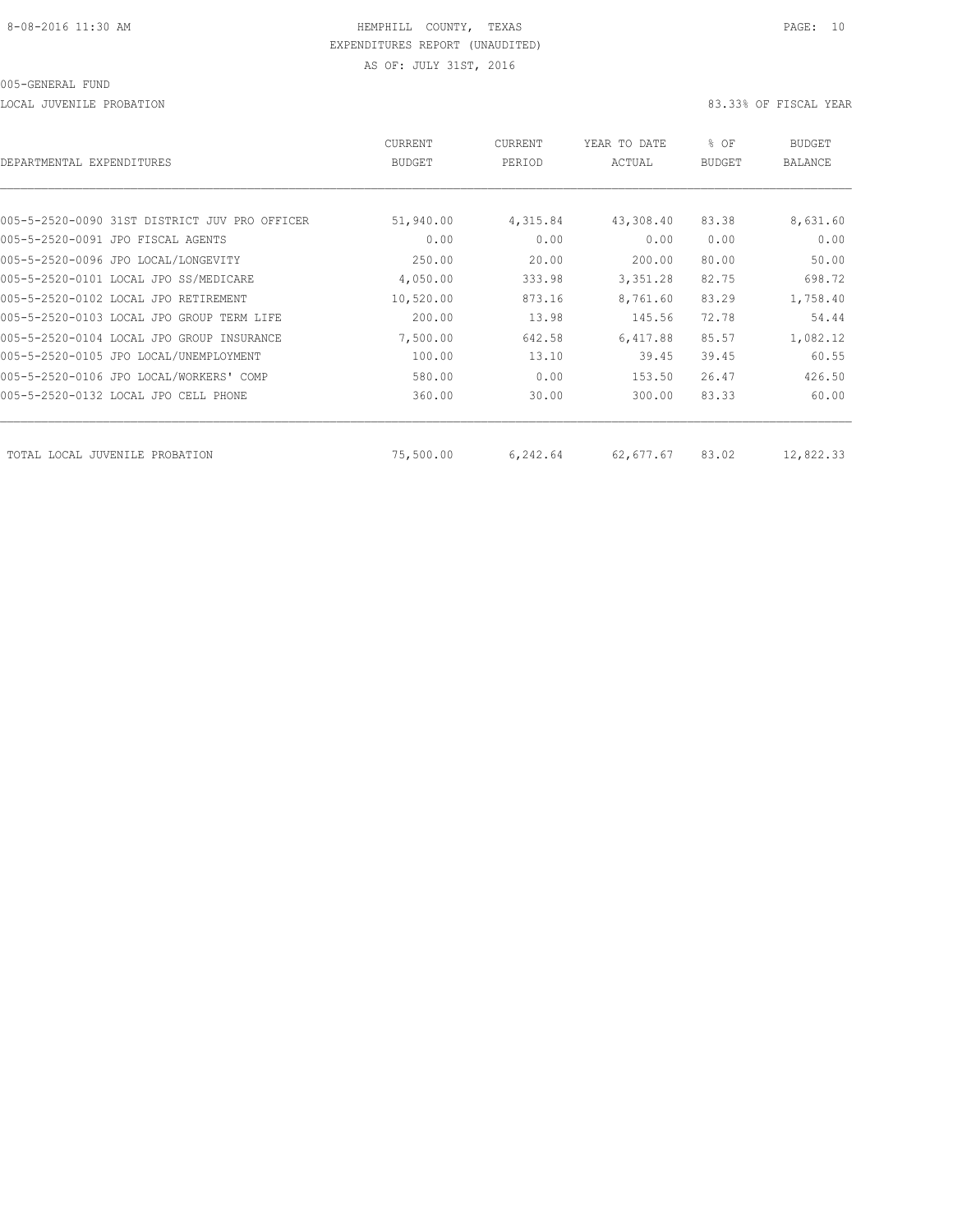#### 005-GENERAL FUND

COUNTY ATTORNEY 83.33% OF FISCAL YEAR

| DEPARTMENTAL EXPENDITURES                     | CURRENT<br><b>BUDGET</b> | CURRENT<br>PERIOD | YEAR TO DATE<br>ACTUAL | % OF<br><b>BUDGET</b> | <b>BUDGET</b><br><b>BALANCE</b> |
|-----------------------------------------------|--------------------------|-------------------|------------------------|-----------------------|---------------------------------|
|                                               |                          |                   |                        |                       |                                 |
| 005-5-2550-0090 COUNTY ATTORNEY               | 57,165.00                | 4,751.26          | 47,662.60              | 83.38                 | 9,502.40                        |
| 005-5-2550-0091 CO ATTNY ST SALARY SUPPLEMENT | 23,333.00                | 1,944.42          | 19,444.20              | 83.33                 | 3,888.80                        |
| 005-5-2550-0095 LEGAL ASST/GANDARA            | 39,140.00                | 3,249.16          | 28,950.54              | 73.97                 | 10,189.46                       |
| 005-5-2550-0096 LONGEVITY                     | 490.00                   | 40.00             | 400.00                 | 81.63                 | 90.00                           |
| 005-5-2550-0101 SOCIAL SECURITY/MEDICARE      | 9,200.00                 | 749.88            | 7,248.51               | 78.79                 | 1,951.49                        |
| 005-5-2550-0102 RETIREMENT                    | 24,100.00                | 1,996.98          | 19,291.56              | 80.05                 | 4,808.44                        |
| 005-5-2550-0103 GROUP TERM LIFE               | 420.00                   | 31.94             | 320.18                 | 76.23                 | 99.82                           |
| 005-5-2550-0104 GROUP INSURANCE               | 15,000.00                | 1,283.14          | 12,815.56              | 85.44                 | 2,184.44                        |
| 005-5-2550-0105 UNEMPLOYMENT INSURANCE        | 200.00                   | 8.29              | 26.06                  | 13.03                 | 173.94                          |
| 005-5-2550-0106 WORKERS' COMPENSATION         | 1,500.00                 | 0.00              | 1,050.00               | 70.00                 | 450.00                          |
| 005-5-2550-0109 POSTAGE                       | 400.00                   | 0.00              | 41.53                  | 10.38                 | 358.47                          |
| 005-5-2550-0112 TRAVEL/EDUCATION              | 3,500.00                 | 0.00              | 317.04                 | 9.06                  | 3,182.96                        |
| 005-5-2550-0119 DUES & SUBSCRIPTIONS          | 300.00                   | 0.00              | 75.00                  | 25.00                 | 225.00                          |
| 005-5-2550-0132 TELEPHONE                     | 1,500.00                 | 129.96            | 1,184.30               | 78.95                 | 315.70                          |
| 005-5-2550-0140 OFFICE EOUIPMENT REPAIRS      | 750.00                   | 0.00              | 205.45                 | 27.39                 | 544.55                          |
| 005-5-2550-0142 SOFTWARE SUPPORT              | 3,600.00                 | 594.00            | 2,673.00               | 74.25                 | 927.00                          |
| 005-5-2550-0168 C/ATTY LAW LIB                | 1,000.00                 | 0.00              | 0.00                   | 0.00                  | 1,000.00                        |
| 005-5-2550-0188 OFFICE SUPPLIES               | 1,750.00                 | 84.50             | 735.31                 | 42.02                 | 1,014.69                        |
| 005-5-2550-0189 INVENTORY/EQUIPMENT           | 2,000.00                 | 0.00              | 0.00                   | 0.00                  | 2,000.00                        |
| TOTAL COUNTY ATTORNEY                         | 185,348.00               | 14,863.53         | 142,440.84             | 76.85                 | 42,907.16                       |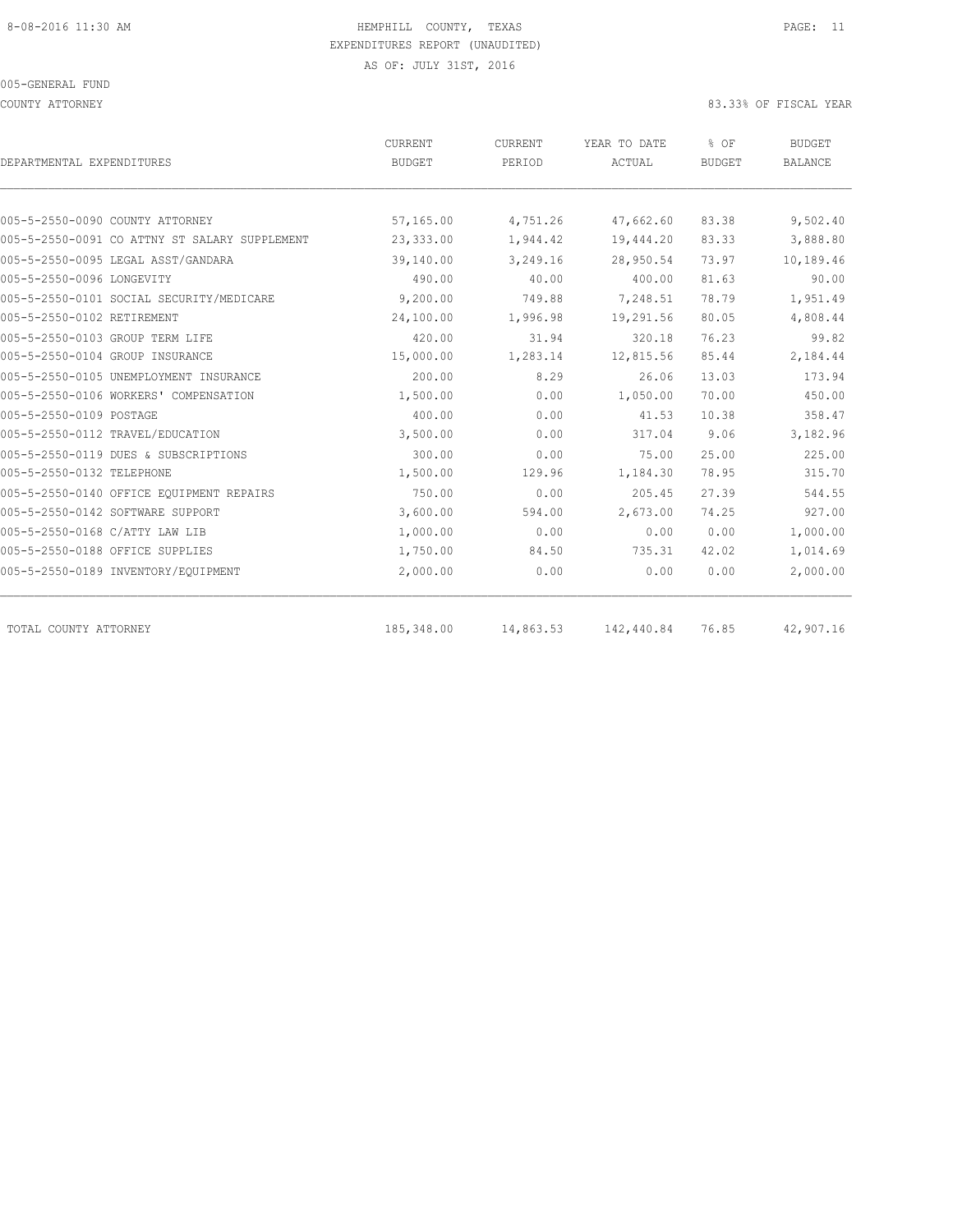COUNTY JUSTICE OF PEACE **83.33%** OF FISCAL YEAR

| DEPARTMENTAL EXPENDITURES                | CURRENT<br><b>BUDGET</b> | CURRENT<br>PERIOD | YEAR TO DATE<br>ACTUAL | % OF<br><b>BUDGET</b> | <b>BUDGET</b><br><b>BALANCE</b> |
|------------------------------------------|--------------------------|-------------------|------------------------|-----------------------|---------------------------------|
|                                          |                          |                   |                        |                       |                                 |
| 005-5-2560-0090 JUSTICE OF THE PEACE     | 57,165.00                | 4,751.26          | 47,662.60              | 83.38                 | 9,502.40                        |
| 005-5-2560-0096 LONGEVITY                | 500.00                   | 40.00             | 370.00                 | 74.00                 | 130.00                          |
| 005-5-2560-0097 JP SECRETARY-NAVARRO     | 39,140.00                | 3,249.16          | 28,949.11              | 73.96                 | 10,190.89                       |
| 005-5-2560-0098 PART-TIME                | 4,000.00                 | 209.38            | 3,812.52               | 95.31                 | 187.48                          |
| 005-5-2560-0101 SOCIAL SECURITY/MEDICARE | 7,700.00                 | 624.23            | 6,112.78               | 79.39                 | 1,587.22                        |
| 005-5-2560-0102 RETIREMENT               | 19,500.00                | 1,608.10          | 15,396.49              | 78.96                 | 4,103.51                        |
| 005-5-2560-0103 GROUP TERM LIFE          | 400.00                   | 25.72             | 254.53                 | 63.63                 | 145.47                          |
| 005-5-2560-0104 GROUP INSURANCE          | 7,500.00                 | 644.61            | 6,438.18               | 85.84                 | 1,061.82                        |
| 005-5-2560-0105 UNEMPLOYMENT INSURANCE   | 100.00                   | 10.18             | 29.64                  | 29.64                 | 70.36                           |
| 005-5-2560-0106 WORKERS' COMPENSATION    | 1,200.00                 | 0.00              | 900.60                 | 75.05                 | 299.40                          |
| 005-5-2560-0109 POSTAGE                  | 650.00                   | 0.00              | 224.27                 | 34.50                 | 425.73                          |
| 005-5-2560-0112 TRAVEL                   | 3,000.00                 | 0.00              | 539.55                 | 17.99                 | 2,460.45                        |
| 005-5-2560-0119 DUES & SUBSCRIPTIONS     | 1,000.00                 | 0.00              | 816.00                 | 81.60                 | 184.00                          |
| 005-5-2560-0131 OTHER EXPENSE            | 500.00                   | 0.00              | 0.00                   | 0.00                  | 500.00                          |
| 005-5-2560-0132 TELEPHONE                | 1,500.00                 | 132.04            | 1,216.80               | 81.12                 | 283.20                          |
| 005-5-2560-0140 SOFTWARE                 | 3,600.00                 | 0.00              | 3,357.00               | 93.25                 | 243.00                          |
| 005-5-2560-0188 OFFICE SUPPLIES          | 2,000.00                 | 0.00              | 1,153.92               | 57.70                 | 846.08                          |
| TOTAL COUNTY JUSTICE OF PEACE            | 149,455.00               | 11,294.68         | 117,233.99             | 78.44                 | 32,221.01                       |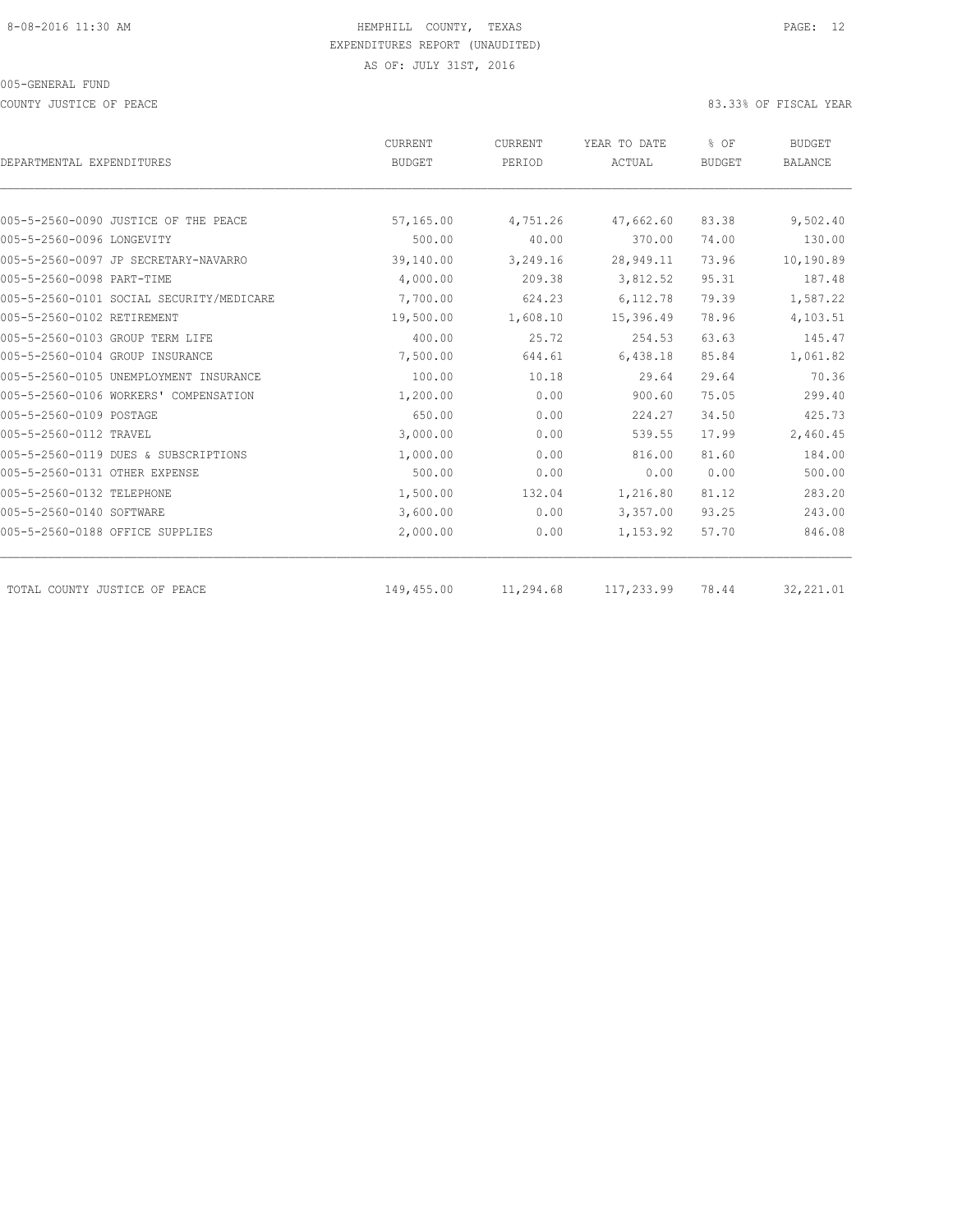CANADIAN FIRE DEPT 83.33% OF FISCAL YEAR

| DEPARTMENTAL EXPENDITURES             | CURRENT<br><b>BUDGET</b> | CURRENT<br>PERIOD | YEAR TO DATE<br>ACTUAL | % OF<br><b>BUDGET</b> | <b>BUDGET</b><br><b>BALANCE</b> |
|---------------------------------------|--------------------------|-------------------|------------------------|-----------------------|---------------------------------|
|                                       |                          |                   |                        |                       |                                 |
| 005-5-3019-0119 DUES & SUBSCRIPTIONS  | 1,500.00                 | 0.00              | 0.00                   | 0.00                  | 1,500.00                        |
| 005-5-3019-0122 FUEL & OIL            | 10,000.00                | 0.00              | 3,946.71               | 39.47                 | 6,053.29                        |
| 005-5-3019-0124 CONTRACT LABOR        | 10,000.00                | 320.00            | 2,003.46               | 20.03                 | 7,996.54                        |
| 005-5-3019-0125 TIRES & TUBES         | 7,000.00                 | 71.99             | 1,701.22               | 24.30                 | 5,298.78                        |
| 005-5-3019-0128 SUPPLIES              | 10,000.00                | 844.74            | 5,951.02               | 59.51                 | 4,048.98                        |
| 005-5-3019-0130 COMMUNICATION REPAIRS | 6,000.00                 | 1,643.98          | 2,674.33               | 44.57                 | 3,325.67                        |
| 005-5-3019-0137 VEHICLE R&M           | $15,000.00$ (            | 1,383.75          | 12,755.34              | 85.04                 | 2,244.66                        |
| 005-5-3019-0139 TRAINING SEMINARS     | 7,000.00                 | 0.00              | 4,331.75               | 61.88                 | 2,668.25                        |
| 005-5-3019-0141 UNIFORMS & CLOTHING   | 7,000.00                 | 340.00            | 7,340.00               | 104.86 (              | 340.00)                         |
| 005-5-3019-0185 BUILDING R&M          | 5,000.00                 | 173.00            | 766.94                 | 15.34                 | 4,233.06                        |
| 005-5-3019-0187 PENSION FUND          | 21,000.00                | 5,012.52          | 17,050.07              | 81.19                 | 3,949.93                        |
| 005-5-3019-0189 INVENTORY             | 20,000.00                | 0.00              | 8,264.06               | 41.32                 | 11,735.94                       |
| 005-5-3019-0510 CAPITAL OUTLAY        | 35,000.00                | 0.00              | 0.00                   | 0.00                  | 35,000.00                       |
| TOTAL CANADIAN FIRE DEPT              | 154,500.00               | 7,022.48          | 66,784.90              | 43.23                 | 87,715.10                       |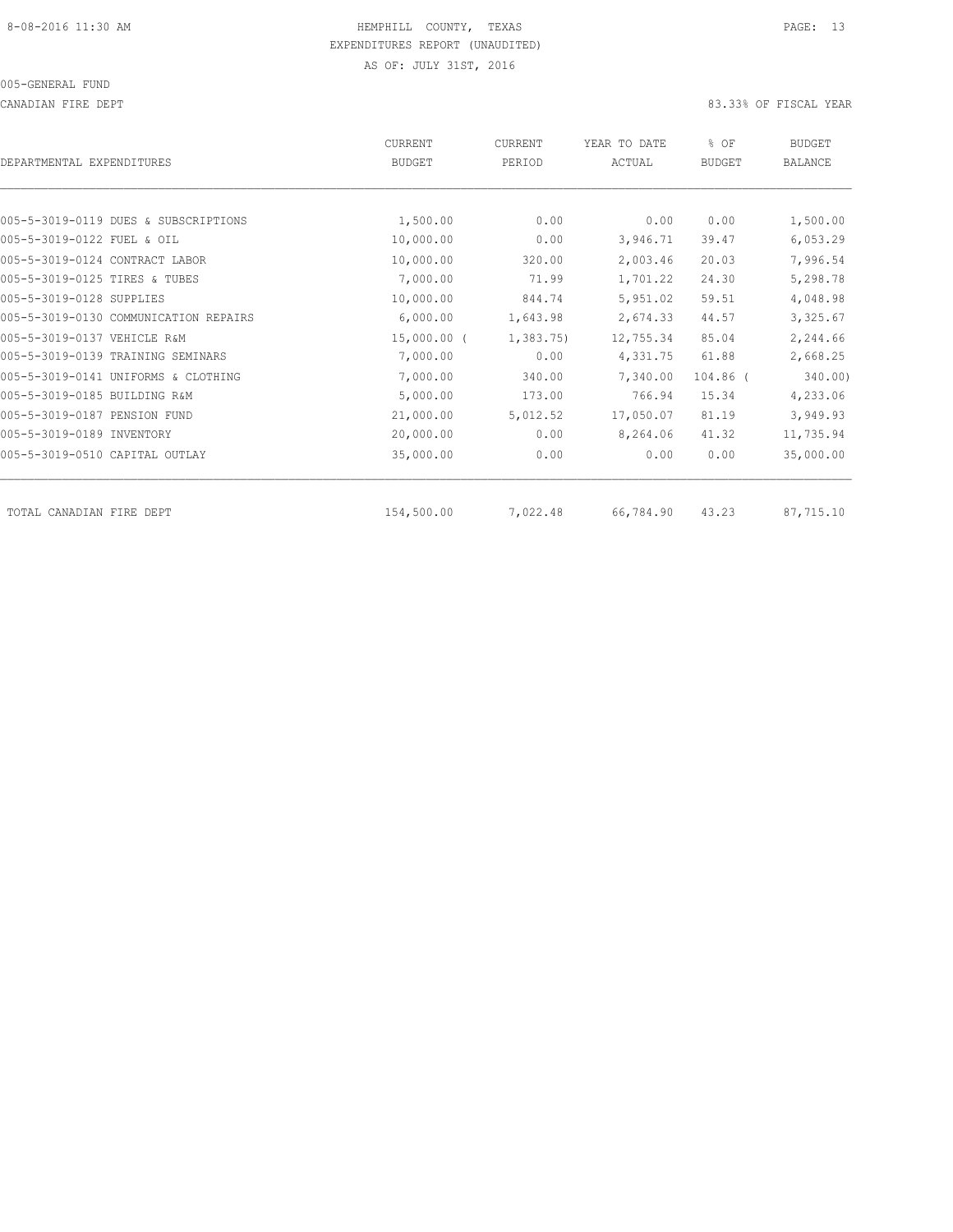LAW ENFORCEMENT 83.33% OF FISCAL YEAR

| DEPARTMENTAL EXPENDITURES                      | CURRENT<br><b>BUDGET</b> | CURRENT<br>PERIOD | YEAR TO DATE<br>ACTUAL | % OF<br><b>BUDGET</b> | <b>BUDGET</b><br>BALANCE |
|------------------------------------------------|--------------------------|-------------------|------------------------|-----------------------|--------------------------|
|                                                |                          |                   |                        |                       |                          |
| 005-5-3500-0080 SHERIFF-PEARSON                | 64,000.00                | 5,320.68          | 53,701.88              | 83.91                 | 10,298.12                |
| 005-5-3500-0081 CHIEF DEPUTY-RAMOS             | 54,590.00                | 7,929.02          | 49,253.96              | 90.23                 | 5,336.04                 |
| 005-5-3500-0082 OVERTIME                       | 12,000.00                | 5,303.69          | 7,325.42               | 61.05                 | 4,674.58                 |
| 005-5-3500-0083 CERTIFICATE PAY                | 24,000.00                | 2,600.00          | 15,800.00              | 65.83                 | 8,200.00                 |
| 005-5-3500-0084 OVERTIME FOREST SERVICE CONTRA | 3,500.00                 | 689.00            | 1,077.68               | 30.79                 | 2,422.32                 |
| 005-5-3500-0086 708-EGGLESTON                  | 49,440.00                | 4,107.50          | 41,225.00              | 83.38                 | 8,215.00                 |
| 005-5-3500-0087 704-HEMPHILL E.                | 49,440.00                | 5,225.25          | 42, 342.75             | 85.64                 | 7,097.25                 |
| 005-5-3500-0088 705-VOORHEES                   | 49,440.00                | 4,107.50          | 41,225.00              | 83.38                 | 8,215.00                 |
| 005-5-3500-0089 706-BRANSON                    | 49,440.00                | 4,107.50          | 41,225.00              | 83.38                 | 8,215.00                 |
| 005-5-3500-0090 707-MOORE                      | 49,440.00                | 4,107.50          | 41,086.80              | 83.10                 | 8,353.20                 |
| 005-5-3500-0091 703-JORDAN                     | 49,440.00                | 5,516.67          | 42,634.17              | 86.23                 | 6,805.83                 |
| 005-5-3500-0092 709-DeHERRERA                  | 49,440.00                | 4,107.50          | 41,225.00              | 83.38                 | 8,215.00                 |
| 005-5-3500-0093 711-DUNN                       | 49,440.00                | 4,107.50          | 41,225.00              | 83.38                 | 8,215.00                 |
| 005-5-3500-0096 LONGEVITY                      | 6,000.00                 | 395.00            | 4,430.00               | 73.83                 | 1,570.00                 |
| 005-5-3500-0097 SECRETARY- DIAL                | 40,479.00                | 3,360.76          | 33,757.60              | 83.40                 | 6,721.40                 |
| 005-5-3500-0098 PART TIME HELP                 | 4,500.00                 | 306.25            | 2,159.39               | 47.99                 | 2,340.61                 |
| 005-5-3500-0101 SOCIAL SECURITY/MEDICARE       | 46,500.00                | 4,629.16          | 37,635.10              | 80.94                 | 8,864.90                 |
| 005-5-3500-0102 RETIREMENT                     | 120,000.00               | 12,251.03         | 100,083.24             | 83.40                 | 19,916.76                |
| 005-5-3500-0103 GROUP TERM LIFE                | 2,500.00                 | 196.01            | 1,659.99               | 66.40                 | 840.01                   |
| 005-5-3500-0104 GROUP INSURANCE                | 82,500.00                | 5,135.29          | 68,663.59              | 83.23                 | 13,836.41                |
| 005-5-3500-0105 UNEMPLOYMENT INSURANCE         | 2,000.00                 | 147.77            | 439.18                 | 21.96                 | 1,560.82                 |
| 005-5-3500-0106 WORKERS' COMPENSATION          | 7,000.00                 | 0.00              | 8,894.93               | $127.07$ (            | 1,894.93)                |
| 005-5-3500-0109 POSTAGE                        | 1,000.00                 | 24.99             | 777.47                 | 77.75                 | 222.53                   |
| 005-5-3500-0112 TRAVEL & EDUCATION             | 15,000.00                | 1,564.48          | 7,373.95               | 49.16                 | 7,626.05                 |
| 005-5-3500-0119 DUES & SUBSCRIPTIONS           | 1,100.00                 | 136.23            | 1,183.11               | $107.56$ (            | 83.11)                   |
| 005-5-3500-0122 FUEL & OIL                     | 60,000.00                | 2,883.89          | 24,448.59              | 40.75                 | 35,551.41                |
| 005-5-3500-0130 COMMUNICATION EXPENSES         | 3,000.00                 | 45.96             | 2,655.93               | 88.53                 | 344.07                   |
| 005-5-3500-0131 OTHER EXPENSE                  | 4,000.00                 | 45.39             | 3,284.46               | 82.11                 | 715.54                   |
| 005-5-3500-0132 TELEPHONE                      | 15,000.00                | 1,194.34          | 11,176.08              | 74.51                 | 3,823.92                 |
| 005-5-3500-0137 VEHICLE REPAIRS & MAIN.        | 12,000.00                | 105.32            | 8,183.87               | 68.20                 | 3,816.13                 |
| 005-5-3500-0141 UNIFORMS                       | 3,500.00                 | 0.00              | 63.60                  | 1.82                  | 3,436.40                 |
| 005-5-3500-0142 MAINTENANCE CONTRACTS          | 35,000.00                | 1,607.00          | 23,850.13              | 68.14                 | 11,149.87                |
| 005-5-3500-0143 JANITORIAL SUPPLIES            | 750.00                   | 0.00              | 44.65                  | 5.95                  | 705.35                   |
| 005-5-3500-0160 D.A.R.E. PROGRAM               | 7,500.00                 | 0.00              | 3,612.27               | 48.16                 | 3,887.73                 |
| 005-5-3500-0165 COMMUNITY SERVICE PROJECTS     | 2,000.00                 | $0.00$ (          | 797.50)                | $39.88 -$             | 2,797.50                 |
| 005-5-3500-0183 REPAIRS-MAINTENANCE            | 4,000.00                 | 0.00              | 2,361.56               | 59.04                 | 1,638.44                 |
| 005-5-3500-0188 OFFICE SUPPLIES                | 4,000.00                 | 59.63             | 583.20                 | 14.58                 | 3,416.80                 |
| 005-5-3500-0189 INVENTORY/EQUIPMENT            | 25,000.00                | 0.00              | 20,674.06              | 82.70                 | 4,325.94                 |
| 005-5-3500-0510 CAPITAL OUTLAY                 | 80,000.00                | 0.00              | 59,166.04              | 73.96                 | 20,833.96                |
|                                                |                          |                   |                        |                       |                          |
| TOTAL LAW ENFORCEMENT                          | 1,137,939.00             | 91, 317.81        | 885,712.15             | 77.83                 | 252,226.85               |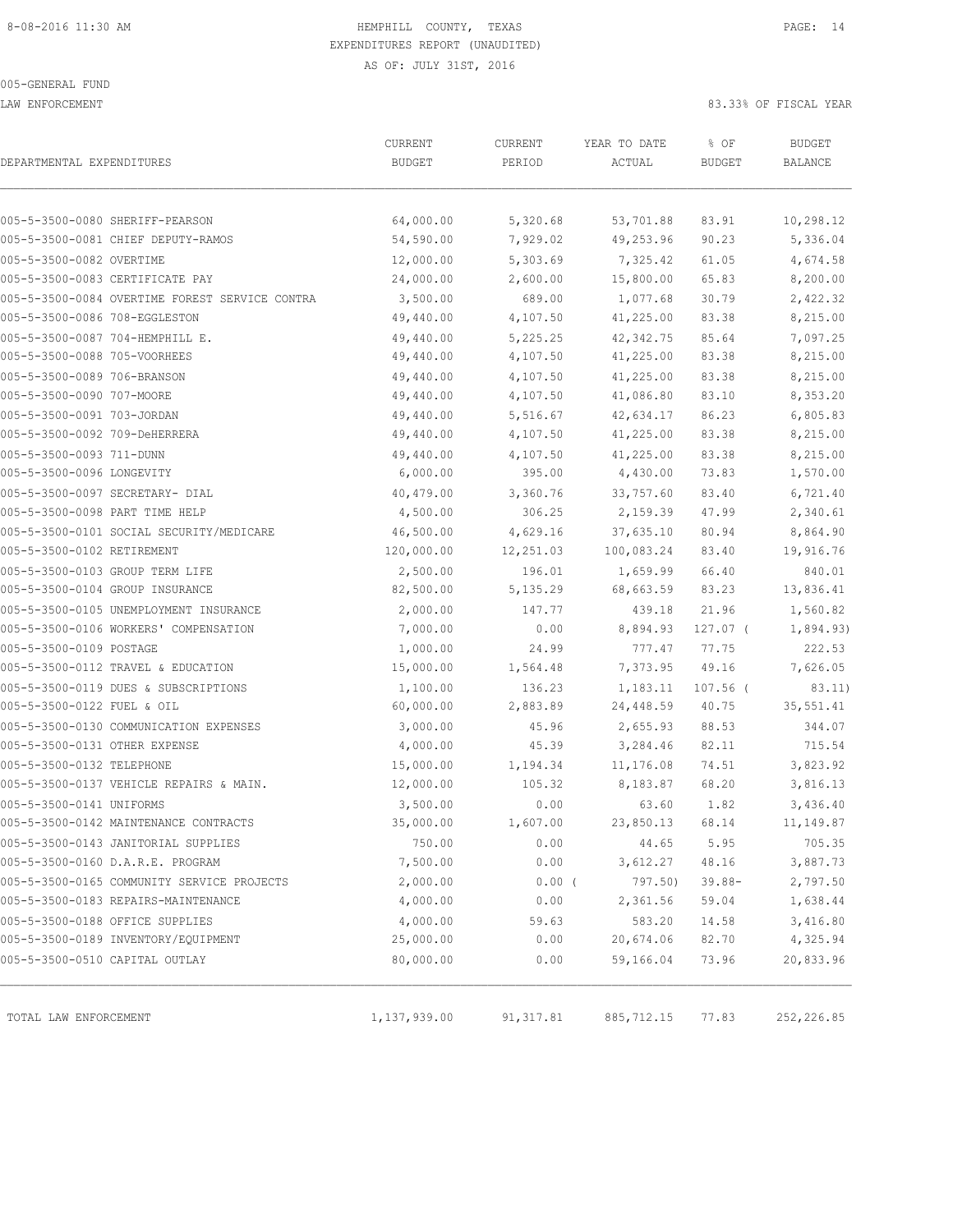LAW/JAIL OPERATIONS 83.33% OF FISCAL YEAR

| DEPARTMENTAL EXPENDITURES                | CURRENT<br><b>BUDGET</b> | CURRENT<br>PERIOD | YEAR TO DATE<br>ACTUAL | % OF<br><b>BUDGET</b> | <b>BUDGET</b><br><b>BALANCE</b> |
|------------------------------------------|--------------------------|-------------------|------------------------|-----------------------|---------------------------------|
| 005-5-3600-0082 OVERTIME PAY             |                          | 0.00              | 276.36                 | 9.21                  |                                 |
| 005-5-3600-0083 CERTIFICATE PAY          | 3,000.00<br>6,000.00     | 200.00            | 3,800.00               | 63.33                 | 2,723.64<br>2,200.00            |
| 005-5-3600-0090 DISPATCHER-JONES         | 40,685.00                | 3,377.92          | 33,929.20              | 83.39                 | 6,755.80                        |
| 005-5-3600-0091 CHIEF DISPATCH-BRITTIAN  | 44,290.00                | 3,890.84          | 39,554.58              | 89.31                 | 4,735.42                        |
| 005-5-3600-0092 JAIL ADMIN-BOYDSTON      | 44,290.00                | 3,878.34          | 38,933.40              | 87.91                 | 5,356.60                        |
| 005-5-3600-0093 DISPATCHER               | 40,685.00                | 1,813.50          | 32, 364.78             | 79.55                 | 8,320.22                        |
|                                          |                          |                   |                        | 83.39                 |                                 |
| 005-5-3600-0094 DISPATCHER-FRALEY        | 40,685.00                | 3,377.92          | 33,929.20              |                       | 6,755.80                        |
| 005-5-3600-0095 DISPATCHER-KELLS         | 40,685.00                | 3,377.92          | 33,929.20              | 83.39                 | 6,755.80                        |
| 005-5-3600-0096 LONGEVITY                | 6,000.00                 | 480.00            | 4,810.00               | 80.17                 | 1,190.00                        |
| 005-5-3600-0097 DISPATCHER-CARTER        | 40,685.00                | 3,377.92          | 33,929.20              | 83.39                 | 6,755.80                        |
| 005-5-3600-0101 SOCIAL SECURITY/MEDICARE | 23,400.00                | 1,738.44          | 18,530.04              | 79.19                 | 4,869.96                        |
| 005-5-3600-0102 RETIREMENT               | 62,000.00                | 4,392.14          | 50,719.38              | 81.81                 | 11,280.62                       |
| 005-5-3600-0103 GROUP TERM LIFE          | 1,100.00                 | 70.26             | 842.22                 | 76.57                 | 257.78                          |
| 005-5-3600-0104 GROUP INSURANCE          | 52,500.00                | 3,807.16          | 44, 234.26             | 84.26                 | 8,265.74                        |
| 005-5-3600-0105 UNEMPLOYMENT INSURANCE   | 2,000.00                 | 78.65             | 231.64                 | 11.58                 | 1,768.36                        |
| 005-5-3600-0106 WORKERS' COMPENSATION    | 4,000.00                 | 0.00              | 3, 152.10              | 78.80                 | 847.90                          |
| 005-5-3600-0112 TRAVEL & EDUCATION       | 6,000.00                 | 89.96             | 4,795.36               | 79.92                 | 1,204.64                        |
| 005-5-3600-0131 OTHER EXPENSE            | 3,500.00                 | 0.00              | 555.00                 | 15.86                 | 2,945.00                        |
| 005-5-3600-0141 UNIFORMS                 | 2,000.00                 | 0.00              | 602.88                 | 30.14                 | 1,397.12                        |
| 005-5-3600-0143 PRISONER EXPENSES        | 10,000.00                | 202.65            | 8,647.82               | 86.48                 | 1,352.18                        |
| 005-5-3600-0145 PRISONER MEALS           | 40,000.00                | 0.00              | 28,556.65              | 71.39                 | 11,443.35                       |
| 005-5-3600-0183 REPAIRS                  | 15,000.00                | 4,197.01          | 11,511.37              | 76.74                 | 3,488.63                        |
| 005-5-3600-0188 OFFICE SUPPLIES          | 2,000.00                 | 761.94            | 2,609.95               | $130.50$ (            | 609.95)                         |
| 005-5-3600-0189 INVENTORY/EQUIPMENT      | 10,000.00                | 324.99            | 900.71                 | 9.01                  | 9,099.29                        |
| 005-5-3600-0510 CAPITAL OUTLAY           | 10,000.00                | 0.00              | 0.00                   | 0.00                  | 10,000.00                       |
| TOTAL LAW/JAIL OPERATIONS                | 550,505.00               | 39,437.56         | 431, 345.30            | 78.35                 | 119,159.70                      |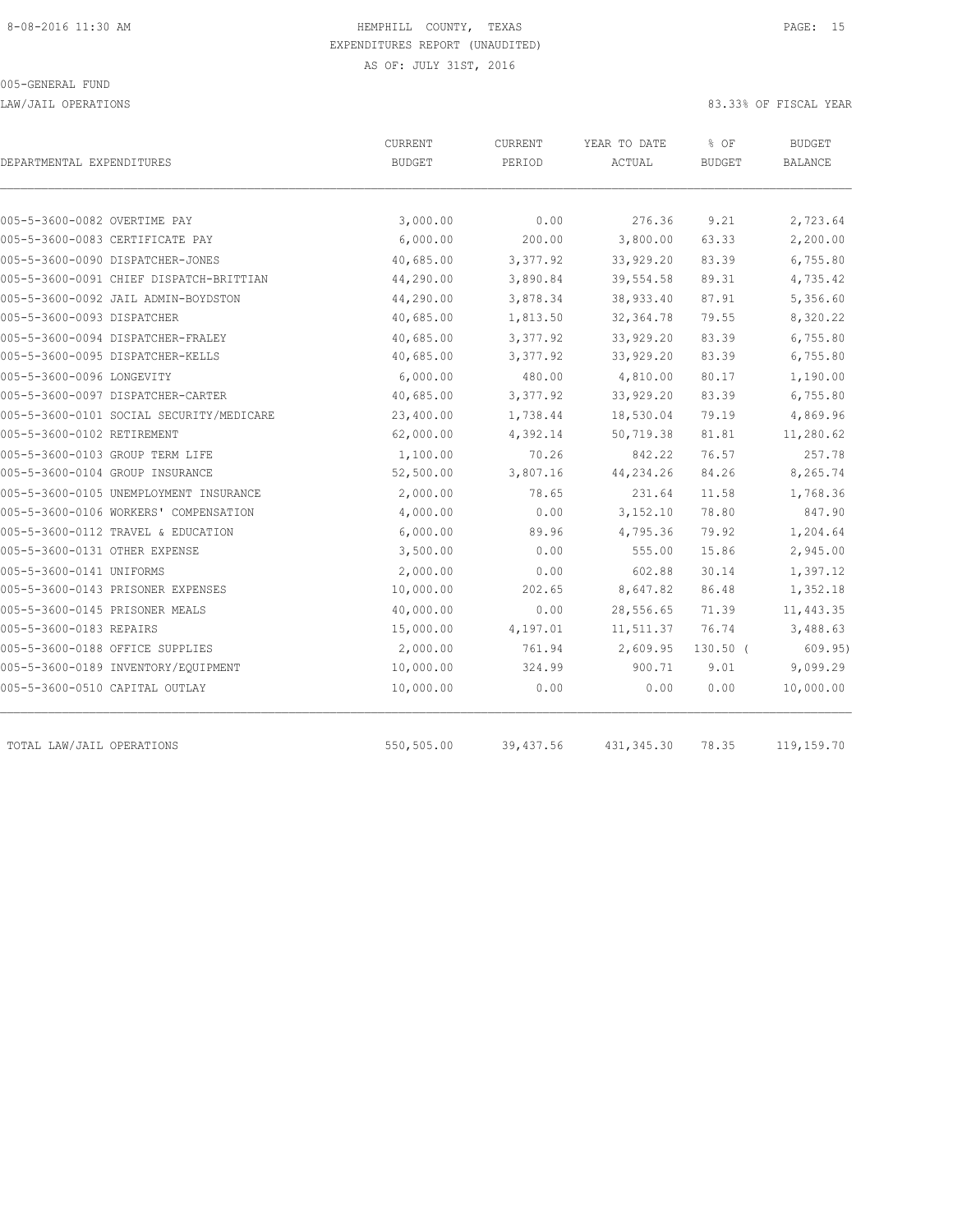| 8-08-2016 11:30 AM |  |  |
|--------------------|--|--|
|                    |  |  |

# HEMPHILL COUNTY, TEXAS **PAGE:** 16 EXPENDITURES REPORT (UNAUDITED) AS OF: JULY 31ST, 2016

SOLID WASTE DISPOSAL SOLID WASTE SERVER A SERVER AND SOLID WASTER THE SOLID WASTER SOLID WAS SERVER.

| DEPARTMENTAL EXPENDITURES      | CURRENT<br><b>BUDGET</b> | CURRENT<br>PERIOD | YEAR TO DATE<br>ACTUAL | % OF<br>BUDGET | BUDGET<br>BALANCE |
|--------------------------------|--------------------------|-------------------|------------------------|----------------|-------------------|
|                                |                          |                   |                        |                |                   |
| 005-5-6025-0122 FUEL & OIL     | 33,000.00                | 1,076.50          | 8,425.04               | 25.53          | 24,574.96         |
| 005-5-6025-0127 TIPPING FEES   | 200,000.00               | 14,423.76         | 125, 411.52            | 62.71          | 74,588.48         |
| 005-5-6025-0510 CAPITAL OUTLAY | 0.00                     | 0.00              | 0.00                   | 0.00           | 0.00              |
| TOTAL SOLID WASTE DISPOSAL     | 233,000.00               | 15,500.26         | 133,836.56             | 57.44          | 99,163.44         |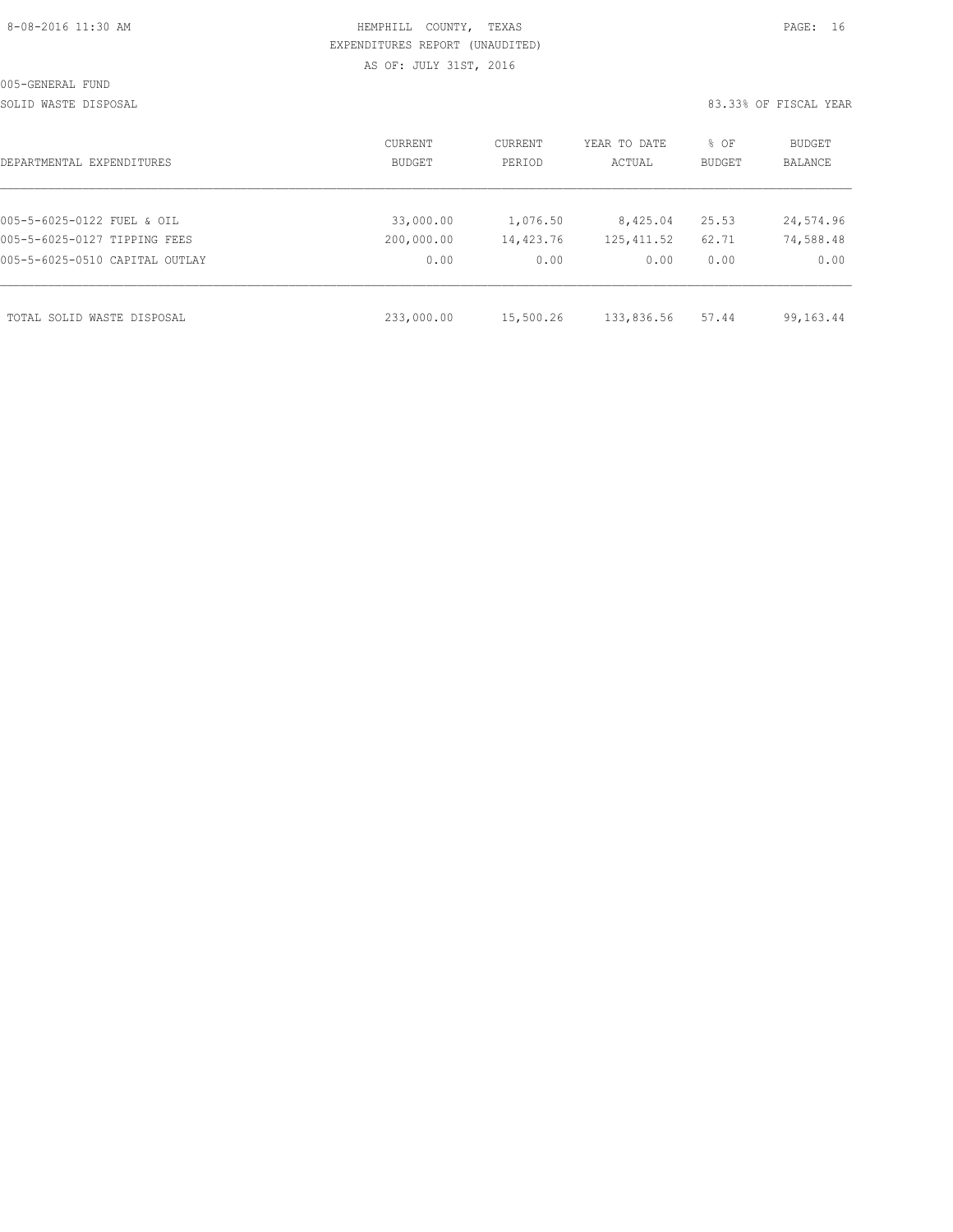PUBLIC FACILITIES 83.33% OF FISCAL YEAR

| DEPARTMENTAL EXPENDITURES               | CURRENT<br><b>BUDGET</b> | CURRENT<br>PERIOD | YEAR TO DATE<br>ACTUAL | % OF<br><b>BUDGET</b> | BUDGET<br><b>BALANCE</b> |
|-----------------------------------------|--------------------------|-------------------|------------------------|-----------------------|--------------------------|
|                                         |                          |                   |                        |                       |                          |
| 005-5-7001-0124 TECH SUPPORT CONTRACT   | 12,000.00                | 0.00              | 0.00                   | 0.00                  | 12,000.00                |
| 005-5-7001-0126 ROAD REPAIR             | 400,000.00               | 0.00              | 155,995.70             | 39.00                 | 244,004.30               |
| 005-5-7001-0128 SUPPLIES                | 17,000.00                | 606.16            | 10,563.62              | 62.14                 | 6,436.38                 |
| 005-5-7001-0129 COKES & COFFEE          | 4,500.00                 | 339.40            | 3,602.00               | 80.04                 | 898.00                   |
| 005-5-7001-0133 UTILITIES/GENERAL       | 120,000.00               | 9,308.04          | 80,641.36              | 67.20                 | 39, 358.64               |
| 005-5-7001-0183 PUBLIC FACILITIES R&M   | 240,000.00               | 206,898.57        | 226,288.36             | 94.29                 | 13,711.64                |
| 005-5-7001-0185 COURTHOUSE R&M          | 15,000.00                | 6,000.00          | 18,587.97              | $123.92$ (            | 3, 587.97)               |
| 005-5-7001-0186 BRIDGE/DAM-REPAIR/SPRAY | 60,000.00                | 15,106.90         | 33,821.46              | 56.37                 | 26, 178.54               |
| 005-5-7001-0189 INVENTORY/EQUIPMENT     | 10,000.00                | 0.00              | 320.00                 | 3.20                  | 9,680.00                 |
| 005-5-7001-0217 TRANSFER OUT            | 0.00                     | 0.00              | 0.00                   | 0.00                  | 0.00                     |
| 005-5-7001-0510 CAPITAL OUTLAY          | $3,534,408.00$ (         | 206, 111.59       | 486,547.65             | 13.77                 | 3,047,860.35             |
| TOTAL PUBLIC FACILITIES                 | 4,412,908.00             | 32,147.48         | 1,016,368.12           | 23.03                 | 3,396,539.88             |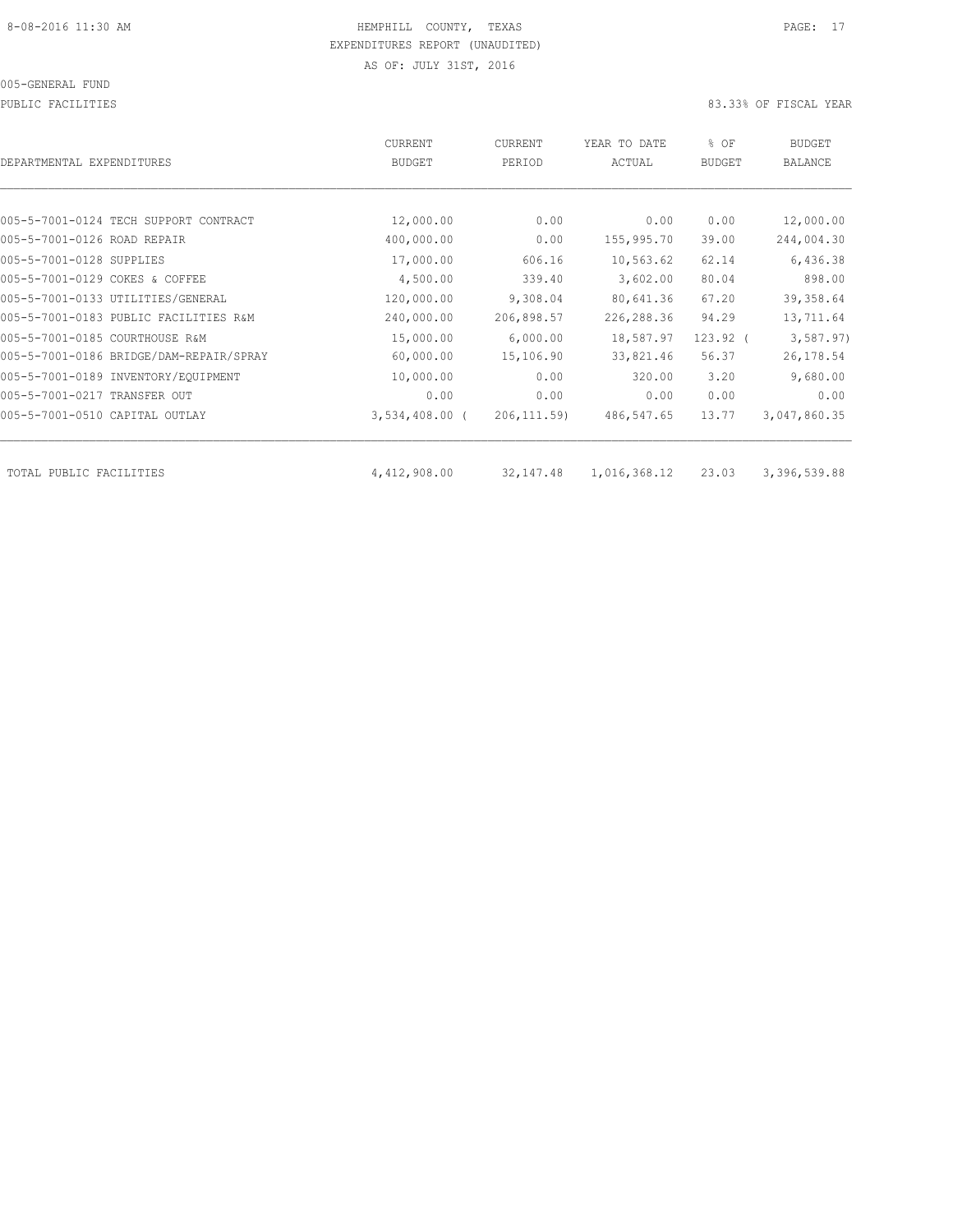005-GENERAL FUND

CEMETERY 83.33% OF FISCAL YEAR

| DEPARTMENTAL EXPENDITURES                  | CURRENT<br><b>BUDGET</b> | CURRENT<br>PERIOD | YEAR TO DATE<br>ACTUAL | % OF<br><b>BUDGET</b> | <b>BUDGET</b><br>BALANCE |
|--------------------------------------------|--------------------------|-------------------|------------------------|-----------------------|--------------------------|
|                                            |                          |                   |                        |                       |                          |
| 005-5-7016-0097 CEMETERY ADM-JAHNEL        | 7,500.00                 | 0.00              | 4,375.00               | 58.33                 | 3,125.00                 |
| 005-5-7016-0101 SOCIAL SECURITY/MEDICARE   | 600.00                   | 0.00              | 334.69                 | 55.78                 | 265.31                   |
| 005-5-7016-0105 UNEMPLOYMENT INSURANCE     | 100.00                   | 2.38              | 4.38                   | 4.38                  | 95.62                    |
| 005-5-7016-0114 VETERAN'S MARKERS          | 1,000.00                 | 0.00              | 0.00                   | 0.00                  | 1,000.00                 |
| 005-5-7016-0124 CONTRACT LABOR             | 5,000.00                 | 0.00              | 16,039.70              | $320.79$ (            | 11,039.70)               |
| 005-5-7016-0128 SUPPLIES                   | 1,500.00                 | 0.00              | 217.29                 | 14.49                 | 1,282.71                 |
| 005-5-7016-0130 UNMARKED GRAVES            | 2,000.00                 | 0.00              | 360.00                 | 18.00                 | 1,640.00                 |
| 005-5-7016-0133 UTILITIES                  | 300.00                   | 12.70             | 116.24                 | 38.75                 | 183.76                   |
| 005-5-7016-0140 LANDSCAPING                | 4,000.00                 | 0.00              | 630.00                 | 15.75                 | 3,370.00                 |
| 005-5-7016-0142 CONTRACT MOWING & PCTs 3&4 | 35,000.00                | 3,737.50          | 22,725.00              | 64.93                 | 12,275.00                |
| 005-5-7016-0510 CAPITAL OUTLAY             | 7,000.00                 | 0.00              | 0.00                   | 0.00                  | 7,000.00                 |
| TOTAL CEMETERY                             | 64,000.00                | 3,752.58          | 44,802.30              | 70.00                 | 19,197.70                |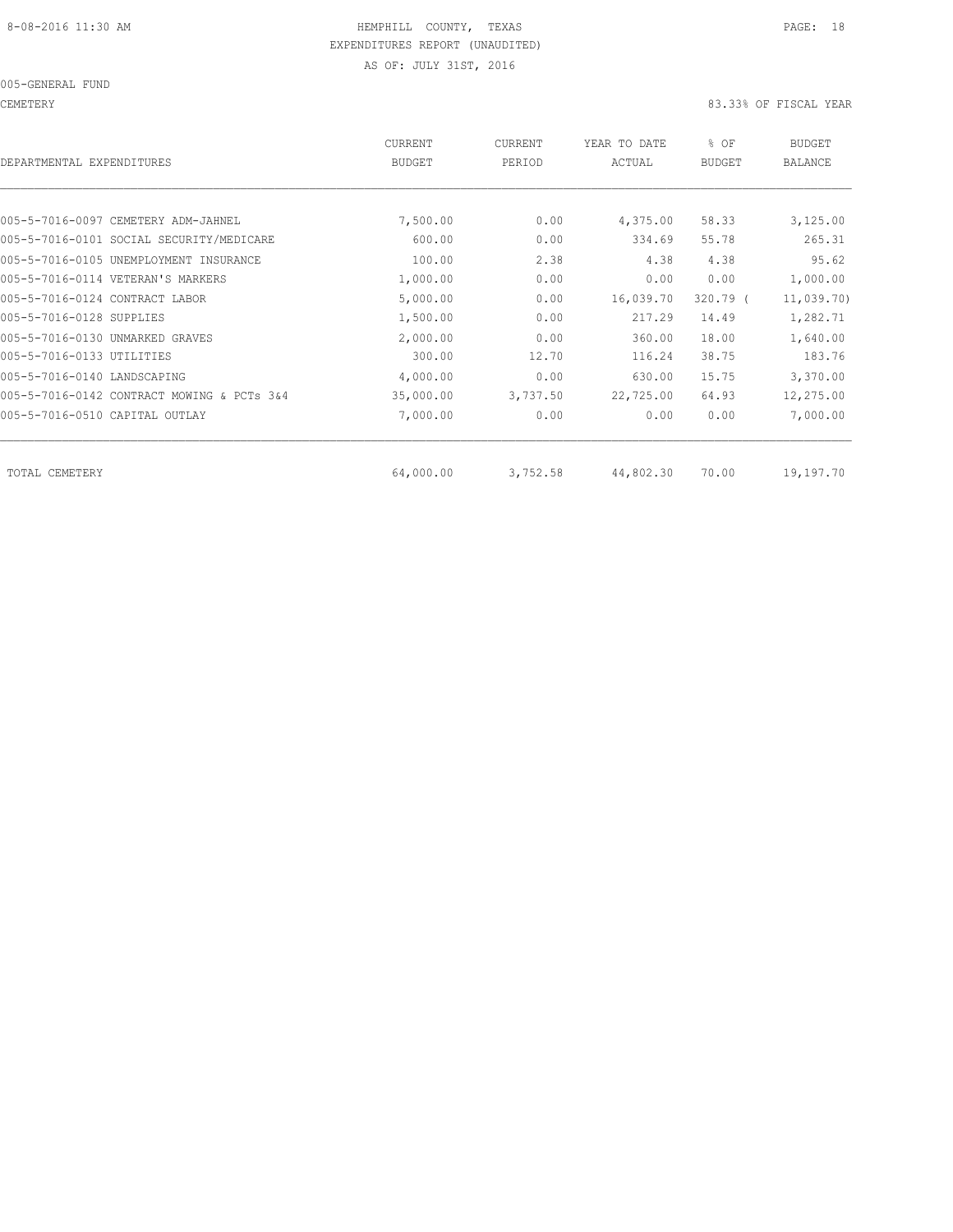OTHER COMPLEXES 83.33% OF FISCAL YEAR

|                                          | CURRENT       | CURRENT     | YEAR TO DATE | % OF          | <b>BUDGET</b> |  |
|------------------------------------------|---------------|-------------|--------------|---------------|---------------|--|
| DEPARTMENTAL EXPENDITURES                | <b>BUDGET</b> | PERIOD      | ACTUAL       | <b>BUDGET</b> | BALANCE       |  |
|                                          |               |             |              |               |               |  |
| 005-5-7018-0082 OVERTIME                 | 4,000.00      | 0.00        | 0.00         | 0.00          | 4,000.00      |  |
| 005-5-7018-0091 COMPLEX SUPERVISOR-LYNCH | 52,530.00     | 4,395.00    | 44,100.00    | 83.95         | 8,430.00      |  |
| 005-5-7018-0092 COMPLEX ROADHAND-YARNOLD | 47,380.00     | 3,935.84    | 39,508.40    | 83.39         | 7,871.60      |  |
| 005-5-7018-0096 LONGEVITY                | 3,800.00      | 310.00      | 3,070.00     | 80.79         | 730.00        |  |
| 005-5-7018-0098 PART-TIME HELP           | 12,000.00     | 1,579.50    | 2,928.25     | 24.40         | 9,071.75      |  |
| 005-5-7018-0101 SOCIAL SECURITY/MEDICARE | 9,000.00      | 779.59      | 6,836.86     | 75.97         | 2,163.14      |  |
| 005-5-7018-0102 RETIREMENT               | 23,700.00     | 1,728.16    | 17,335.60    | 73.15         | 6,364.40      |  |
| 005-5-7018-0103 GROUP TERM LIFE          | 400.00        | 27.66       | 287.94       | 71.99         | 112.06        |  |
| 005-5-7018-0104 GROUP INSURANCE          | 15,000.00     | 1,283.74    | 12,834.34    | 85.56         | 2,165.66      |  |
| 005-5-7018-0105 UNEMPLOYMENT INSURANCE   | 500.00        | 27.27       | 79.38        | 15.88         | 420.62        |  |
| 005-5-7018-0106 WORKERS' COMPENSATION    | 1,400.00      | 0.00        | 1,650.78     | $117.91$ (    | 250.78)       |  |
| 005-5-7018-0122 FUEL & OIL               | 15,000.00     | 560.37      | 5,518.43     | 36.79         | 9,481.57      |  |
| 005-5-7018-0124 MACHINE HIRE/CONT LABOR  | 3,000.00      | 0.00        | 911.33       | 30.38         | 2,088.67      |  |
| 005-5-7018-0125 TIRES & TUBES            | 1,500.00      | 0.00        | 226.90       | 15.13         | 1,273.10      |  |
| 005-5-7018-0128 MATERIAL & SUPPLIES      | 12,000.00     | 87.42       | 8,138.13     | 67.82         | 3,861.87      |  |
| 005-5-7018-0132 TELEPHONE                | 700.00        | 0.00        | 0.00         | 0.00          | 700.00        |  |
| 005-5-7018-0183 REPAIRS & MAINTENANCE    | 18,000.00     | 1,458.69    | 2,523.90     | 14.02         | 15,476.10     |  |
| 005-5-7018-0185 TREES                    | 2,000.00      | 0.00        | 0.00         | 0.00          | 2,000.00      |  |
| 005-5-7018-0189 INVENTORY                | 15,000.00     | 0.00        | 3,657.36     | 24.38         | 11,342.64     |  |
| 005-5-7018-0206 CHEMICALS                | 3,000.00      | 0.00        | 1,749.40     | 58.31         | 1,250.60      |  |
| 005-5-7018-0510 CAPITAL OUTLAY           | 45,000.00     | 0.00        | 22,450.00    | 49.89         | 22,550.00     |  |
| TOTAL OTHER COMPLEXES                    | 284,910.00    | 16, 173. 24 | 173,807.00   | 61.00         | 111,103.00    |  |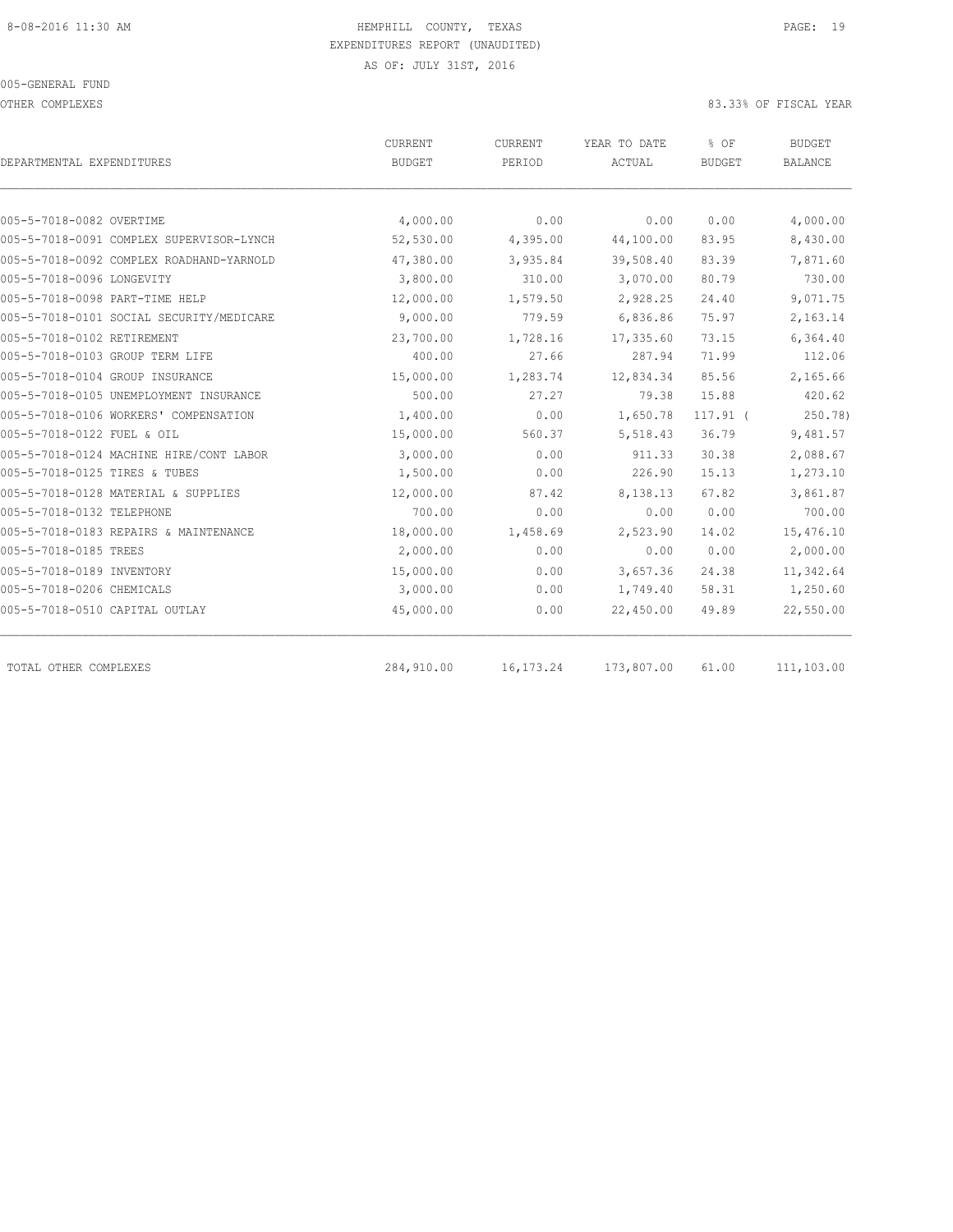LIBRARY 83.33% OF FISCAL YEAR

| DEPARTMENTAL EXPENDITURES                   | CURRENT<br><b>BUDGET</b> | <b>CURRENT</b><br>PERIOD | YEAR TO DATE<br>ACTUAL | % OF<br><b>BUDGET</b> | BUDGET<br>BALANCE |
|---------------------------------------------|--------------------------|--------------------------|------------------------|-----------------------|-------------------|
| 005-5-7041-0090 LIBRARIAN-DILLON            | 52,530.00                | 4,365.00                 | 43,800.00              | 83.38                 | 8,730.00          |
| 005-5-7041-0094 PART-TIME JANITOR           | 2,000.00                 | 0.00                     | 0.00                   | 0.00                  | 2,000.00          |
| 005-5-7041-0095 CLERK-GARCIA                | 33,000.00                | 2,737.50                 | 27,525.00              | 83.41                 | 5,475.00          |
| 005-5-7041-0096 LONGEVITY                   | 3,100.00                 | 250.00                   | 2,415.00               | 77.90                 | 685.00            |
| 005-5-7041-0097 CLERK/PT-LIBRARY CLERK      | 35,500.00                | 3,030.46                 | 24,964.54              | 70.32                 | 10,535.46         |
| 005-5-7041-0098 CLERK-POWELL                | 31,518.00                | 2,614.00                 | 24,346.30              | 77.25                 | 7,171.70          |
| 005-5-7041-0101 SOCIAL SECURITY/MEDICARE    | 12,000.00                | 949.38                   | 9,003.61               | 75.03                 | 2,996.39          |
| 005-5-7041-0102 RETIREMENT                  | 31,550.00                | 2, 113.71                | 23,669.38              | 75.02                 | 7,880.62          |
| 005-5-7041-0103 GROUP TERM LIFE             | 600.00                   | 33.83                    | 394.03                 | 65.67                 | 205.97            |
| 005-5-7041-0104 GROUP INSURANCE             | 22,500.00                | 1,337.53                 | 13,941.75              | 61.96                 | 8,558.25          |
| 005-5-7041-0105 UNEMPLOYMENT INSURANCE      | 1,000.00                 | 36.73                    | 110.05                 | 11.01                 | 889.95            |
| 005-5-7041-0106 WORKERS' COMPENSATION       | 2,500.00                 | 0.00                     | 2,237.00               | 89.48                 | 263.00            |
| 005-5-7041-0112 TRAVEL                      | 6,000.00                 | 58.07                    | 4,578.34               | 76.31                 | 1,421.66          |
| 005-5-7041-0119 DUES                        | 2,100.00                 | 0.00                     | 1,651.25               | 78.63                 | 448.75            |
| 005-5-7041-0128 SUPPLIES                    | 10,000.00                | 679.28                   | 7,234.61               | 72.35                 | 2,765.39          |
| 005-5-7041-0132 TELEPHONE                   | 7,000.00                 | 618.70                   | 5,331.14               | 76.16                 | 1,668.86          |
| 005-5-7041-0142 HARRINGTON L. CONSORTIUM    | 10,200.00                | 0.00                     | 10,350.07              | $101.47$ (            | 150.07            |
| 005-5-7041-0168 BOOKS                       | 33,000.00                | 1,881.97                 | 24,800.43              | 75.15                 | 8,199.57          |
| 005-5-7041-0169 LIBRARY MEMORIALS/DONATIONS | 5,000.00                 | 232.00                   | 3,904.20               | 78.08                 | 1,095.80          |
| 005-5-7041-0181 TECH SUPPORT                | 9,000.00                 | 0.00                     | 5,672.51               | 63.03                 | 3,327.49          |
| 005-5-7041-0189 INVENTORY                   | 7,000.00                 | 0.00                     | 2,894.16               | 41.35                 | 4,105.84          |
| TOTAL LIBRARY                               | 317,098.00               | 20,938.16                | 238,823.37             | 75.32                 | 78,274.63         |
| TOTAL EXPENDITURES                          | 10,721,163.00            | 390,917.23               | 5,452,752.63           | 50.86                 | 5, 268, 410.37    |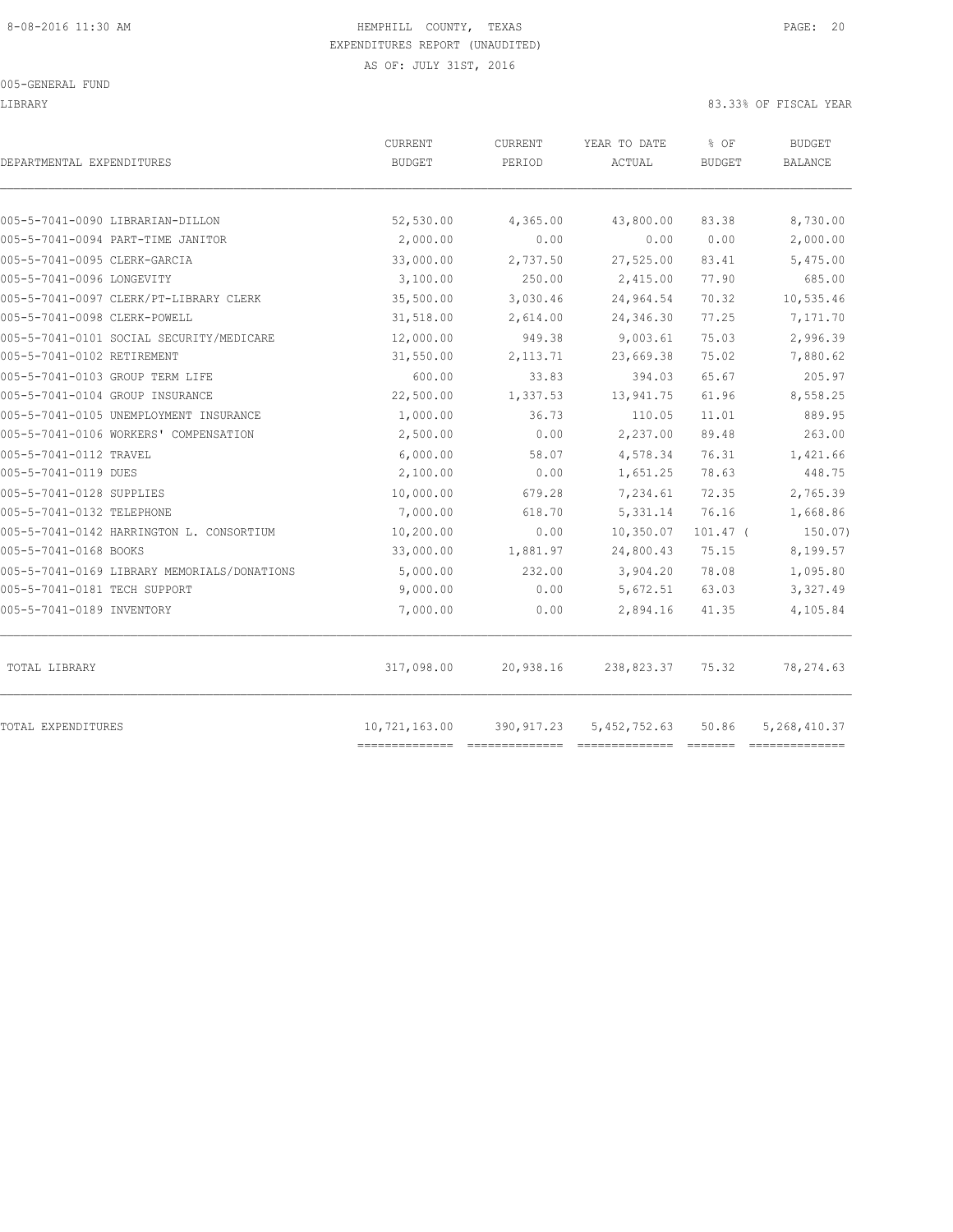| DEPARTMENTAL EXPENDITURES            | CURRENT<br><b>BUDGET</b>   | CURRENT<br>PERIOD | YEAR TO DATE<br>ACTUAL | % OF<br><b>BUDGET</b> | <b>BUDGET</b><br>BALANCE |
|--------------------------------------|----------------------------|-------------------|------------------------|-----------------------|--------------------------|
| 008-5-2008-0114 LAW LIBRARY EXPENSES | 2,400.00                   | 0.00              | 1,764.00               | 73.50                 | 636.00                   |
| TOTAL LAW LIBRARY                    | 2,400.00                   | 0.00              | 1,764.00               | 73.50                 | 636.00                   |
| TOTAL EXPENDITURES                   | 2,400.00<br>______________ | 0.00              | 1,764.00               | 73.50                 | 636.00                   |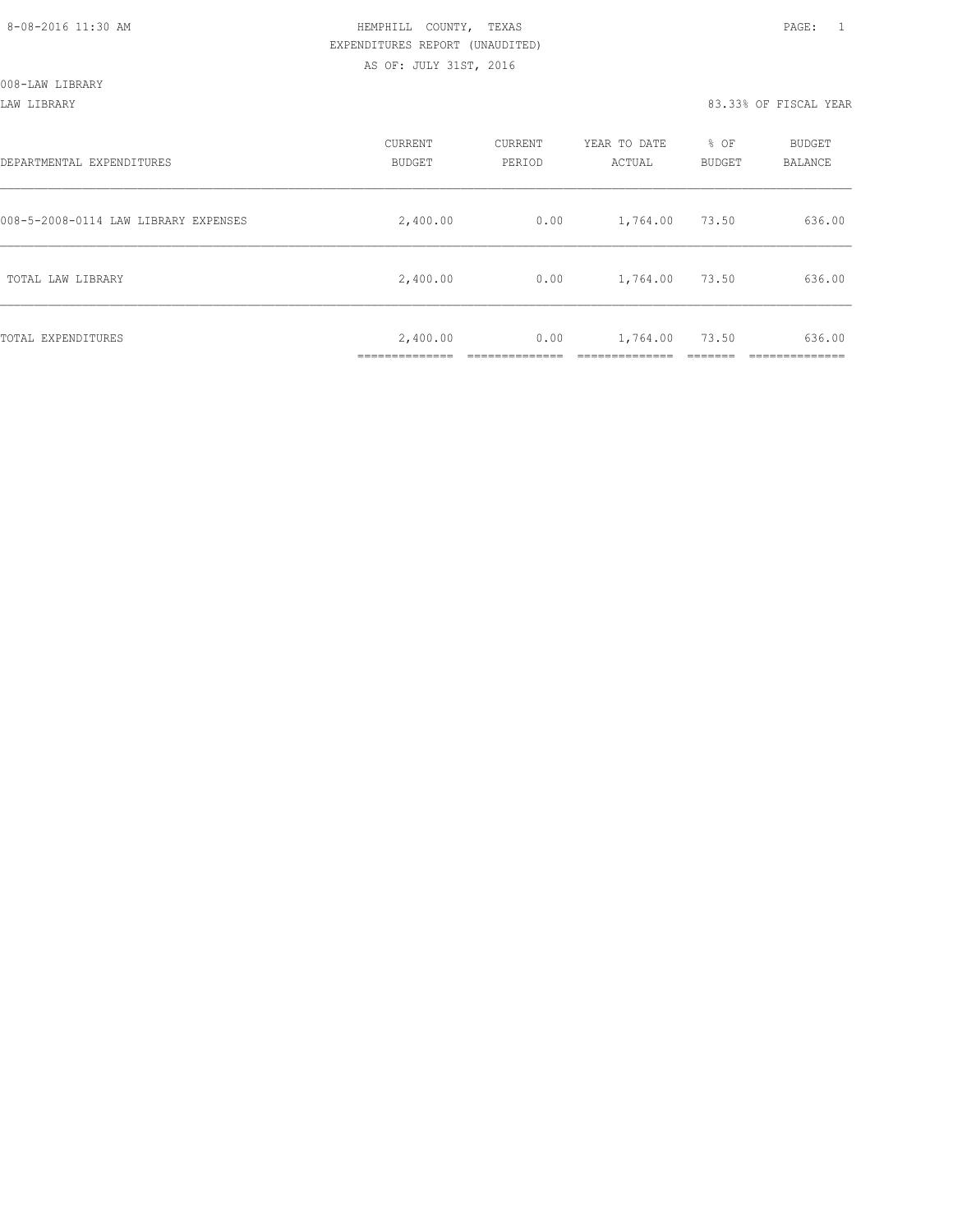|  | 8-08-2016 11:30 AM |  |
|--|--------------------|--|
|  |                    |  |

# HEMPHILL COUNTY, TEXAS **12:30 AM HEMPHILL** COUNTY, TEXAS EXPENDITURES REPORT (UNAUDITED) AS OF: JULY 31ST, 2016

CO COURTHOUSE SECURITY CONSULTED AND RESOLUTION OF THE SECOND RELATIONS AND RELATIONS OF SECOND VEAR

| DEPARTMENTAL EXPENDITURES          | CURRENT<br>BUDGET | CURRENT<br>PERIOD | YEAR TO DATE<br>ACTUAL | % OF<br><b>BUDGET</b> | <b>BUDGET</b><br>BALANCE |
|------------------------------------|-------------------|-------------------|------------------------|-----------------------|--------------------------|
| 009-5-3009-0114 CRTHS SECURITY EXP | 58,000.00         | 255.00            | 7,257.45               | 12.51                 | 50,742.55                |
| TOTAL CO COURTHOUSE SECURITY       | 58,000.00         | 255.00            | 7,257.45               | 12.51                 | 50,742.55                |
| TOTAL EXPENDITURES                 | 58,000.00         | 255.00            | 7,257.45               | 12.51                 | 50,742.55                |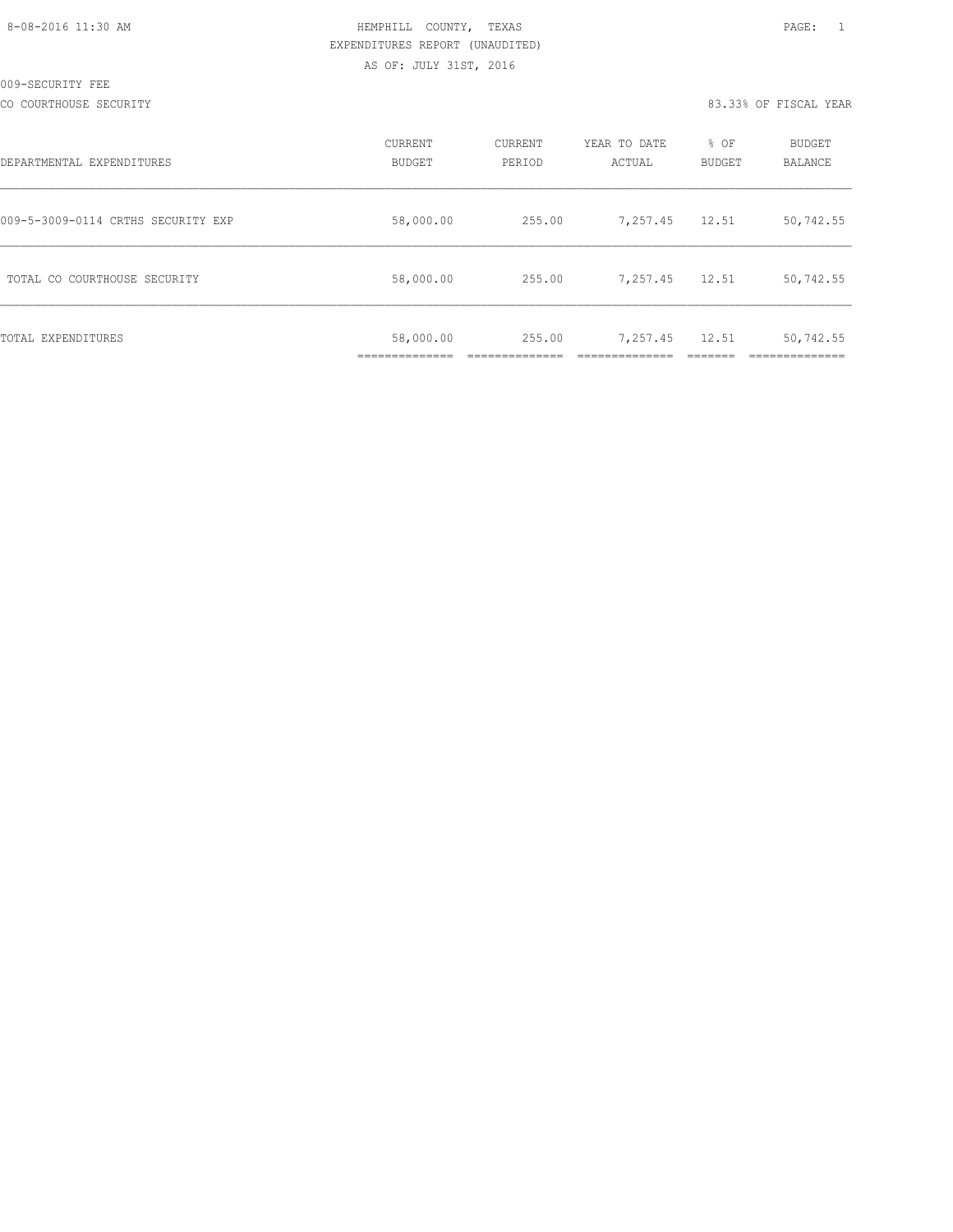# 8-08-2016 11:30 AM HEMPHILL COUNTY, TEXAS PAGE: 1 EXPENDITURES REPORT (UNAUDITED)

AS OF: JULY 31ST, 2016

010-AIRPORT

AIRPORT 83.33% OF FISCAL YEAR

| DEPARTMENTAL EXPENDITURES                     | <b>CURRENT</b><br><b>BUDGET</b> | CURRENT<br>PERIOD | YEAR TO DATE<br>ACTUAL | % OF<br><b>BUDGET</b> | <b>BUDGET</b><br><b>BALANCE</b> |
|-----------------------------------------------|---------------------------------|-------------------|------------------------|-----------------------|---------------------------------|
|                                               |                                 |                   |                        |                       |                                 |
| 010-5-7010-0109 POSTAGE                       | 200.00                          | 0.00              | 192.15                 | 96.08                 | 7.85                            |
| 010-5-7010-0112 TRAVEL/DUES/PUBLICATIONS      | 1,000.00                        | 78.40             | 545.57                 | 54.56                 | 454.43                          |
| 010-5-7010-0122 FUEL & OIL                    | 140,000.00                      | 83.47             | 46, 477.23             | 33.20                 | 93,522.77                       |
| 010-5-7010-0124 AIRPORT MGR CONTRACT          | 54,000.00                       | 4,539.24          | 45,072.49              | 83.47                 | 8,927.51                        |
| 010-5-7010-0127 FUEL SYSTEM MAINTENANCE       | 5,000.00                        | 0.00              | 1,159.84               | 23.20                 | 3,840.16                        |
| 010-5-7010-0131 OTHER EXPENSE                 | 2,000.00                        | 63.45             | 1,653.44               | 82.67                 | 346.56                          |
| 010-5-7010-0132 AWOS SATELLITE LINK/TELEPHONE | 2,400.00                        | 0.00              | 7,218.29               | $300.76$ (            | 4,818.29)                       |
| 010-5-7010-0133 UTILITIES                     | 7,000.00                        | 710.13            | 6,364.93               | 90.93                 | 635.07                          |
| 010-5-7010-0134 BONDS & INSURANCE             | 3,000.00                        | 0.00              | 0.00                   | 0.00                  | 3,000.00                        |
| 010-5-7010-0140 SATELLITE TELEVISION          | 1,100.00                        | 0.00              | 1,025.14               | 93.19                 | 74.86                           |
| 010-5-7010-0168 MOWING EOUIP./MAINT.          | 4,000.00                        | 0.00              | 1,152.19               | 28.80                 | 2,847.81                        |
| 010-5-7010-0173 NAVIGATION EQUIP/MAINT        | 3,000.00                        | 0.00              | 2,311.14               | 77.04                 | 688.86                          |
| 010-5-7010-0183 HANGAR-LOUNGE R&M             | 6,000.00                        | 350.18            | 4,253.02               | 70.88                 | 1,746.98                        |
| 010-5-7010-0185 WSI WEATHER                   | 1,800.00                        | 417.00            | 2,388.00               | $132.67$ (            | 588.00                          |
| 010-5-7010-0189 INVENTORY                     | 4,000.00                        | 0.00              | 2,178.26               | 54.46                 | 1,821.74                        |
| 010-5-7010-0510 CAPITAL OUTLAY                | 100,000.00                      | 0.00              | 24,380.00              | 24.38                 | 75,620.00                       |
| TOTAL AIRPORT                                 | 334,500.00                      | 6,241.87          | 146,371.69             | 43.76                 | 188, 128.31                     |
| <b>TOTAL EXPENDITURES</b>                     | 334,500.00<br>==============    | 6,241.87          | 146, 371.69            | 43.76                 | 188, 128.31                     |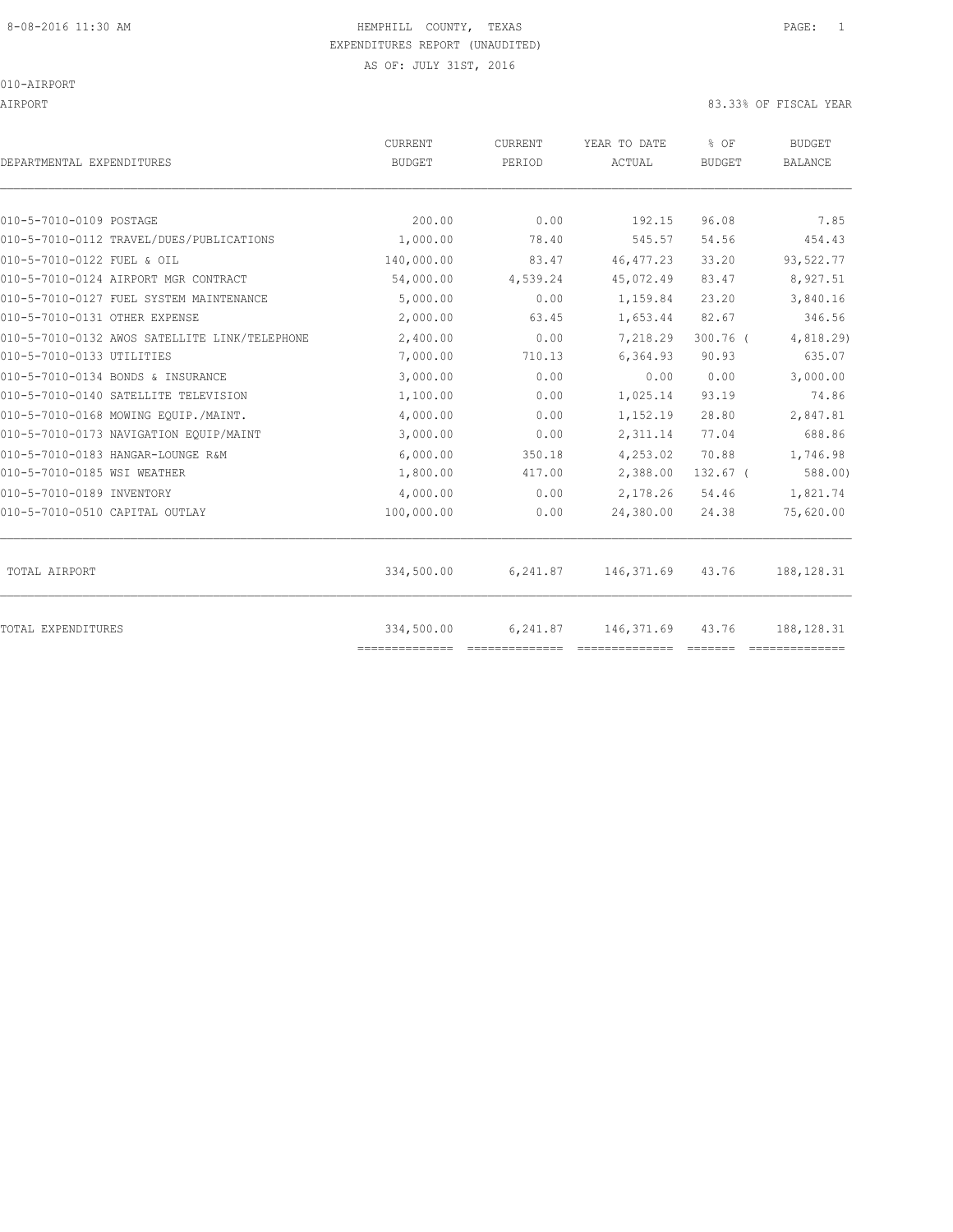011-ROAD & BRIDGE PCT 1

ROAD & BRIDGE 1 83.33% OF FISCAL YEAR

| DEPARTMENTAL EXPENDITURES                     | CURRENT<br><b>BUDGET</b>  | CURRENT<br>PERIOD | YEAR TO DATE<br>ACTUAL   | % OF<br><b>BUDGET</b> | <b>BUDGET</b><br><b>BALANCE</b> |
|-----------------------------------------------|---------------------------|-------------------|--------------------------|-----------------------|---------------------------------|
| 011-5-4011-0082 OVERTIME                      | 5,000.00                  | 0.00              | 2,916.40                 | 58.33                 | 2,083.60                        |
| 011-5-4011-0090 COMMISSIONER-BARTLETT         | 37,595.00                 | 3,120.42          | 31, 354.20               | 83.40                 | 6,240.80                        |
| 011-5-4011-0092 SR MAINTENANCE TECH-CERVANTES | 52,530.00                 | 4,365.00          | 43,800.00                | 83.38                 | 8,730.00                        |
| 011-5-4011-0095 MAINTENANCE TECH-MACIAS       | 47,380.00                 | 3,935.84          | 39,508.40                | 83.39                 | 7,871.60                        |
| 011-5-4011-0096 LONGEVITY                     | 3,200.00                  | 260.00            | 2,540.00                 | 79.38                 | 660.00                          |
| 011-5-4011-0101 SOCIAL SECURITY/MEDICARE      | 11,000.00                 | 861.80            | 8,872.89                 | 80.66                 | 2,127.11                        |
| 011-5-4011-0102 RETIREMENT                    | 28,500.00                 | 2,359.04          | 24, 252.88               | 85.10                 | 4,247.12                        |
| 011-5-4011-0103 GROUP TERM LIFE               | 500.00                    | 37.74             | 403.49                   | 80.70                 | 96.51                           |
| 011-5-4011-0104 GROUP INSURANCE               | 15,000.00                 | 1,285.16          | 12,835.76                | 85.57                 | 2,164.24                        |
| 011-5-4011-0105 UNEMPLOYMENT INSURANCE        | 400.00                    | 26.04             | 81.23                    | 20.31                 | 318.77                          |
| 011-5-4011-0106 WORKERS' COMPENSATION         | 1,800.00                  | 0.00              | 2,476.47                 | 137.58 (              | 676.47                          |
| 011-5-4011-0110 FREIGHT                       | 200.00                    | 0.00              | 0.00                     | 0.00                  | 200.00                          |
| 011-5-4011-0112 TRAVEL                        | 2,500.00                  | 0.00              | 0.00                     | 0.00                  | 2,500.00                        |
| 011-5-4011-0114 SHARED EXPENSES               | 2,000.00                  | 0.00              | 0.00                     | 0.00                  | 2,000.00                        |
| 011-5-4011-0122 FUEL & OIL                    | 40,000.00                 | 2,171.30          | 10,048.17                | 25.12                 | 29,951.83                       |
| 011-5-4011-0124 MACHINE HIRE/CONT LABOR LABOR | 25,000.00                 | 180.00            | 10,293.40                | 41.17                 | 14,706.60                       |
| 011-5-4011-0125 TIRES & TUBES                 | 10,000.00                 | 105.00            | 6,456.88                 | 64.57                 | 3,543.12                        |
| 011-5-4011-0126 CALICHE & GRAVEL              | 25,000.00                 | 0.00              | 8,291.28                 | 33.17                 | 16,708.72                       |
| 011-5-4011-0128 MATERIAL & SUPPLIES           | 10,000.00                 | 1,380.88          | 6,074.95                 | 60.75                 | 3,925.05                        |
| 011-5-4011-0130 COMMUNICATION REPAIRS         | 1,000.00                  | 0.00              | 50.00                    | 5.00                  | 950.00                          |
| 011-5-4011-0131 OTHER EXPENSE                 | 1,000.00                  | 0.00              | 0.00                     | 0.00                  | 1,000.00                        |
| 011-5-4011-0132 TELEPHONE                     | 1,600.00                  | 128.00            | 1,572.61                 | 98.29                 | 27.39                           |
| 011-5-4011-0133 UTILITIES/PCT 1               | 3,500.00                  | 144.59            | 2,055.18                 | 58.72                 | 1,444.82                        |
| 011-5-4011-0137 VEHICLE R&M                   | 8,000.00                  | 261.07            | 2,360.95                 | 29.51                 | 5,639.05                        |
| 011-5-4011-0144 TIN HORNS/CATTLE GUARDS/CHEM  | 7,000.00                  | 0.00              | 2,400.00                 | 34.29                 | 4,600.00                        |
| 011-5-4011-0173 HEAVY EQUIP - R&M             | 20,000.00                 | 1,550.44          | 13,975.09                | 69.88                 | 6,024.91                        |
| 011-5-4011-0189 INVENTORY                     | 4,000.00                  | 0.00              | 3,674.25                 | 91.86                 | 325.75                          |
| 011-5-4011-0190 ROAD GRANT PROJECTS           | 0.00                      | 0.00              | 0.00                     | 0.00                  | 0.00                            |
| 011-5-4011-0510 CAPITAL OUTLAY                | 261,271.00                | 0.00              | 30,078.33                | 11.51                 | 231, 192.67                     |
| TOTAL ROAD & BRIDGE 1                         | 624,976.00                | 22, 172.32        | 266, 372.81              | 42.62                 | 358,603.19                      |
| TOTAL EXPENDITURES                            | 624,976.00<br>----------- | 22, 172.32        | 266, 372.81<br>========= | 42.62<br>===== ====== | 358,603.19<br>$= 22222222222$   |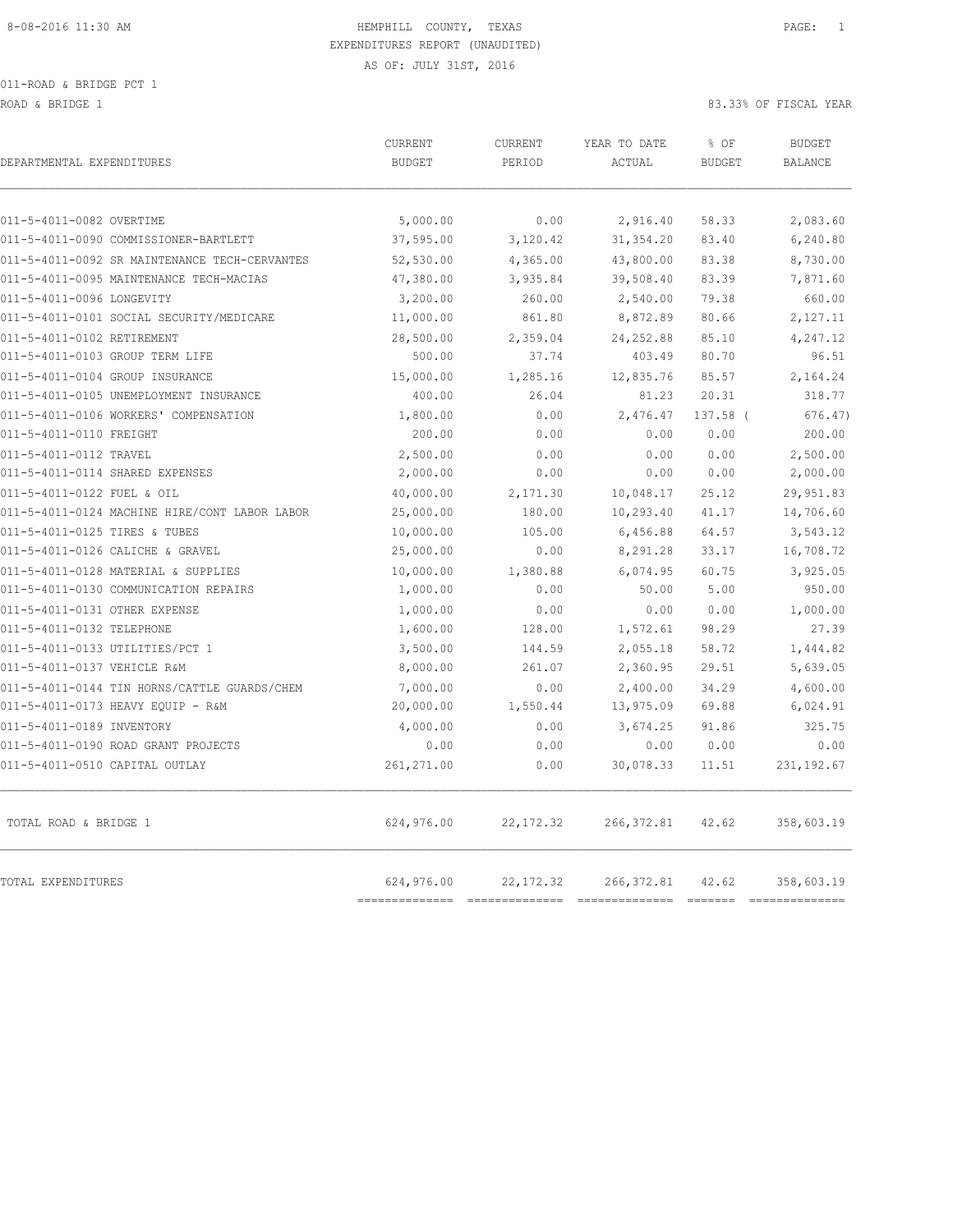012-ROAD & BRIDGE PCT 2 ROAD & BRIDGE 2 83.33% OF FISCAL YEAR

| DEPARTMENTAL EXPENDITURES                                                            | <b>CURRENT</b><br><b>BUDGET</b> | <b>CURRENT</b><br>PERIOD | YEAR TO DATE<br>ACTUAL | % OF<br><b>BUDGET</b> | <b>BUDGET</b><br><b>BALANCE</b> |
|--------------------------------------------------------------------------------------|---------------------------------|--------------------------|------------------------|-----------------------|---------------------------------|
|                                                                                      |                                 |                          |                        |                       |                                 |
| 012-5-4012-0090 COMMISSIONER-ALEXANDER<br>012-5-4012-0092 SR MAINTENANCE TECH-WALSER | 37,595.00                       | 3,120.42                 | 31, 354.20             | 83.40<br>83.75        | 6,240.80<br>8,535.00            |
|                                                                                      | 52,530.00                       | 4,395.00                 | 43,995.00              |                       |                                 |
| 012-5-4012-0095 MAINTENANCE TECH-SCHAFER<br>012-5-4012-0096 LONGEVITY                | 47,380.00                       | 3,935.84<br>110.00       | 39,508.40<br>1,050.00  | 83.39<br>75.00        | 7,871.60<br>350.00              |
|                                                                                      | 1,400.00                        |                          |                        | 28.26                 |                                 |
| 012-5-4012-0097 MAINTENANCE TECH-PT/OT<br>012-5-4012-0101 SOCIAL SECURITY/MEDICARE   | 20,000.00                       | 2,723.00                 | 5,651.16<br>9,247.65   | 73.98                 | 14,348.84<br>3,252.35           |
|                                                                                      | 12,500.00                       | 1,086.76                 |                        |                       |                                 |
| 012-5-4012-0102 RETIREMENT<br>012-5-4012-0103 GROUP TERM LIFE                        | 32,000.00<br>600.00             | 2,449.44<br>39.20        | 23, 977.44<br>398.26   | 74.93<br>66.38        | 8,022.56<br>201.74              |
| 012-5-4012-0104 GROUP INSURANCE                                                      | 22,500.00                       | 1,337.53                 | 13,240.35              | 58.85                 | 9,259.65                        |
| 012-5-4012-0105 UNEMPLOYMENT INSURANCE                                               | 400.00                          | 25.47                    | 79.41                  | 19.85                 | 320.59                          |
| 012-5-4012-0106 WORKERS' COMPENSATION                                                | 1,800.00                        | 0.00                     | 2,476.47               | 137.58 (              | 676.47                          |
| 012-5-4012-0110 FREIGHT                                                              | 100.00                          | 0.00                     | 0.00                   | 0.00                  | 100.00                          |
| 012-5-4012-0112 TRAVEL                                                               | 3,000.00                        | 0.00                     | 810.93                 | 27.03                 | 2,189.07                        |
| 012-5-4012-0114 SHARED EQUIPMENT EXPENSE W/PCT                                       | 4,000.00                        | 0.00                     | 0.00                   | 0.00                  | 4,000.00                        |
| 012-5-4012-0122 FUEL & OIL                                                           | 45,000.00                       | 1,560.66                 | 17,292.17              | 38.43                 | 27,707.83                       |
| 012-5-4012-0124 MACHINE HIRE/CONT LABOR                                              | 2,000.00                        | 0.00                     | 777.22                 | 38.86                 | 1,222.78                        |
| 012-5-4012-0125 TIRES & TUBES                                                        | 10,000.00                       | 35.00                    | 766.90                 | 7.67                  | 9,233.10                        |
| 012-5-4012-0126 CALICHE & GRAVEL                                                     | 10,000.00                       | 1,360.00                 | 5,910.00               | 59.10                 | 4,090.00                        |
| 012-5-4012-0128 MATERIAL & SUPPLIES                                                  | 7,500.00                        | 411.98                   | 4,671.82               | 62.29                 | 2,828.18                        |
| 012-5-4012-0130 COMMUNICATIONS EXPENSE                                               | 1,000.00                        | 0.00                     | 597.20                 | 59.72                 | 402.80                          |
| 012-5-4012-0132 TELEPHONE                                                            | 1,000.00                        | 78.72                    | 734.54                 | 73.45                 | 265.46                          |
| 012-5-4012-0133 UTILITIES/PCT 2                                                      | 2,100.00                        | 163.63                   | 1,316.83               | 62.71                 | 783.17                          |
| 012-5-4012-0137 VEHICLE R&M                                                          | 3,000.00                        | 0.00                     | 2,435.81               | 81.19                 | 564.19                          |
| 012-5-4012-0144 TIN HORN/CATTLE GUARD/CHEM                                           | 10,000.00                       | 0.00                     | 7,801.52               | 78.02                 | 2,198.48                        |
| 012-5-4012-0173 HEAVY EOUIP - R&M                                                    | 15,000.00                       | 691.86                   | 18, 332.35             | $122.22$ (            | 3,332.35)                       |
| 012-5-4012-0189 INVENTORY                                                            | 1,500.00                        | 0.00                     | 541.00                 | 36.07                 | 959.00                          |
| 012-5-4012-0510 CAPITAL OUTLAY                                                       | 604,805.00                      | 0.00                     | 168, 385.67            | 27.84                 | 436, 419.33                     |
| TOTAL ROAD & BRIDGE 2                                                                | 948,710.00                      | 23,524.51                | 401, 352.30            | 42.31                 | 547,357.70                      |
| TOTAL EXPENDITURES                                                                   | 948,710.00<br>===========       | 23,524.51                | 401,352.30             | 42.31                 | 547,357.70<br>-----------       |
|                                                                                      |                                 |                          |                        |                       |                                 |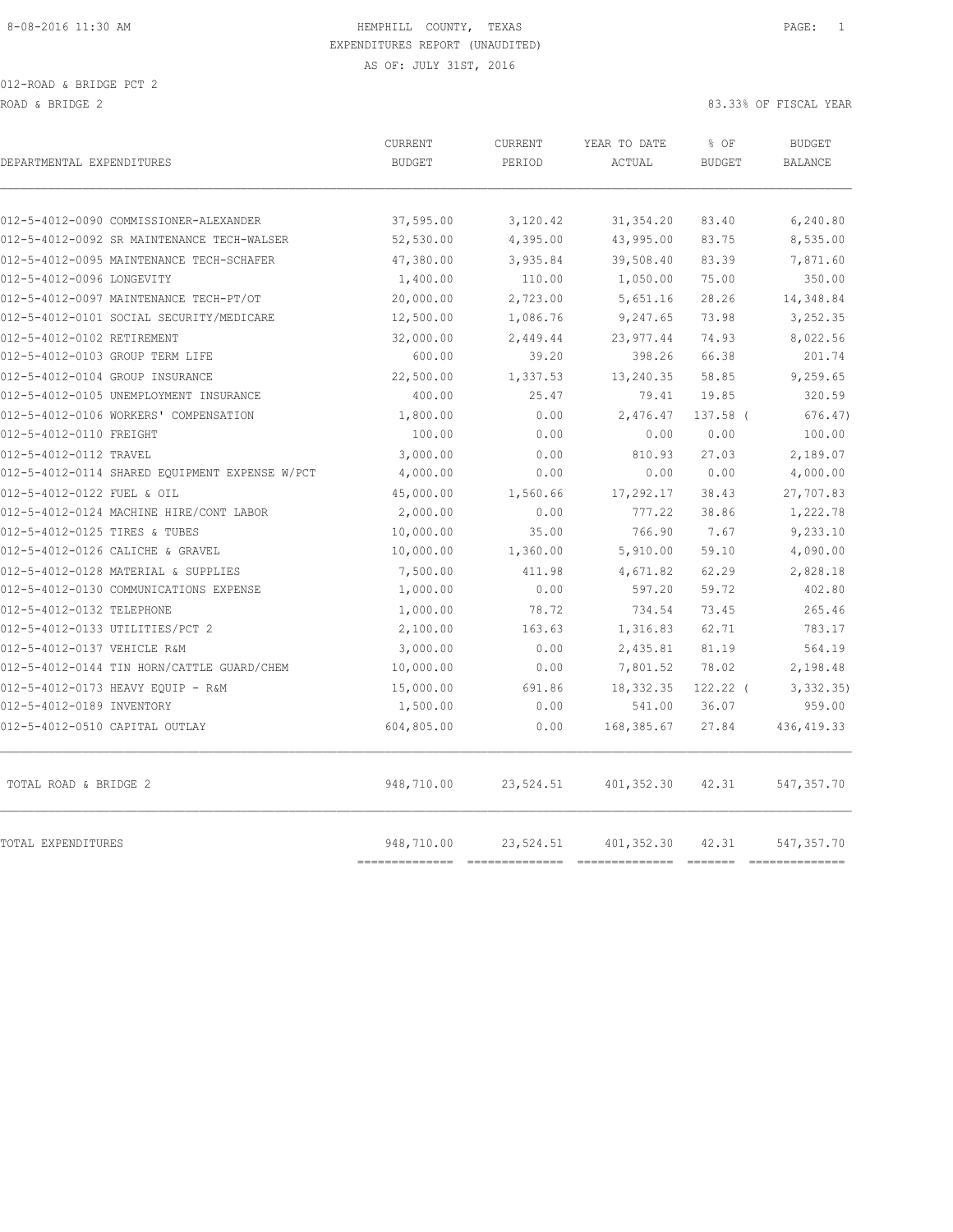013-ROAD & BRIDGE PCT 3 ROAD & BRIDGE 3 83.33% OF FISCAL YEAR

| DEPARTMENTAL EXPENDITURES                  | <b>CURRENT</b><br><b>BUDGET</b> | <b>CURRENT</b><br>PERIOD | YEAR TO DATE<br>ACTUAL | % OF<br><b>BUDGET</b> | <b>BUDGET</b><br><b>BALANCE</b> |
|--------------------------------------------|---------------------------------|--------------------------|------------------------|-----------------------|---------------------------------|
| 013-5-4013-0082 OVERTIME                   | 13,000.00                       | 0.00                     | 0.00                   | 0.00                  | 13,000.00                       |
| 013-5-4013-0090 COMMISSIONER-MEEK          | 37,595.00                       | 3,120.42                 | 31,354.20              | 83.40                 | 6,240.80                        |
| 013-5-4013-0092 SR MAINTENANCE TECH-CLARK  | 52,530.00                       | 4,365.00                 | 43,800.00              | 83.38                 | 8,730.00                        |
| 013-5-4013-0094 MAINTENANCE TECH-ARCHER    | 47,380.00                       | 3,935.84                 | 39,508.40              | 83.39                 | 7,871.60                        |
| 013-5-4013-0095 MAINTENANCE TECH-G.SCOTT   | 47,380.00                       | 3,935.84                 | 39,508.40              | 83.39                 | 7,871.60                        |
| 013-5-4013-0096 LONGEVITY                  | 1,200.00                        | 100.00                   | 895.00                 | 74.58                 | 305.00                          |
| 013-5-4013-0097 MAINTENANCE TECH-FARRAR    | 47,380.00                       | 3,935.84                 | 39,508.40              | 83.39                 | 7,871.60                        |
| 013-5-4013-0098 MAINTENANCE TECH-PARSLEY   | 47,380.00                       | 3,935.84                 | 36,490.56              | 77.02                 | 10,889.44                       |
| 013-5-4013-0101 SOCIAL SECURITY/MEDICARE   | 22,500.00                       | 1,715.74                 | 16,950.52              | 75.34                 | 5,549.48                        |
| 013-5-4013-0102 RETIREMENT                 | 59,000.00                       | 4,714.92                 | 46,737.64              | 79.22                 | 12,262.36                       |
| 013-5-4013-0103 GROUP TERM LIFE            | 1,000.00                        | 75.44                    | 776.49                 | 77.65                 | 223.51                          |
| 013-5-4013-0104 GROUP INSURANCE            | 45,000.00                       | 3,850.01                 | 37, 914.10             | 84.25                 | 7,085.90                        |
| 013-5-4013-0105 UNEMPLOYMENT INSURANCE     | 1,000.00                        | 58.39                    | 181.88                 | 18.19                 | 818.12                          |
| 013-5-4013-0106 WORKERS' COMPENSATION      | 4,000.00                        | 0.00                     | 4,953.65               | 123.84 (              | 953.65)                         |
| 013-5-4013-0110 FREIGHT                    | 100.00                          | 0.00                     | 0.00                   | 0.00                  | 100.00                          |
| 013-5-4013-0112 TRAVEL                     | 3,000.00                        | 0.00                     | 2, 117.35              | 70.58                 | 882.65                          |
| 013-5-4013-0122 FUEL & OIL                 | 100,000.00                      | 2,022.90                 | 21,740.40              | 21.74                 | 78,259.60                       |
| 013-5-4013-0124 MACHINE HIRE/CONT LABOR    | 25,000.00                       | 1,950.00                 | 26,291.66              | $105.17$ (            | 1,291.66                        |
| 013-5-4013-0125 TIRES & TUBES              | 13,000.00                       | 15.00                    | 3,304.47               | 25.42                 | 9,695.53                        |
| 013-5-4013-0126 CALICHE & GRAVEL           | 30,000.00                       | 2,176.17                 | 33,763.52              | $112.55$ (            | 3,763.52)                       |
| 013-5-4013-0128 MATERIAL & SUPPLIES        | 25,000.00                       | 1,114.40                 | 14,770.46              | 59.08                 | 10,229.54                       |
| 013-5-4013-0130 COMMUNICATIONS EXPENSES    | 1,000.00                        | 0.00                     | 250.00                 | 25.00                 | 750.00                          |
| 013-5-4013-0131 OTHER EXPENSE              | 1,000.00                        | 0.00                     | 0.00                   | 0.00                  | 1,000.00                        |
| 013-5-4013-0132 TELEPHONE                  | 2,000.00                        | 30.00                    | 300.00                 | 15.00                 | 1,700.00                        |
| 013-5-4013-0133 UTILITIES/PCT 3            | 3,000.00                        | 132.60                   | 1,996.98               | 66.57                 | 1,003.02                        |
| 013-5-4013-0137 VEHICLE R&M                | 20,000.00                       | 0.00                     | 5,806.90               | 29.03                 | 14,193.10                       |
| 013-5-4013-0144 TIN HORN/CATTLE GUARD/CHEM | 10,000.00                       | 0.00                     | 0.00                   | 0.00                  | 10,000.00                       |
| 013-5-4013-0173 HEAVY EQUIP - R&M          | 50,000.00                       | 1,371.43                 | 30,752.26              | 61.50                 | 19,247.74                       |
| 013-5-4013-0189 INVENTORY                  | 18,000.00                       | 824.78                   | 2,686.04               | 14.92                 | 15, 313.96                      |
| 013-5-4013-0190 ROAD GRANT PROJECTS        | 850,000.00                      | 11,196.81                | 589,102.41             | 69.31                 | 260,897.59                      |
| 013-5-4013-0510 CAPITAL OUTLAY             | 490,975.00                      | 0.00                     | 31, 121.33             | 6.34                  | 459,853.67                      |
| TOTAL ROAD & BRIDGE 3                      | 2,068,420.00                    | 54, 577.37               | 1,102,583.02           | 53.31                 | 965,836.98                      |
| TOTAL EXPENDITURES                         | 2,068,420.00<br>--------------  | 54, 577.37               | 1,102,583.02           | 53.31                 | 965,836.98<br>==============    |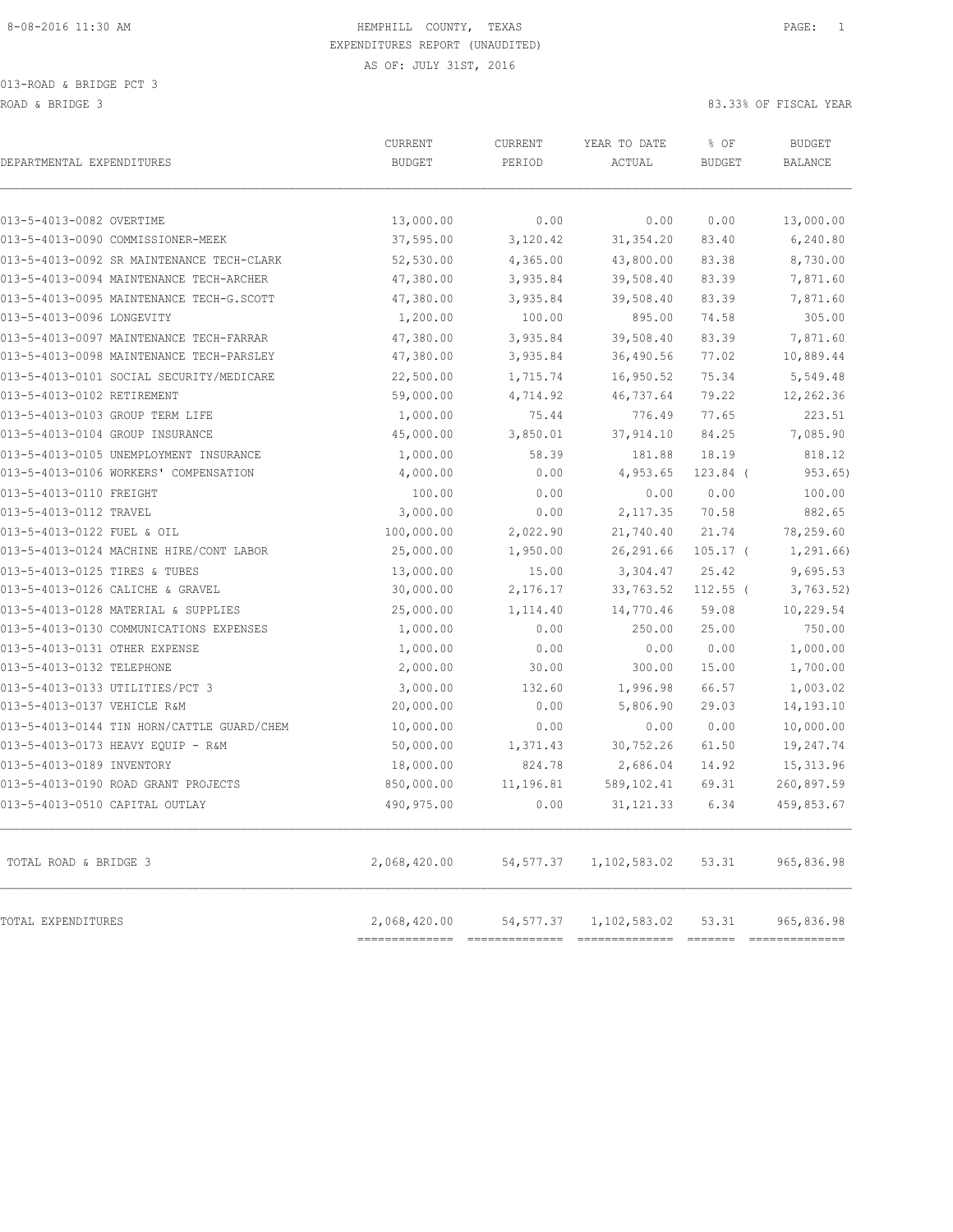014-ROAD & BRIDGE PCT 4

ROAD & BRIDGE 4 83.33% OF FISCAL YEAR

| DEPARTMENTAL EXPENDITURES                      | CURRENT<br><b>BUDGET</b> | CURRENT<br>PERIOD | YEAR TO DATE<br>ACTUAL | % OF<br><b>BUDGET</b> | <b>BUDGET</b><br><b>BALANCE</b> |
|------------------------------------------------|--------------------------|-------------------|------------------------|-----------------------|---------------------------------|
|                                                |                          |                   |                        |                       |                                 |
| 014-5-4014-0082 PART-TIME/OVERTIME             | 13,000.00                | 0.00              | 1,030.40               | 7.93                  | 11,969.60                       |
| 014-5-4014-0090 COMMISSIONER-THOMAS            | 37,595.00                | 3,120.42          | 31, 354.20             | 83.40                 | 6,240.80                        |
| 014-5-4014-0092 SR MAINTENANCE TECH-CROSGROVE  | 52,530.00                | 4,395.00          | 43,995.00              | 83.75                 | 8,535.00                        |
| 014-5-4014-0094 MAINTENANCE TECH-SCOTT         | 47,380.00                | 3,935.84          | 39,508.40              | 83.39                 | 7,871.60                        |
| 014-5-4014-0095 MAINTENANCE TECH-WRIGHT        | 47,380.00                | 3,699.20          | 39, 271.76             | 82.89                 | 8,108.24                        |
| 014-5-4014-0096 LONGEVITY                      | 2,000.00                 | 170.00            | 1,635.00               | 81.75                 | 365.00                          |
| 014-5-4014-0097 MAINTENANCE TECH-HARRISON      | 47,380.00                | 3,935.84          | 39,508.40              | 83.39                 | 7,871.60                        |
| 014-5-4014-0101 SOCIAL SECURITY/MEDICARE       | 19,000.00                | 1,465.59          | 14,977.19              | 78.83                 | 4,022.81                        |
| 014-5-4014-0102 RETIREMENT                     | 50,000.00                | 3,883.04          | 39,662.96              | 79.33                 | 10,337.04                       |
| 014-5-4014-0103 GROUP TERM LIFE                | 1,000.00                 | 62.14             | 659.00                 | 65.90                 | 341.00                          |
| 014-5-4014-0104 GROUP INSURANCE                | 37,500.00                | 2,622.69          | 26,187.30              | 69.83                 | 11,312.70                       |
| 014-5-4014-0105 UNEMPLOYMENT INSURANCE         | 1,500.00                 | 49.71             | 150.66                 | 10.04                 | 1,349.34                        |
| 014-5-4014-0106 WORKERS' COMPENSATION          | 3,500.00                 | 0.00              | 4,128.26               | $117.95$ (            | 628.26                          |
| 014-5-4014-0110 FREIGHT                        | 500.00                   | 0.00              | 0.00                   | 0.00                  | 500.00                          |
| 014-5-4014-0112 TRAVEL                         | 3,000.00                 | 0.00              | 115.84                 | 3.86                  | 2,884.16                        |
| 014-5-4014-0122 FUEL & OIL                     | 80,000.00                | 16,904.30         | 24,732.50              | 30.92                 | 55,267.50                       |
| 014-5-4014-0124 MACHINE HIRE/CONT LABOR        | 3,000.00                 | 900.00            | 4,902.50               | $163.42$ (            | 1,902.50                        |
| 014-5-4014-0125 TIRES & TUBES                  | 10,000.00                | 186.99            | 1,521.83               | 15.22                 | 8,478.17                        |
| 014-5-4014-0126 CALICHE & GRAVEL               | 50,000.00                | 1,981.98          | 17,930.35              | 35.86                 | 32,069.65                       |
| 014-5-4014-0128 MATERIAL & SUPPLIES            | 10,000.00                | 1,067.01          | 8,918.49               | 89.18                 | 1,081.51                        |
| 014-5-4014-0130 COMMUNICATIONS EXPENSES        | 1,500.00                 | 0.00              | 0.00                   | 0.00                  | 1,500.00                        |
| 014-5-4014-0131 OTHER EXPENSE                  | 5,000.00                 | 0.00              | 75.00                  | 1.50                  | 4,925.00                        |
| 014-5-4014-0132 TELEPHONE                      | 2,000.00                 | 123.64            | 1,217.26               | 60.86                 | 782.74                          |
| 014-5-4014-0133 UTILITIES/PCT 4                | 8,000.00                 | 251.59            | 3,108.57               | 38.86                 | 4,891.43                        |
| 014-5-4014-0137 VEHICLE R&M                    | 5,000.00                 | 7.00              | 2,493.92               | 49.88                 | 2,506.08                        |
| 014-5-4014-0144 TIN HORNS, CATTLE GUARDS, CHEM | 5,000.00                 | 0.00              | 0.00                   | 0.00                  | 5,000.00                        |
| 014-5-4014-0173 HEAVY EQUIP - R&M              | 20,000.00                | 1,573.83          | 18,240.68              | 91.20                 | 1,759.32                        |
| 014-5-4014-0189 INVENTORY                      | 10,000.00                | 672.99            | 1,492.99               | 14.93                 | 8,507.01                        |
| 014-5-4014-0190 ROAD GRANT PROJECTS            | 445,000.00               | 26, 156.41        | 269,560.53             | 60.58                 | 175, 439.47                     |
| 014-5-4014-0225 RENT                           | 4,500.00                 | 750.00            | 7,500.00               | $166.67$ (            | 3,000.00)                       |
| 014-5-4014-0510 CAPITAL OUTLAY                 | 726,321.00               | 32,096.00         | 335, 152.50            | 46.14                 | 391,168.50                      |
| TOTAL ROAD & BRIDGE 4                          | 1,748,586.00             | 110,011.21        | 979,031.49             | 55.99                 | 769,554.51                      |
| TOTAL EXPENDITURES                             | 1,748,586.00             | 110,011.21        | 979,031.49             | 55.99                 | 769,554.51<br>-------------     |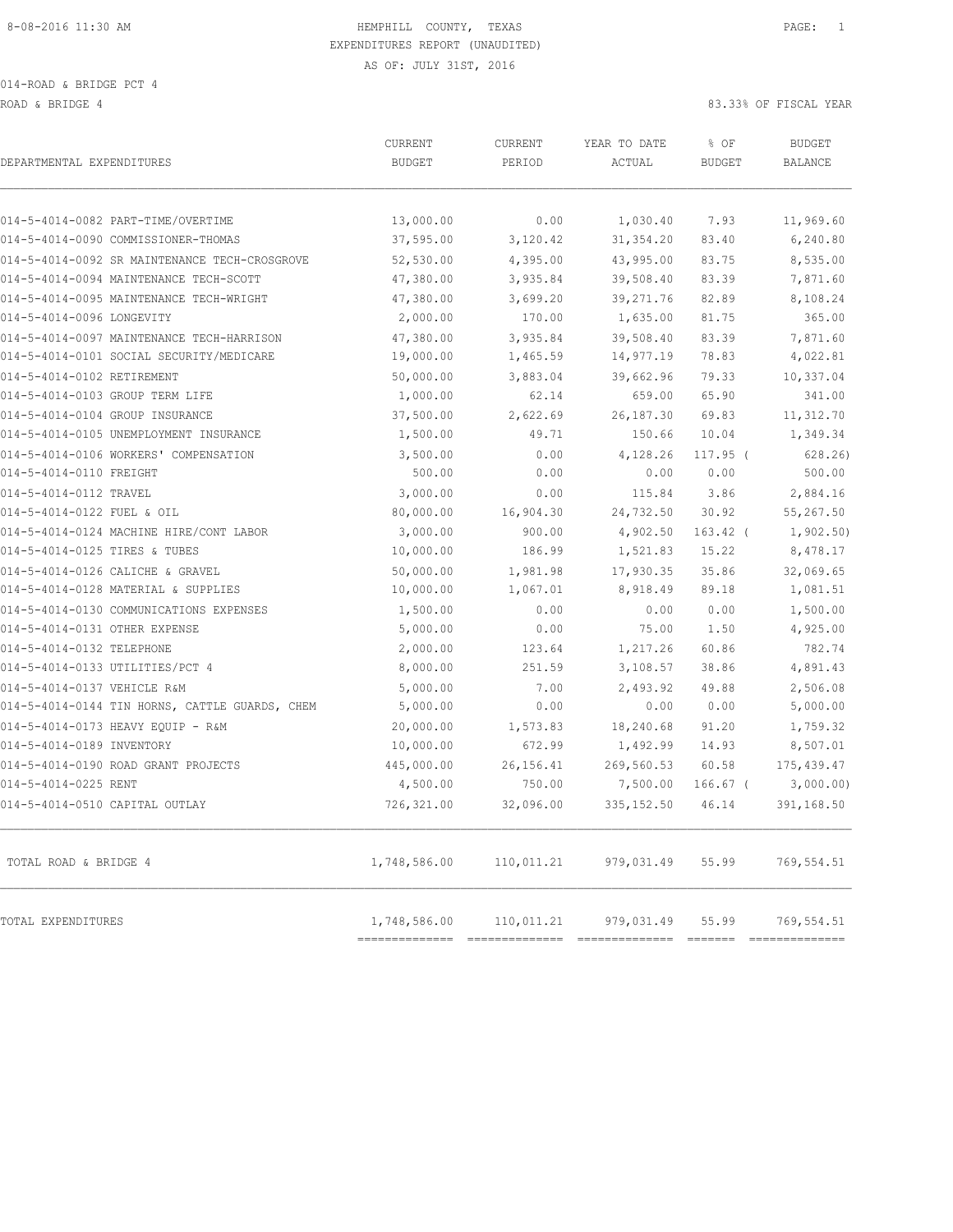# 022-CO RECORDS PRESERVATION

CO RECORDS PRESERVATION 83.33% OF FISCAL YEAR

| DEPARTMENTAL EXPENDITURES             | <b>CURRENT</b>              | CURRENT | YEAR TO DATE | % OF          | <b>BUDGET</b>                              |
|---------------------------------------|-----------------------------|---------|--------------|---------------|--------------------------------------------|
|                                       | BUDGET                      | PERIOD  | ACTUAL       | <b>BUDGET</b> | <b>BALANCE</b>                             |
| 022-5-1022-0114 COUNTY RPF-EXPENSE    | 42,000.00                   | 0.00    | 0.00         | 0.00          | 42,000.00                                  |
| 022-5-1022-0115 CO RECORDS MANAGEMENT | 50,000.00                   | 0.00    | 0.00         | 0.00          | 50,000.00                                  |
| TOTAL CO RECORDS PRESERVATION         | 92,000.00                   | 0.00    | 0.00         | 0.00          | 92,000.00                                  |
| TOTAL EXPENDITURES                    | 92,000.00<br>______________ | 0.00    | 0.00         | 0.00          | 92,000.00<br>. _ _ _ _ _ _ _ _ _ _ _ _ _ _ |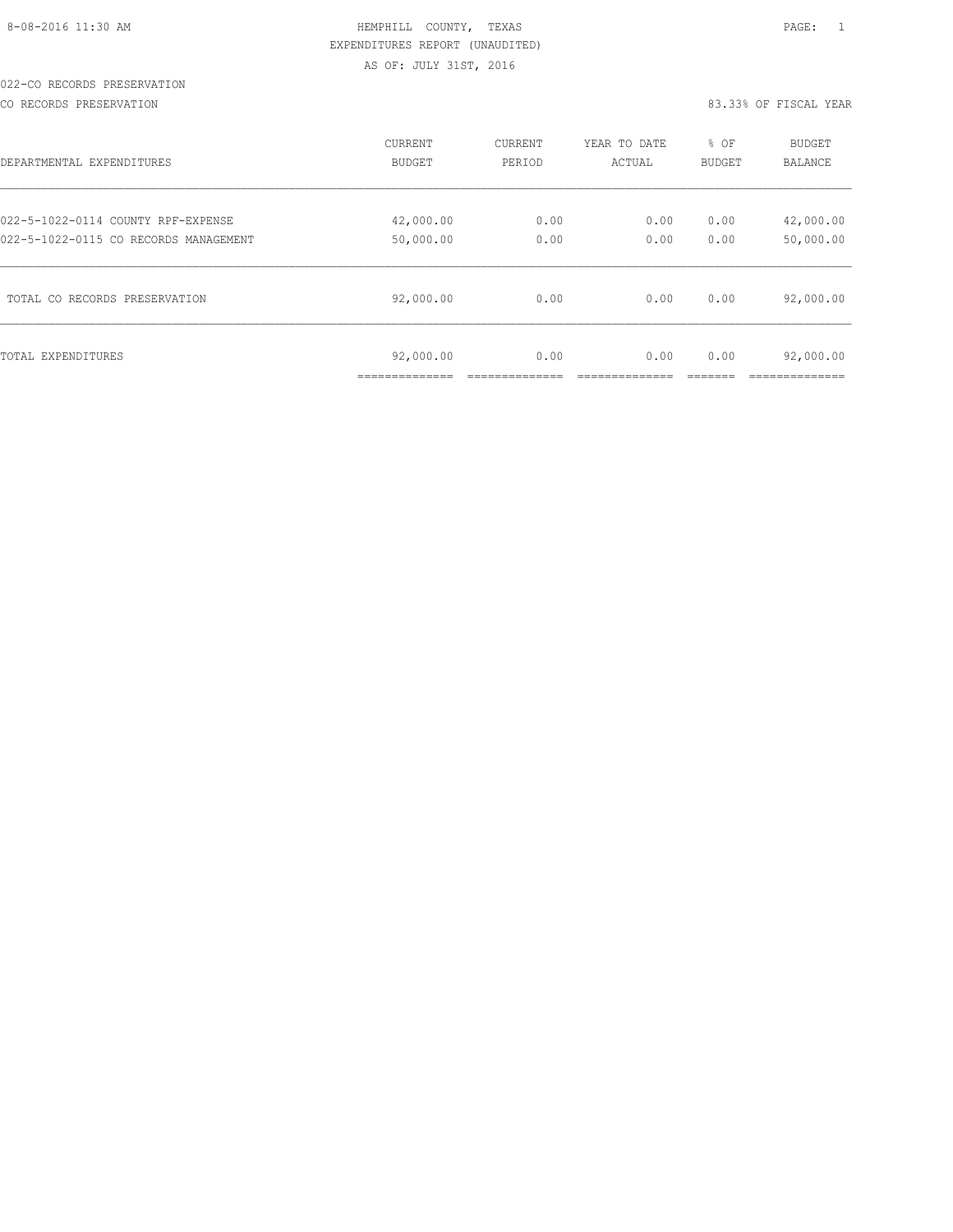|  | 8-08-2016 11:30 AM |  |
|--|--------------------|--|
|  |                    |  |

# HEMPHILL COUNTY, TEXAS **12:30 AM HEMPHILL** COUNTY, TEXAS EXPENDITURES REPORT (UNAUDITED) AS OF: JULY 31ST, 2016

#### 023-CLK'S RECORDS PRESERVE

CLERK REC PRESERVATION 83.33% OF FISCAL YEAR

| DEPARTMENTAL EXPENDITURES                     | <b>CURRENT</b>                             | CURRENT                 | YEAR TO DATE | % OF   | <b>BUDGET</b>                           |
|-----------------------------------------------|--------------------------------------------|-------------------------|--------------|--------|-----------------------------------------|
|                                               | <b>BUDGET</b>                              | PERIOD                  | ACTUAL       | BUDGET | <b>BALANCE</b>                          |
| 023-5-1023-0114 CLK'S RECORD PRESERVATION EXP | 800.00                                     | 0.00                    | 0.00         | 0.00   | 800.00                                  |
| 023-5-1023-0510 RPF-CAPITAL OUTLAY            | 0.00                                       | 0.00                    | 0.00         | 0.00   | 0.00                                    |
| TOTAL CLERK                                   | 800.00                                     | 0.00                    | 0.00         | 0.00   | 800.00                                  |
| TOTAL EXPENDITURES                            | 800.00<br>______________<br>______________ | 0.00<br>--------------- | 0.00         | 0.00   | 800.00<br>-----------<br>______________ |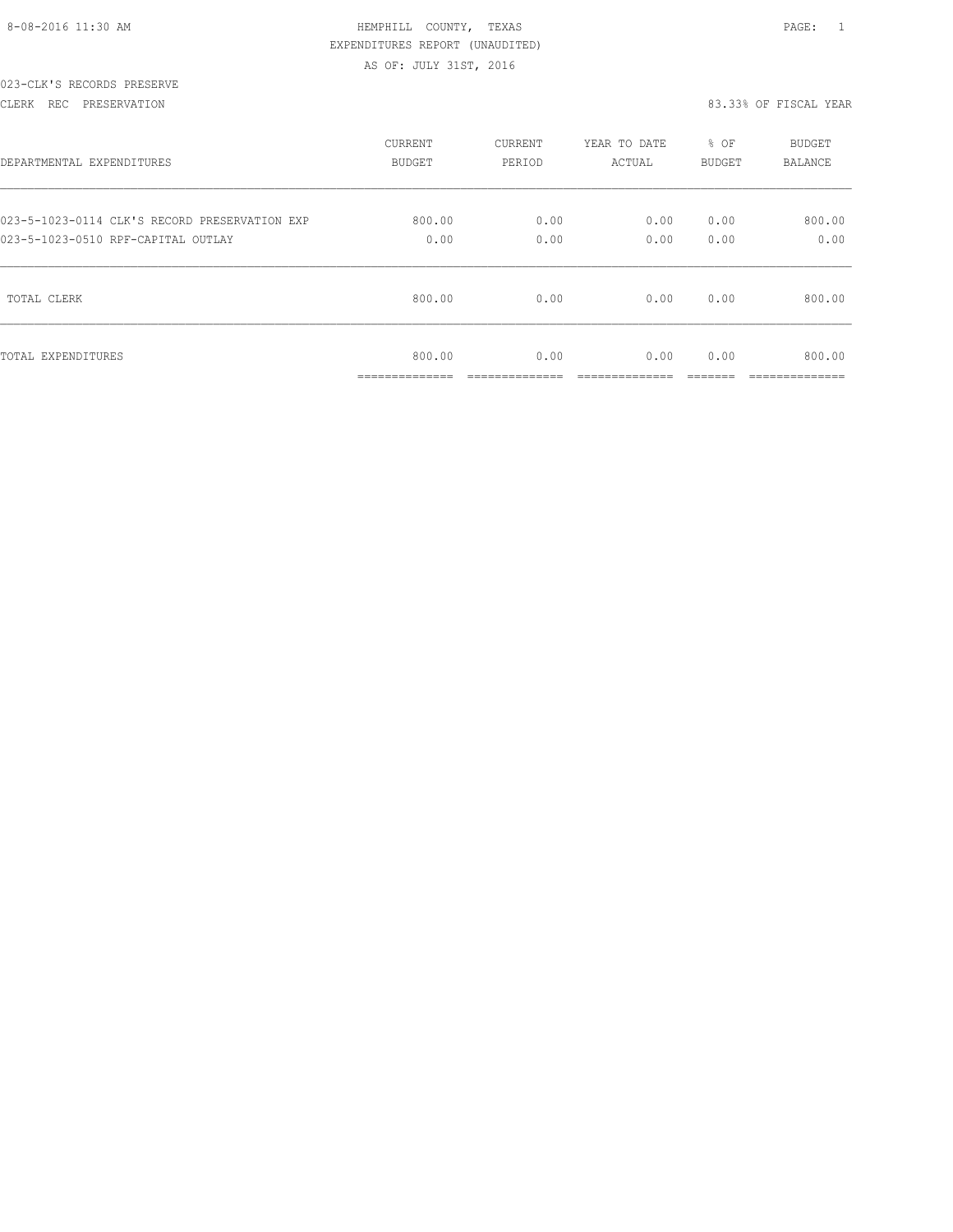JUSTICE COURT TECH 83.33% OF FISCAL YEAR

| DEPARTMENTAL EXPENDITURES     | CURRENT<br><b>BUDGET</b> | CURRENT<br>PERIOD | YEAR TO DATE<br>ACTUAL | % OF<br>BUDGET | BUDGET<br><b>BALANCE</b> |
|-------------------------------|--------------------------|-------------------|------------------------|----------------|--------------------------|
| 024-5-2024-0114 TECH EXPENSES | 13,000.00                | 0.00              | 656.85                 | 5.05           | 12,343.15                |
| TOTAL JUSTICE COURT TECH      | 13,000.00                | 0.00              | 656.85                 | 5.05           | 12,343.15                |
| TOTAL EXPENDITURES            | 13,000.00                | 0.00              | 656.85                 | 5.05           | 12,343.15<br>________    |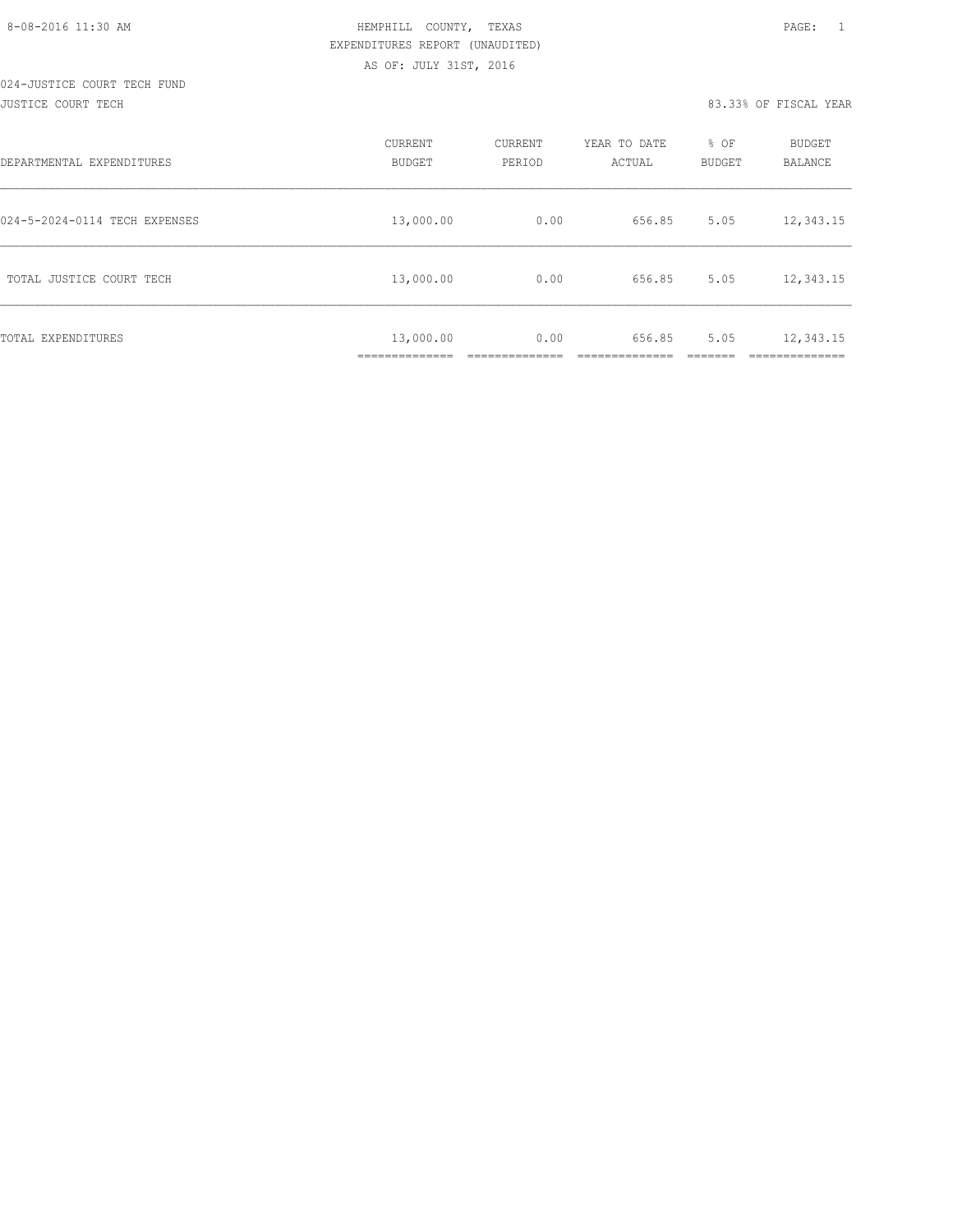# 032-CHK COLLECTION/CO ATTY

#### CHECK COLLECTION 83.33% OF FISCAL YEAR

| DEPARTMENTAL EXPENDITURES          | <b>CURRENT</b><br><b>BUDGET</b> | CURRENT<br>PERIOD | YEAR TO DATE<br>ACTUAL | % OF<br>BUDGET | BUDGET<br><b>BALANCE</b> |
|------------------------------------|---------------------------------|-------------------|------------------------|----------------|--------------------------|
|                                    |                                 |                   |                        |                |                          |
| 032-5-2032-0109 OTHER MISC. EXP    | 5,500.00                        | 0.00              | 0.00                   | 0.00           | 5,500.00                 |
| 032-5-2032-0128 SUPPLIES           | 0.00                            | 0.00              | 58.90                  | 0.00(          | 58.90)                   |
| 032-5-2032-0168 LAW LIBRARY- BOOKS | 0.00                            | 0.00              | 0.00                   | 0.00           | 0.00                     |
| 032-5-2032-0510 CAPITAL OUTLAY     | 12,000.00                       | 0.00              | 0.00                   | 0.00           | 12,000.00                |
| TOTAL CHECK COLLECTION             | 17,500.00                       | 0.00              | 58.90                  | 0.34           | 17,441.10                |
| TOTAL EXPENDITURES                 | 17,500.00<br>==============     | 0.00              | 58.90                  | 0.34           | 17,441.10                |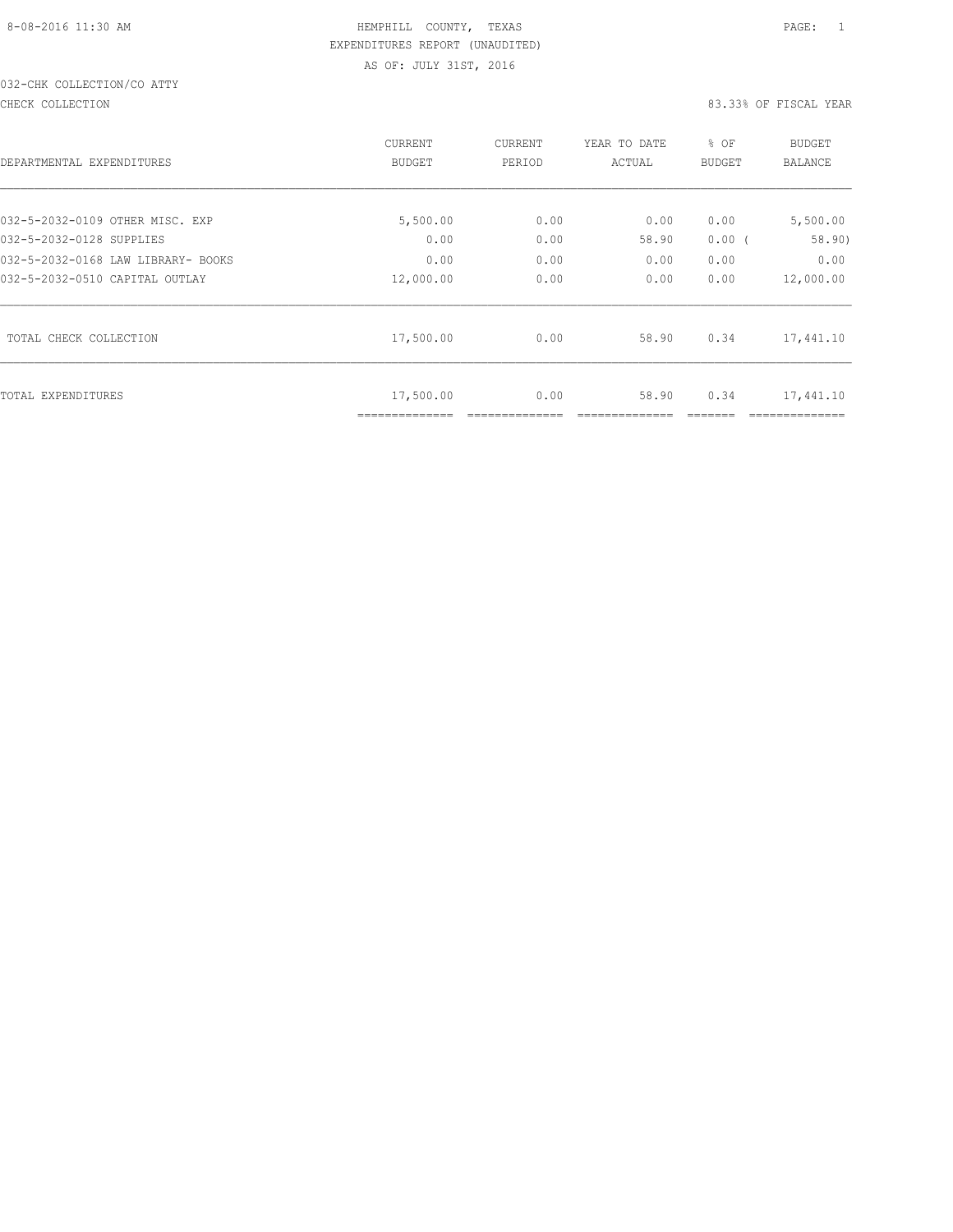| 8-08-2016 11:30 AM |  |
|--------------------|--|

# HEMPHILL COUNTY, TEXAS **PAGE:** 1 EXPENDITURES REPORT (UNAUDITED) AS OF: JULY 31ST, 2016

ANNUAL LEOSE/LAW 83.33% OF FISCAL YEAR

| DEPARTMENTAL EXPENDITURES            | CURRENT<br>BUDGET       | <b>CURRENT</b><br>PERIOD | YEAR TO DATE<br>ACTUAL | % OF<br>BUDGET | <b>BUDGET</b><br>BALANCE |
|--------------------------------------|-------------------------|--------------------------|------------------------|----------------|--------------------------|
| 036-5-3036-0112 CONTINUING EDUCATION | 8,000.00                | 0.00                     | 1,082.83               | 13.54          | 6,917.17                 |
| TOTAL ANNUAL LEOSE/LAW               | 8,000.00                | 0.00                     | 1,082.83               | 13.54          | 6,917.17                 |
| TOTAL EXPENDITURES                   | 8,000.00<br>=========== | 0.00                     | 1,082.83               | 13.54          | 6,917.17                 |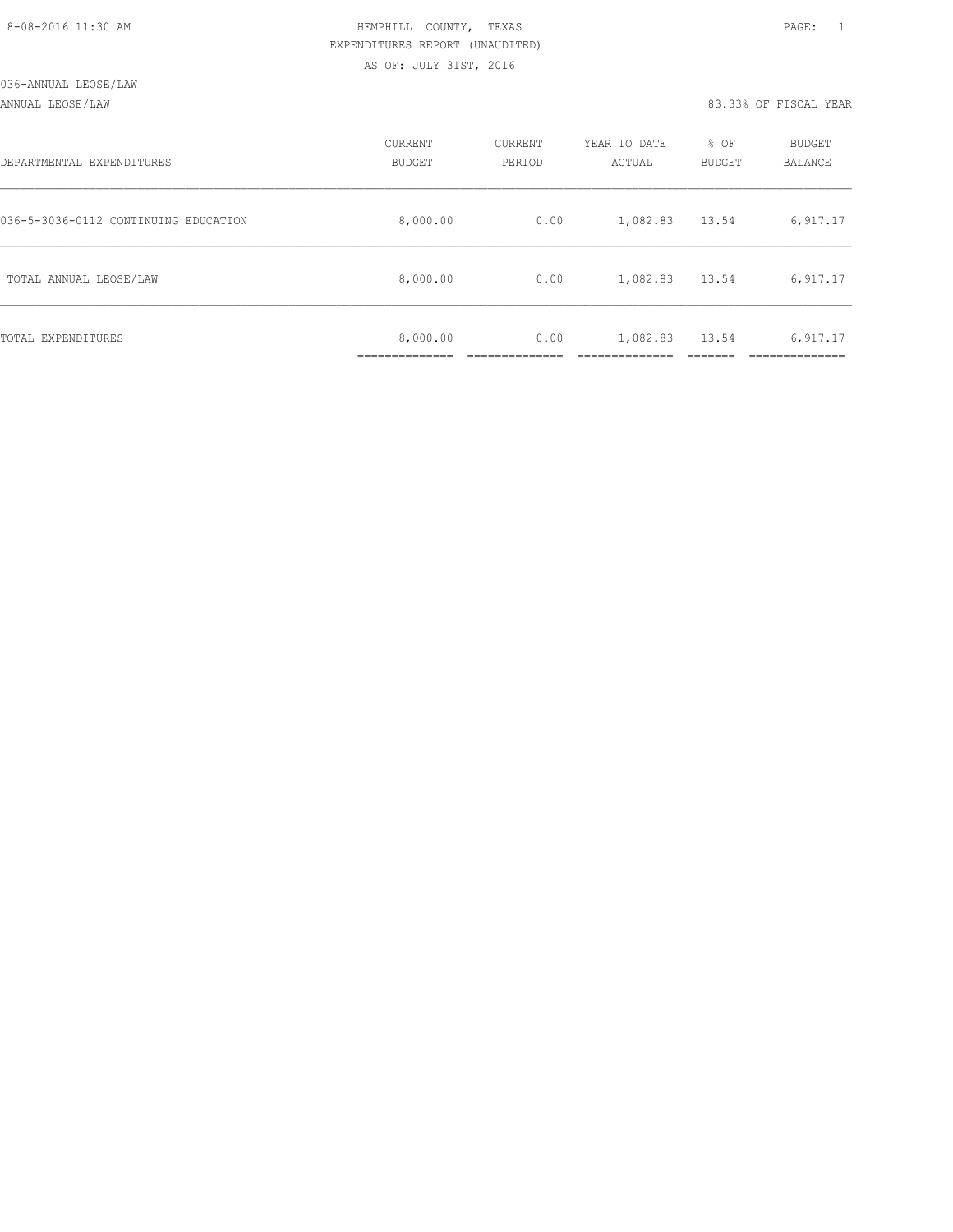046-SCAAP

SCAAP 83.33% OF FISCAL YEAR

| DEPARTMENTAL EXPENDITURES              | CURRENT       | CURRENT | YEAR TO DATE | % OF   | BUDGET    |
|----------------------------------------|---------------|---------|--------------|--------|-----------|
|                                        | <b>BUDGET</b> | PERIOD  | ACTUAL       | BUDGET | BALANCE   |
| 046-5-3046-0124 CONTRACT LABOR/JBI     | 2,000.00      | 0.00    | 710.38       | 35.52  | 1,289.62  |
| 046-5-3046-0183 REPAIRS & IMPROVEMENTS | 35,000.00     | 0.00    | 0.00         | 0.00   | 35,000.00 |
| 046-5-3046-0185 OTHER APPROVED EXP     | 20,000.00     | 0.00    | 0.00         | 0.00   | 20,000.00 |
| TOTAL SCAAP                            | 57,000.00     | 0.00    | 710.38       | 1.25   | 56,289.62 |
| TOTAL EXPENDITURES                     | 57,000.00     | 0.00    | 710.38       | 1.25   | 56,289.62 |